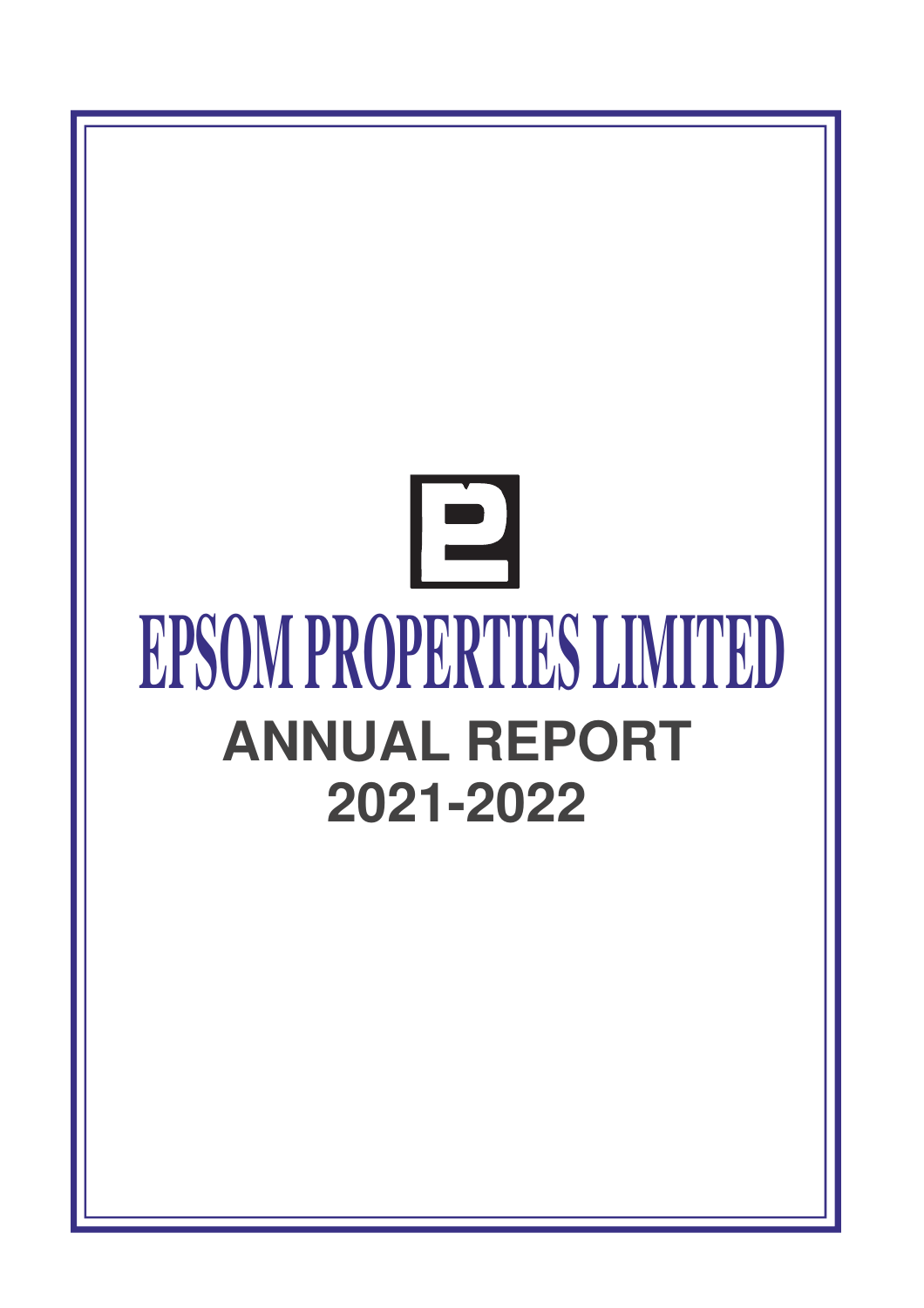# **EPSOM PROPERTIES LIMITED**

# **ANNUAL REPORT 2021 – 2022**

| <b>Board of Directors</b>                            | Mr. Ramesh Satagopan<br>Mr. K Bhaktavatsala Reddy<br>Mr. Sanga Tejaswi<br>Mr. Mallour Rajesh Kumar<br>Ms. Chandana Rachuri                                                               | Non-Executive Chairman<br>Independent Director<br>Independent Director<br><b>Managing Director</b><br>Director and Chief Financial<br>Officer (Till 31.01.2022) |  |
|------------------------------------------------------|------------------------------------------------------------------------------------------------------------------------------------------------------------------------------------------|-----------------------------------------------------------------------------------------------------------------------------------------------------------------|--|
| <b>Auditors</b>                                      | Messrs A. John Moris & Co.<br><b>Chartered Accountants</b><br>No.5, Lakshmipuram<br>1st Street, Deivasigamani Road<br>Near Music Academy<br>Royapettah<br>Chennai - 600 014              |                                                                                                                                                                 |  |
| Secretarial<br>Auditor                               | Mr. Vijayakrishna KT<br><b>Practising Company Secretary</b><br>Bangalore                                                                                                                 |                                                                                                                                                                 |  |
| <b>Bankers</b>                                       | <b>Axis Bank Limited</b>                                                                                                                                                                 |                                                                                                                                                                 |  |
| Registrars<br>and<br><b>Share Transfer</b><br>Agents | <b>Cameo Corporate Services Limited</b><br>Subramanian Building<br>No.1, Club House Road<br>Chennai - 600 002<br>Tel: 044 2846 0390<br>Fax: 044 2846 0129<br>Email: cameo@cameoindia.com |                                                                                                                                                                 |  |
| Registered<br>Office                                 | Regency House 2A, Second Floor 250/7, Anna Salai<br>Teynampet, Chennai - 600 006<br>Tel: 044 4302 1233<br>Email: epsomproperties@gmail.com<br>Website: www.epsom.in                      |                                                                                                                                                                 |  |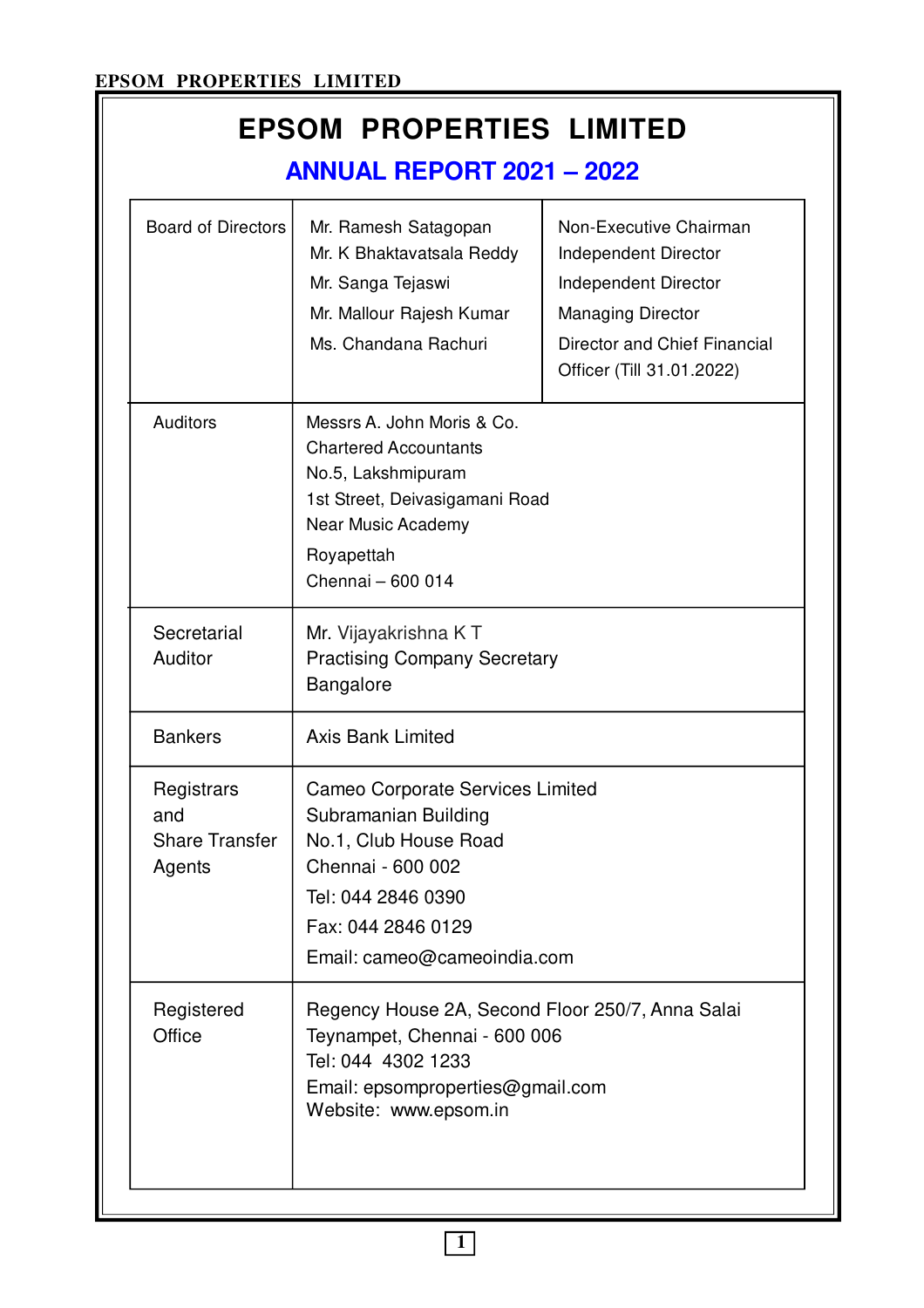CIN: L24231TN1987PLC014084 Regd. Off: Regency House, 2A, Second Floor, 250/7, Anna Salai, Teynampet Chennai – 600 006 (TN)

**Telephone**:91-44 43021233 **Email**: epsomproperties@gmail.com **web**:www.epsom.in

# **NOTICE**

NOTICE is hereby given that the Thirty Fifth (35<sup>th</sup>) Annual General Meeting of the Shareholders of the Company will be held on 29<sup>th</sup> day of June, 2022, Wednesday at 4.00 PM through Video Conference (VC) or Other Audio Visual Means (OAVM) to transact the following business:-

## **ORDINARY BUSINESS:**

- 1. To receive, consider and adopt the Audited Financial Statements as at 31<sup>st</sup> March, 2022, together with Independent Auditor's Report and the Board's Report including Secretarial Audit Report thereon.
- 2. To appoint a Director in place of Mr. Mallour Rajesh Kumar (DIN: 08125774), Managing Director, who retires by rotation at this Annual General Meeting and being eligible, offers himself for re-appointment.

By order of the Board For EPSOM Properties Limited

Surbhi Jain

Company Secretary M. No 58109 [Address: Mahesh Soni Chowk, Hazaribagh Jharkhand - 825301]

Place: Hazaribagh, Jharkhand Date: 03rd June, 2022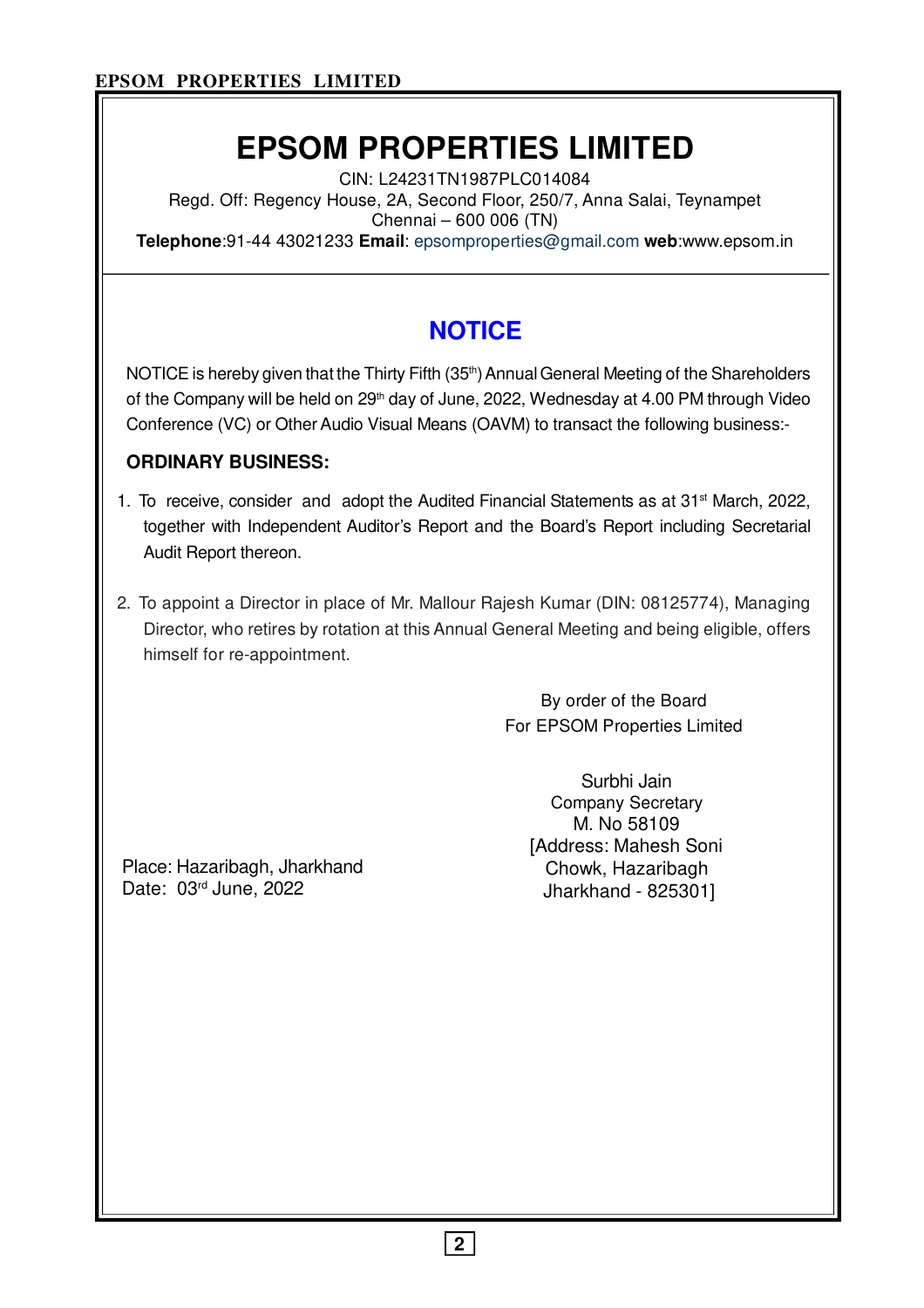## **NOTES:**

- 1. The Register of Members and Share Transfer Books of the Company will remain closed from Thursday, 23<sup>rd</sup> June, 2022 to Wednesday, 29<sup>th</sup> June, 2022.
- 2. Members holding Shares in electronic form are requested to intimate any change in address to their respective Depository Participants and those holding Shares in physical form are to intimate the above said changes to Cameo Corporate Services Limited, 'Subramanian Building', No.1, Club House Road, Chennai - 600002.
- 3. The Securities Exchange Board of India (SEBI) has mandated submission of Permanent Account Number (PAN) by every participant in the securities market. Members holding Shares in electronic form are requested to submit PAN to their Depository Participant(s) with whom they are maintaining their DEMAT accounts. Members holding Shares in physical form can submit their details to the Company's Registrar and Transfer Agent.
- 4. In view of disruptions caused by COVID-19 pandemic, the Ministry of Corporate Affairs (MCA) has, vide General Circular No. 2/2022 dated May 5, 2022, General Circular No. Circular No. 19/2021 dated December 8, 2021, General Circular No. 20/ 2020 dated May 5, 2020, General Circular No. 17/2020 dated April 13, 2020 and General Circular No.14/2020 dated April 8, 2020 (collectively "MCA Circulars"), and Securities and Exchange Board of India ("SEBI") vide its Circular no. SEBI/HO/CFD/ CMD1/CIR/P/2020/79 dated May 12, 2020 read with Circular no. SEBI/HO/CFD/ CMD2/CIR/P/2021/11 dated January 15, 2021 and SEBI/HO/CFD/CMD2/CIR/P/2022/ 62 dated May 13, 2022 permitted companies to conduct Annual General Meeting (AGM) through video conferencing or other audio visual means (VC) till December 31, 2022, subject to compliance with various conditions mentioned therein. In compliance with the MCA Circulars, SEBI Circulars and applicable provisions of the Companies Act, 2013 ("the Act") and SEBI (Listing Obligations and Disclosure Requirements) Regulations, 2015 ("the Listing Regulations") the 35th AGM of your Company is being convened and conducted through VC.
- 5. Pursuant to the provisions of the Act, a Member entitled to attend and vote at the AGM is entitled to appoint a proxy to attend and vote on his/her behalf and the proxy need not be a Member of the Company. Since this AGM is being held pursuant to the MCA Circulars through VC / OAVM, physical attendance of Members has been dispensed with. Accordingly, the facility for appointment of proxies by the Members will not be available for the AGM and hence the Proxy Form and Attendance Slip are not annexed to this Notice.
- 6. Members attending the AGM through VC / OAVM shall be counted for the purpose of reckoning the quorum under Section 103 of theAct.
- 7. The Company has facilitated the members to participate in the 35<sup>th</sup> AGM through VC facility provided by Central Depository Services Limited (CDSL). The instructions for participation by members are given in the subsequent paragraphs. Participation in AGM through VC shall be allowed on a first-come-first-served basis.
- 8. In compliance with the provisions of Section 108 of Companies Act, 2013 read with the Companies (Management and Administration) Rules, 2014 as substituted by the Companies (Management and Administration) Amendment Rules, 2015 and Regulation 44 of the Listing Regulations and Secretarial Standards on General Meetings (SS-2) issued by the Institute of Company Secretaries of India, Members are provided with the facility to cast their vote by electronic means through e-voting platform provided by CDSL for remote e-voting as well as e-voting during the AGM. The procedure for using the remote e-voting facility as well as e-voting during the AGM is given in the subsequent paragraphs.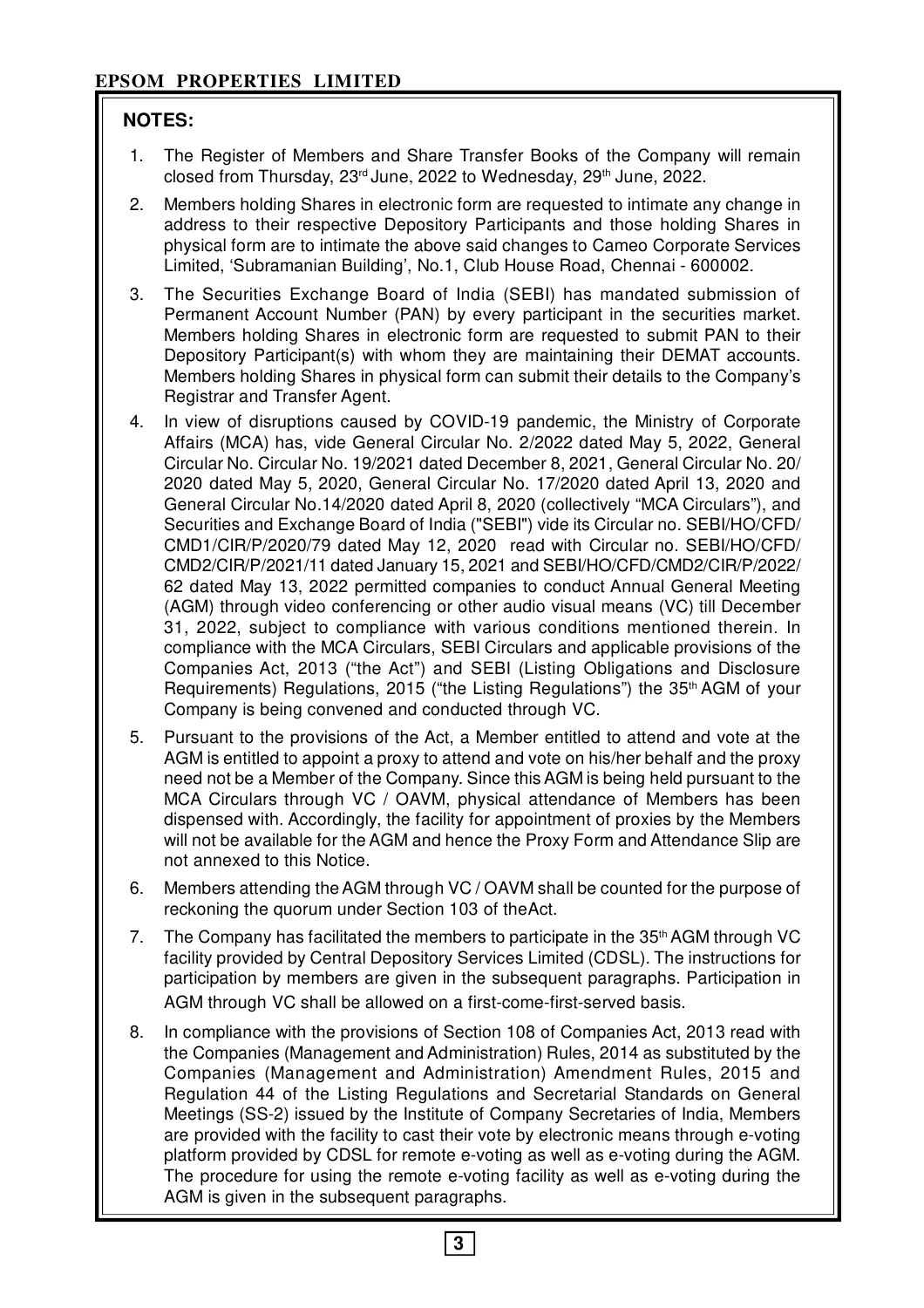- 9. Members joining the AGM through VC shall be permitted to exercise their right to vote using the e-voting facility at the AGM, provided they have not cast their votes using remote e-voting facility. Members who have already cast their votes prior to AGM using the remote e-voting facility may also join the AGM though VC, but shall not be entitled to cast their votes again at the AGM.
- 10. Members who have not registered their email address so far, are requested to register their email IDs for receiving all communications including Annual Report, Notices etc. from the Company electronically.
- 11. Annual Report for the financial year 2021-22 along with Notice of the  $35<sup>th</sup>$  Annual General Meeting of the Company *inter alia* indicating the process and manner of e-Voting is being sent only through electronic mode to the Members whose email IDs are registered with the Company/Depository Participant(s). Members may note that the Notice and Annual Report 2021-22 will also be available on the Company's website at www.epsom.in, website of the Stock Exchange i.e. BSE Limited at www.bseindia.com and on the website of CDSL at www.evotingindia.com.
- 12. The Shares of the Company are compulsorily traded in dematerialized form as per the directions of the Stock Exchange. Accordingly, members who have not opted for dematerialization of shares are once again reminded to take steps to dematerialize their holdings. Further, the members may note that as per SEBI (LODR) (Fourth Amendment) Regulations, 2018, with effect from April 1, 2019, except in case of transmission or transposition of securities, no transfer of securities shall be processed unless the securities are held in the dematerialized form. Accordingly, Shareholders holding Equity Shares in physical form are urged to have their shares dematerialized at the earliest so that they will be able to transfer them freely and participate in corporate actions.
- 13. a. Members holding Shares in physical mode are required to submit their Permanent Account Number (PAN) and bank account details to the RTA, if not registered with the Company, as mandated by SEBI by writing to the RTA at along with the details of folio no., self-attested copy of PAN card, bank details (Bank account number, Bank and Branch Name and address, IFSC, MICR details) and cancelled cheque. Members holding Shares in electronic mode are requested to submit their PAN and bank account details to their respective Depository Participants ("DPs") with whom they are maintaining their demat accounts to update the same.
	- b. Pursuant to circular issued by the Securities and Exchange Board of India (SEBI), vide No. SEBI/HO/MIRSD/MIRSD\_RTAMB/P/CIR/2021/655 dated November 03, 2021. If the physical security holders do not comply with the above norms on or before 31st March, 2023 then such physical holdings shall be frozen by the RTA on or after April 01, 2023.
- 14. Since the AGM will be held through VC / OAVM, the Route Map is not annexed in this Notice.
- 15. Voting through Electronic Means:

In compliance with the provisions of Section 108 and other applicable provisions, if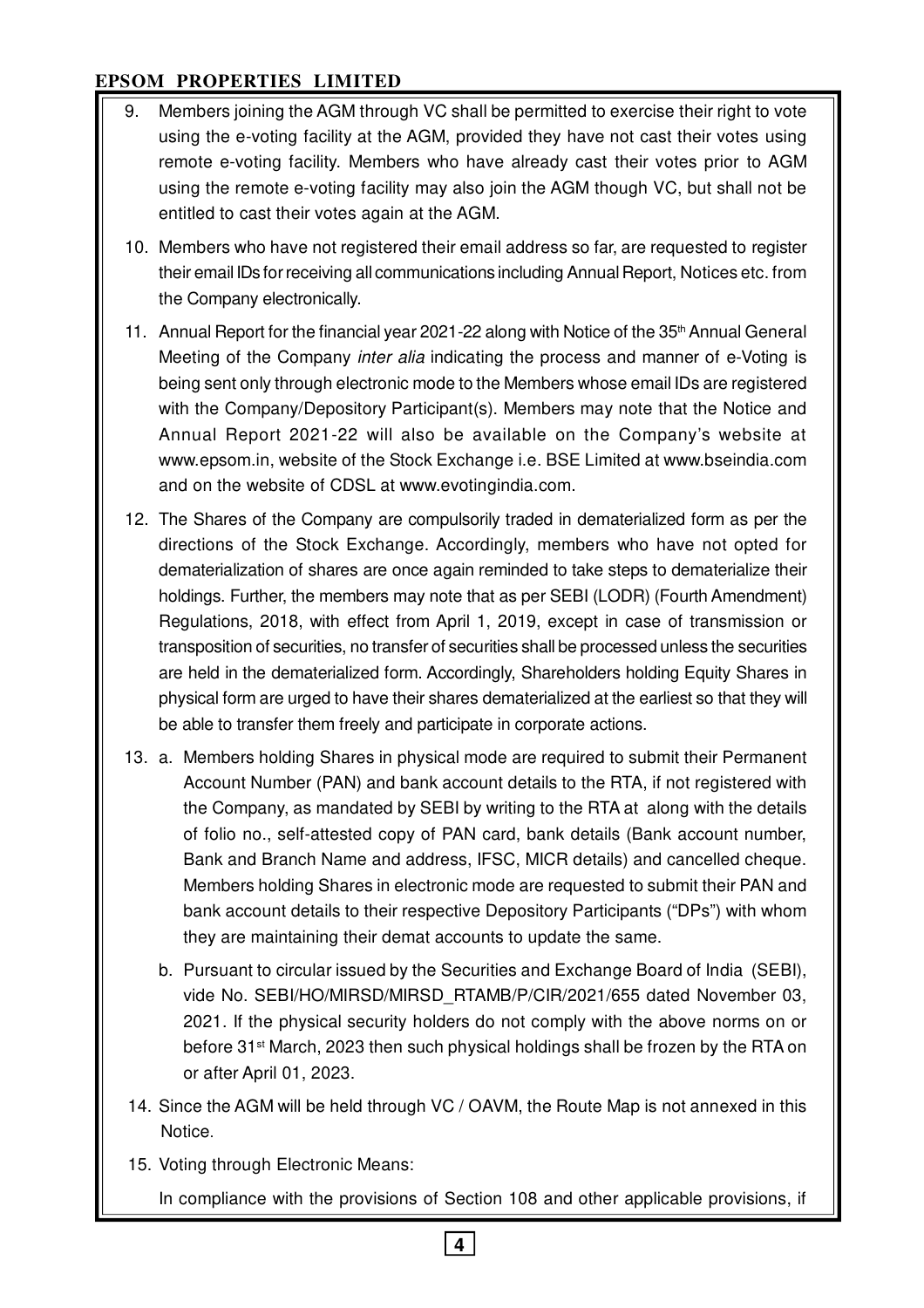any, of the Companies Act, 2013 read with Rule 20 of the Companies (Management and Administration) Amendment Rules, 2015 and Regulation 44 of the Listing Regulations, Company is providing the facility of remote e-voting to its Members in respect of the business to be transacted at the  $35<sup>th</sup>$  AGM. For this purpose, the Company has entered into an agreement with Central Depository Services (India) Limited (CDSL) for facilitating voting through electronic means. The facility to cast the votes by the members using remote e-voting as well as the e-voting system on the date of the AGM will be provided by CDSL.

Members can join the AGM through VC mode 15 minutes before and after the scheduled time of the commencement of the Meeting by following the procedure mentioned in this Notice. The facility of participation at the AGM through VC will be made available to at least 1000 members on first come first served basis. This will not include large Shareholders (Shareholders holding 2% or more shareholding), Promoters, Institutional Investors, Directors, Key Managerial Personnel, the Chairpersons of the Audit Committee, Nomination and Remuneration Committee and Stakeholders' Relationship Committee, Auditors etc. who are allowed to attend the AGM without restrictions.

The instructions for Members for remote e-voting are as under:

- (i) The voting period begins on  $25<sup>th</sup>$  June, 2022 at 9.00 AM and ends on  $28<sup>th</sup>$  June, 2022 at 5.00 PM. During this period, Shareholders of the Company, holding shares either in physical form or in dematerialized form, as on the cut-off date (record date) of 22nd June, 2022 may cast their vote electronically. The e-voting module shall be disabled by CDSL for voting thereafter.
- (ii) Shareholders who have already voted prior to the meeting date would not be entitled to vote at the meeting venue.
- (iii) Pursuant to SEBI Circular No. SEBI/HO/CFD/CMD/CIR/P/2020/242 dated December 9, 2020, under Regulation 44 of the Listing Regulations, Listed Entities are required to provide remote e-voting facility to its shareholders, in respect of all shareholders' resolutions. However, it has been observed that the participation by the public noninstitutional shareholders/retail shareholders is at a negligible level. Currently, there are multiple e-voting service providers (ESPs) providing e-voting facility to Listed Entities in India. This necessitates registration on various ESPs and maintenance of multiple user IDs and passwords by the Shareholders. In order to increase the efficiency of the voting process, pursuant to a public consultation, it has been decided to enable e-voting to all the demat account holders, by way of a single login credential, through their demat accounts/ websites of Depositories/ Depository Participants. Demat account holders would be able to cast their vote without having to register again with the ESPs, thereby, not only facilitating seamless authentication, but also enhancing ease and convenience of participating in e-voting process.
- (iv) In terms of SEBI circular no. SEBI/HO/CFD/CMD/CIR/P/2020/242 dated December 9,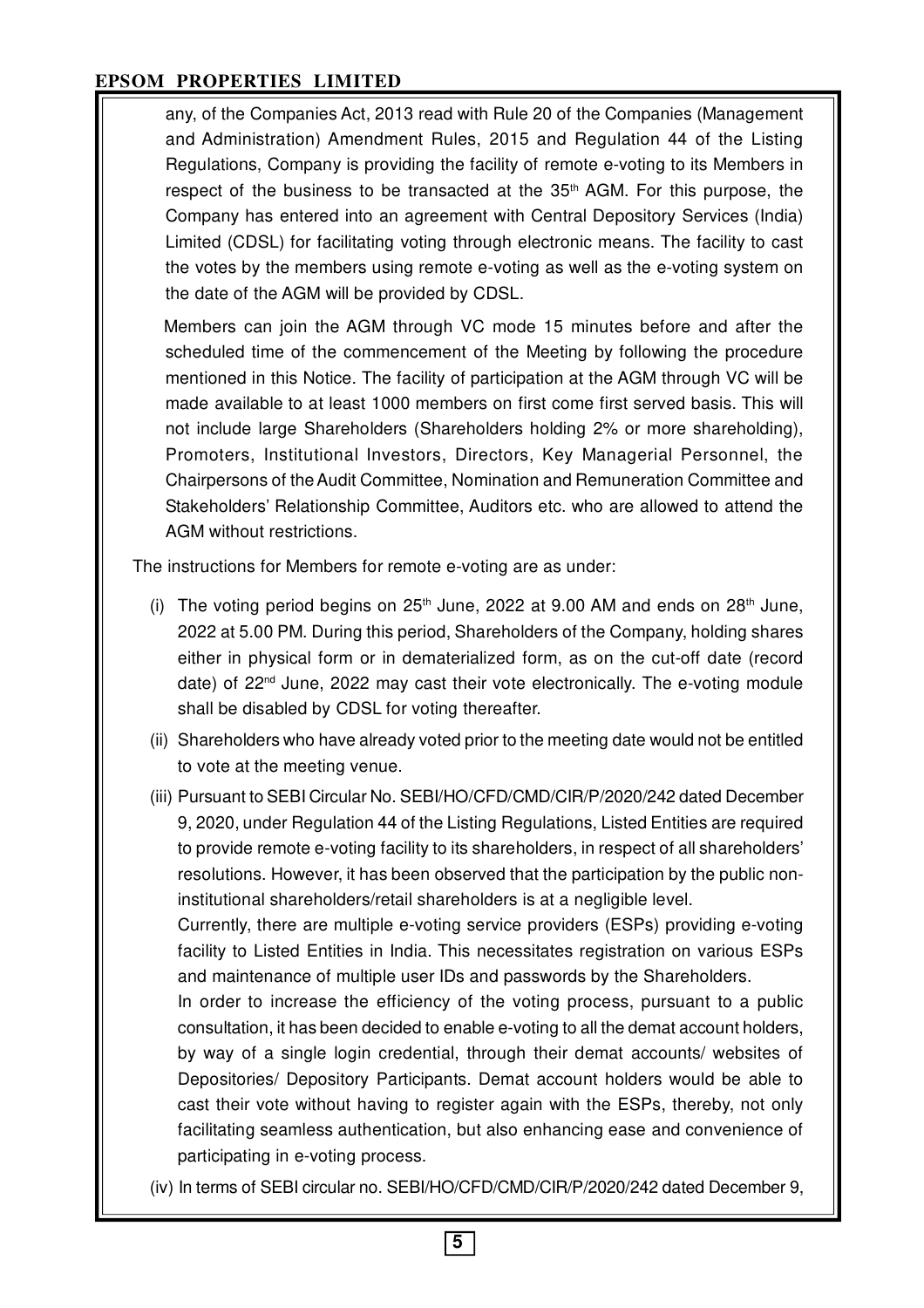2020 on e-Voting facility provided by Listed Companies, Individual shareholders holding securities in demat mode are allowed to vote through their demat account maintained with Depositories and Depository Participants. Shareholders are advised to update their mobile number and email Id in their demat accounts in order to access e-Voting facility.

Pursuant to above said SEBI Circular, Login method for e-Voting and joining virtual meetings for Individual shareholders holding securities in Demat mode CDSL/NSDL is given below:

| Type of<br><b>Shareholders</b>                                                 | <b>Login Method</b>                                                                                                                                                                                                                                                                                                                                                                                                                                                                                                                                                                                                                                                |
|--------------------------------------------------------------------------------|--------------------------------------------------------------------------------------------------------------------------------------------------------------------------------------------------------------------------------------------------------------------------------------------------------------------------------------------------------------------------------------------------------------------------------------------------------------------------------------------------------------------------------------------------------------------------------------------------------------------------------------------------------------------|
| Individual<br>Shareholders<br>holding securities<br>in Demat mode<br>with CDSL | 1) Users who have opted for CDSL Easi / Easiest facility, can<br>login through their existing user id and password. Option will<br>be made available to reach e-Voting page without any further<br>authentication. The URL for users to login to Easi / Easiest<br>are https://web.cdslindia.com/myeasi/home/login or visit<br>www.cdslindia.com and click on Login icon and select New<br>System Myeasi.                                                                                                                                                                                                                                                          |
|                                                                                | After successful login, the Easi / Easiest user will be able to<br>2)<br>see the e-Voting option for eligible companies where the<br>evoting is in progress as per the information provided by<br>company. On clicking the evoting option, the user will be<br>able to see e-Voting page of the e-Voting service provider<br>for casting their vote during the remote e-Voting period or<br>joining virtual meeting & voting during the meeting.<br>Additionally, links are provided to access the system of all<br>e-Voting Service Providers i.e. CDSL/NSDL/KARVY/<br>LINKINTIME, so that the user can visit the e-Voting service<br>providers website directly. |
|                                                                                | If the user is not registered for Easi/Easiest, option to register<br>3)<br>is available at https://web.cdslindia.com/myeasi/Registration/<br><b>EasiRegistration.</b>                                                                                                                                                                                                                                                                                                                                                                                                                                                                                             |
|                                                                                | Alternatively, the user can directly access e-Voting page by<br>4)<br>providing Demat Account Number and PAN No. from a e-Voting<br>link available on www.cdslindia.com home page or click on<br>https://evoting.cdslindia.com/Evoting/EvotingLogin. The system<br>will authenticate the user by sending OTP on registered Mobile<br>& Email as recorded in the Demat Account. After successful<br>authentication, user will be able to see the e-Voting option where<br>the evoting is in progress and also able to directly access the<br>system of all e-Voting Service Providers.                                                                              |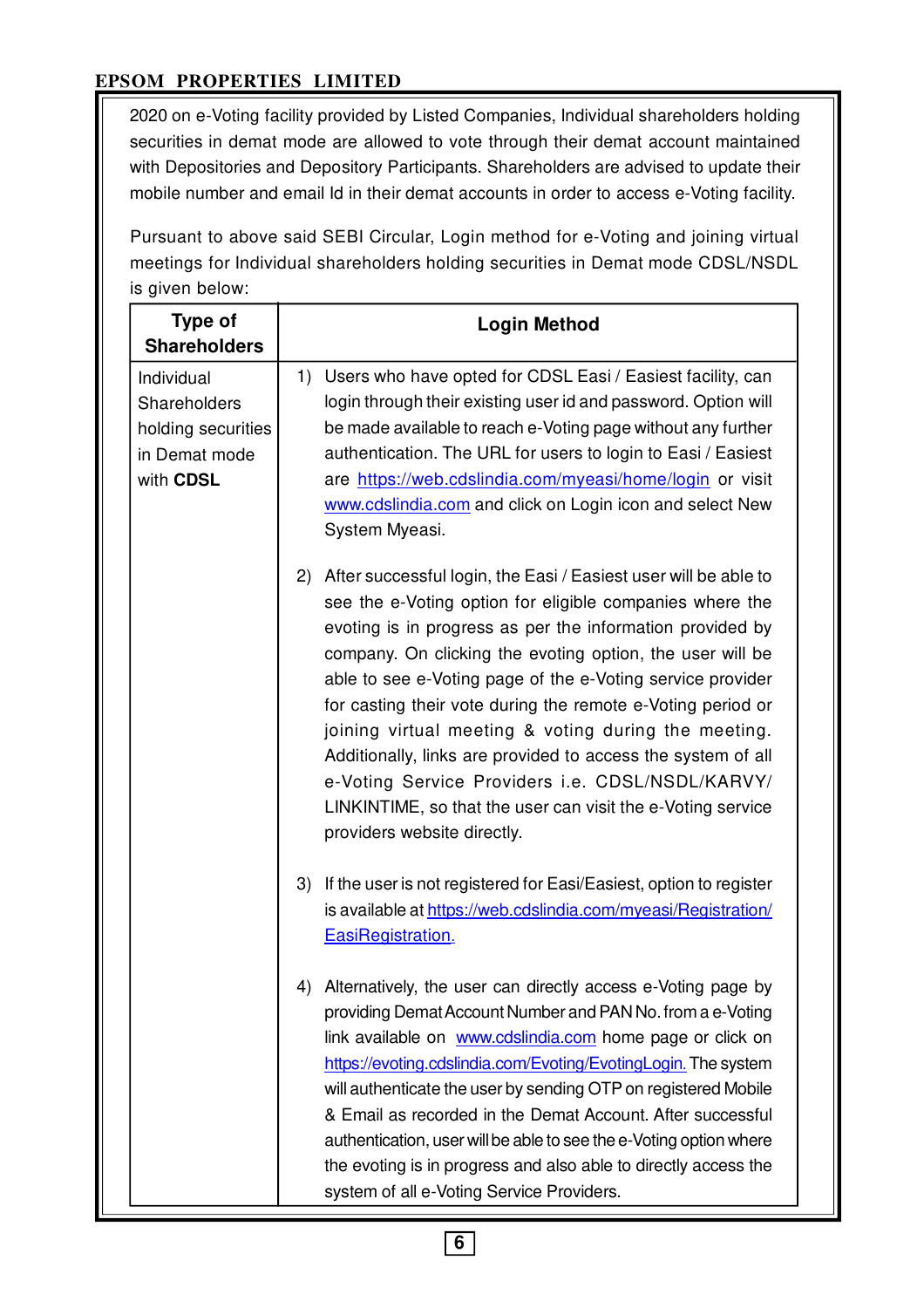| Individual<br>Shareholders<br>holding<br>securities in<br>demat mode with<br><b>NSDL</b> | 1) If you are already registered for NSDL IDeAS facility, please<br>visit the e-Services website of NSDL. Open web browser by<br>typing the following URL: https://eservices.nsdl.com either on<br>a Personal Computer or on a mobile. Once the home page<br>of e-Services is launched, click on the "Beneficial Owner"<br>icon under "Login" which is available under 'IDeAS' section.<br>A new screen will open. You will have to enter your User ID<br>and Password. After successful authentication, you will be<br>able to see e-Voting services. Click on "Access to e-Voting"<br>under e-Voting services and you will be able to see e-Voting<br>page. Click on company name or e-Voting service provider<br>name and you will be re-directed to e-Voting service provider<br>website for casting your vote during the remote e-Voting<br>period or joining virtual meeting & voting during the meeting. |
|------------------------------------------------------------------------------------------|-----------------------------------------------------------------------------------------------------------------------------------------------------------------------------------------------------------------------------------------------------------------------------------------------------------------------------------------------------------------------------------------------------------------------------------------------------------------------------------------------------------------------------------------------------------------------------------------------------------------------------------------------------------------------------------------------------------------------------------------------------------------------------------------------------------------------------------------------------------------------------------------------------------------|
|                                                                                          | If the user is not registered for IDeAS e-Services, option to<br>2)<br>register is available at https://eservices.nsdl.com. Select<br>"Register Online for IDeAS "Portal or click<br>at https://<br>eservices.nsdl.com/SecureWeb/IdeasDirectReg.jsp.                                                                                                                                                                                                                                                                                                                                                                                                                                                                                                                                                                                                                                                            |
|                                                                                          | Visit the e-Voting website of NSDL. Open web browser by<br>3)<br>typing the following URL: https://www.evoting.nsdl.com/either<br>on a Personal Computer or on a mobile. Once the home page<br>of e-Voting system is launched, click on the icon "Login" which<br>is available under 'Shareholder/Member' section. A new<br>screen will open. You will have to enter your User ID (i.e. your<br>sixteen digit demat account number hold with NSDL),<br>Password/OTP and a Verification Code as shown on the<br>screen. After successful authentication, you will be redirected<br>to NSDL Depository site wherein you can see e-Voting page.<br>Click on company name or e-Voting service provider name<br>and you will be redirected to e-Voting service provider website<br>for casting your vote during the remote e-Voting period or<br>joining virtual meeting & voting during the meeting.                |
| Individual Share-<br>holders (holding<br>securities in<br>demat mode)<br>login through   | You can also login using the login credentials of your demat account<br>through your Depository Participant registered with NSDL/CDSL for<br>e-Voting facility. After Successful login, you will be able to see e-<br>Voting option. Once you click on e-Voting option, you will be redirected                                                                                                                                                                                                                                                                                                                                                                                                                                                                                                                                                                                                                  |

**7**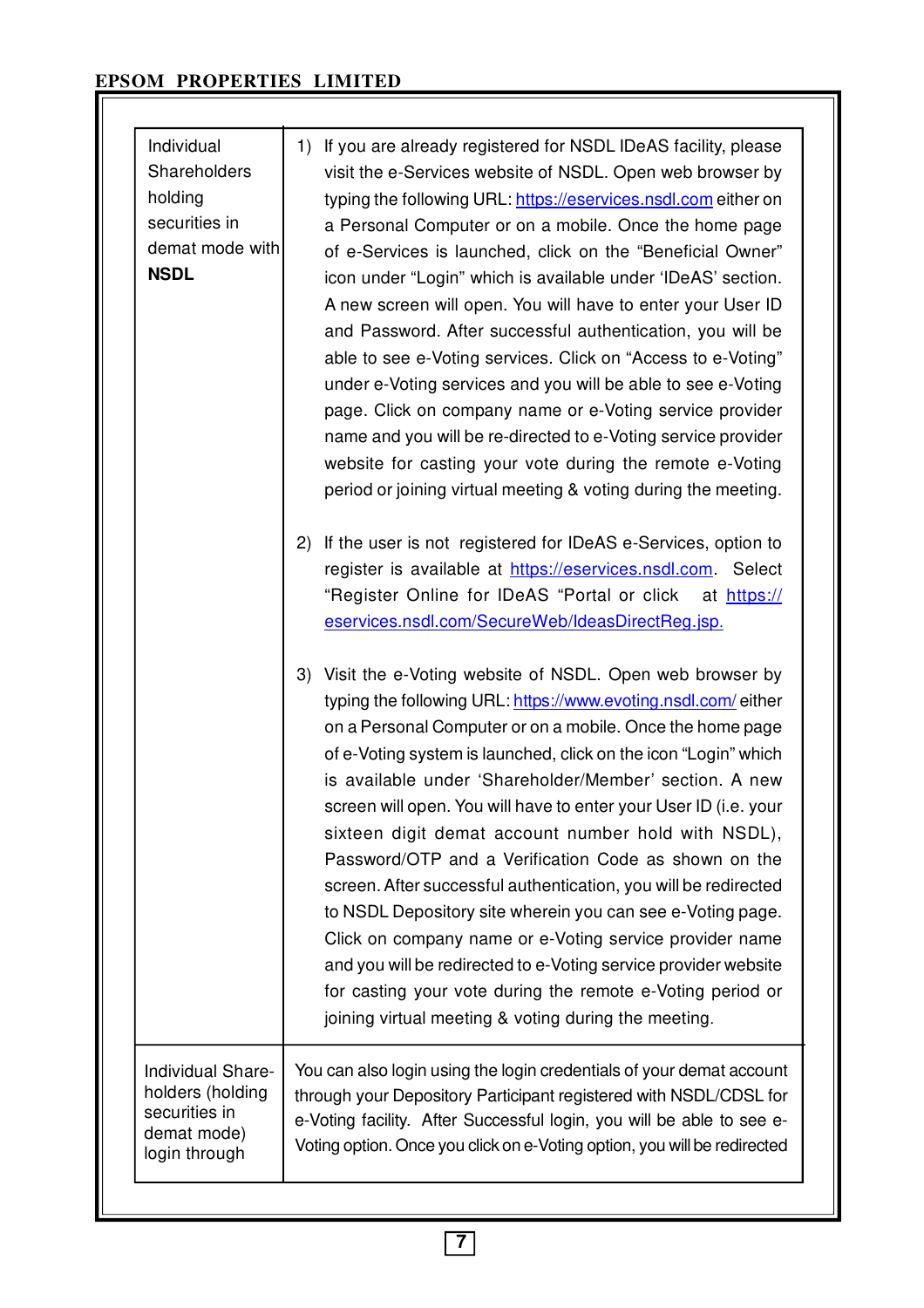| their Depository<br><b>Participants</b> |
|-----------------------------------------|

**Important note:** Members who are unable to retrieve User ID/ Password are advised to use Forget User ID and Forget Password option available at above mentioned website.

Helpdesk for Individual Shareholders holding securities in demat mode for any technical issues related to login through Depository i.e. CDSL and NSDL -

| Login type                                                                   | <b>Helpdesk details</b>                                                                                                                                                                            |
|------------------------------------------------------------------------------|----------------------------------------------------------------------------------------------------------------------------------------------------------------------------------------------------|
| Individual Shareholders holding securities<br>in Demat mode with CDSL        | Members facing any technical issue in<br>login can contact CDSL helpdesk by<br>sending a<br>at<br>request<br>helpdesk.evoting@cdslindia.com or<br>contact at 022- 23058738 and 22-<br>23058542-43. |
| Individual Shareholders holding securities<br>in Demat mode with <b>NSDL</b> | Members facing any technical issue in<br>login can contact NSDL helpdesk by send-<br>ing a request at evoting@nsdl.co.in or call<br>at toll free no.: 1800 1020 990 and 1800<br>22 44 30           |

- (v) Login method for e-Voting and joining virtual meetings for **Physical Shareholders and Shareholders other than individual holding in Demat form.**
	- 1. The shareholders should log on to the e-voting website www.evotingindia.com.
	- 2. Click on "Shareholders" module.
	- 3. Now enter your User ID
		- a. For CDSL: 16 digits beneficiary ID,
		- b. For NSDL: 8 Character DP ID followed by 8 Digits Client ID,
		- c. Shareholders holding shares in Physical Form should enter Folio Number registered with the Company.
	- 4. Next enter the Image Verification as displayed and Click on Login.
	- 5. If you are holding shares in demat form and had logged on to www.evotingindia.com and voted on an earlier e-voting of any company, then your existing password is to be used.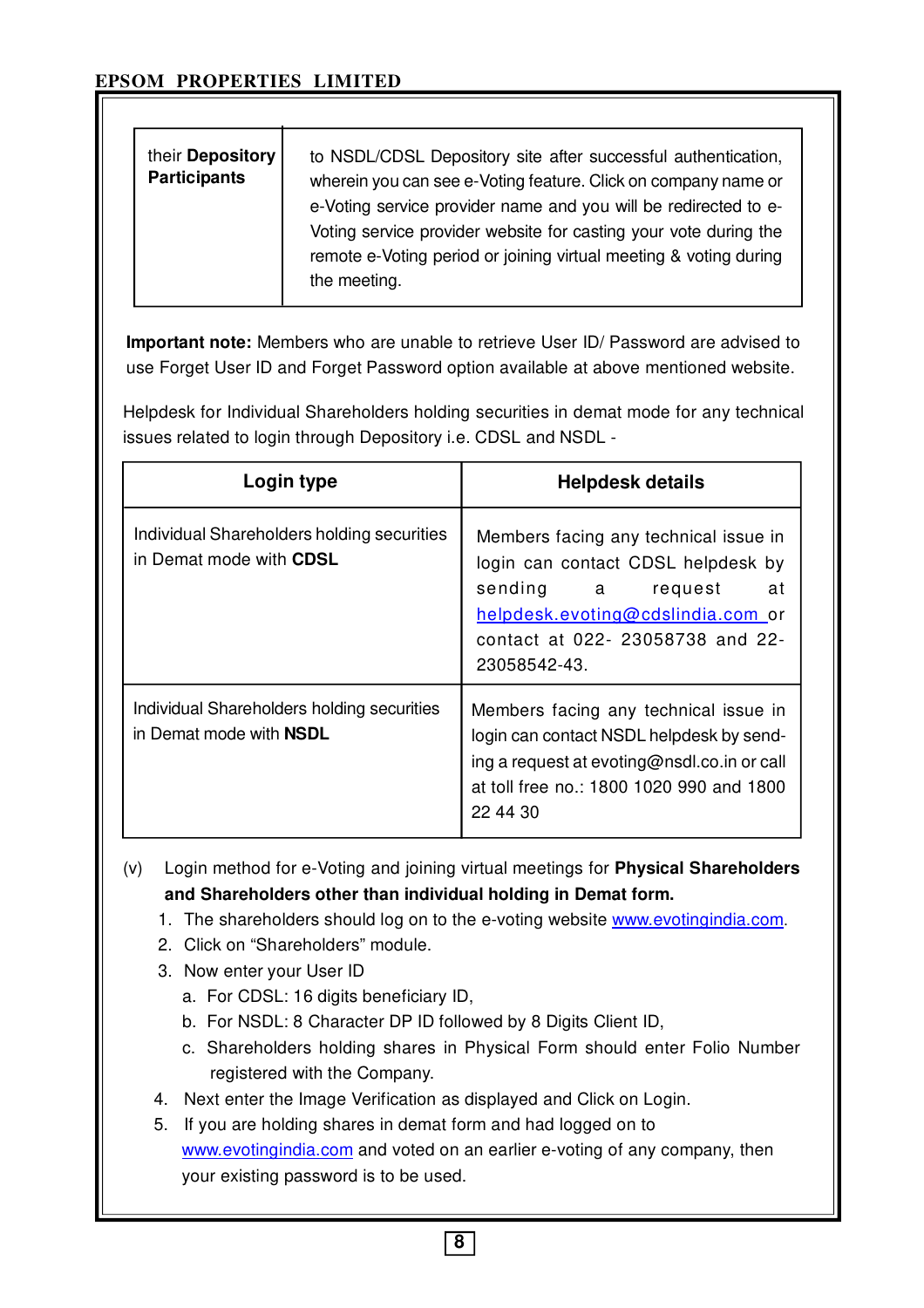| 6. If you are a first-time user, follow the steps given below:      |                                                                                                                                                                                                                                                                                                                                                            |  |
|---------------------------------------------------------------------|------------------------------------------------------------------------------------------------------------------------------------------------------------------------------------------------------------------------------------------------------------------------------------------------------------------------------------------------------------|--|
|                                                                     | For Physical Shareholders and other than individual<br>Shareholders holding shares in Demat.                                                                                                                                                                                                                                                               |  |
| <b>PAN</b>                                                          | Enter your 10-digit alpha-numeric *PAN issued by Income Tax<br>Department (Applicable for both demat shareholders as well as<br>physical shareholders)<br>Shareholders who have not updated their PAN with the Company/<br>$\bullet$<br>Depository Participant are requested to use the sequence<br>number sent by company / RTA or contact Company / RTA. |  |
| <b>Dividend</b><br><b>Bank Details</b><br>OR Date of<br>Birth (DOB) | Enter the Dividend Bank Details or Date of Birth (in dd/mm/yyyy<br>format) as recorded in your demat account or in the company<br>records in order to login.<br>If both the details are not recorded with the depository or<br>Company, please enter the member id / folio number in the<br>Dividend Bank details field as mentioned in instruction (v).   |  |

- 7. After entering these details appropriately, click on "SUBMIT" tab.
- 8. Shareholders holding shares in physical form will then directly reach the Company selection screen. However, Shareholders holding shares in demat form will now reach 'Password Creation' menu wherein they are required to mandatorily enter their login password in the new password field. Kindly note that this password is to be also used by the demat holders for voting for resolutions of any other company on which they are eligible to vote, provided that company opts for e-voting through CDSL platform. It is strongly recommended not to share your password with any other person and take utmost care to keep your password confidential.
- 9. For Shareholders holding shares in physical form, the details can be used only for e-voting on the resolutions contained in this Notice.
- 10. Click on the EVSN for Epsom Properties Limited.
- 11. On the voting page, you will see "RESOLUTION DESCRIPTION" and against the same the option "YES/NO" for voting. Select the option YES or NO as desired. The option YES implies that you assent to the Resolution and option NO implies that you dissent to the Resolution.
- 12. Click on the "RESOLUTIONS FILE LINK" if you wish to view the entire Resolution details.
- 13. After selecting the resolution you have decided to vote on, click on "SUBMIT". A confirmation box will be displayed. If you wish to confirm your vote, click on "OK", else to change your vote, click on "CANCEL" and accordingly modify your vote.
- 14. Once you "CONFIRM" your vote on the resolution, you will not be allowed to modify your vote.
- 15. You can also take a print of the votes cast by clicking on "Click here to print" option on the Voting page.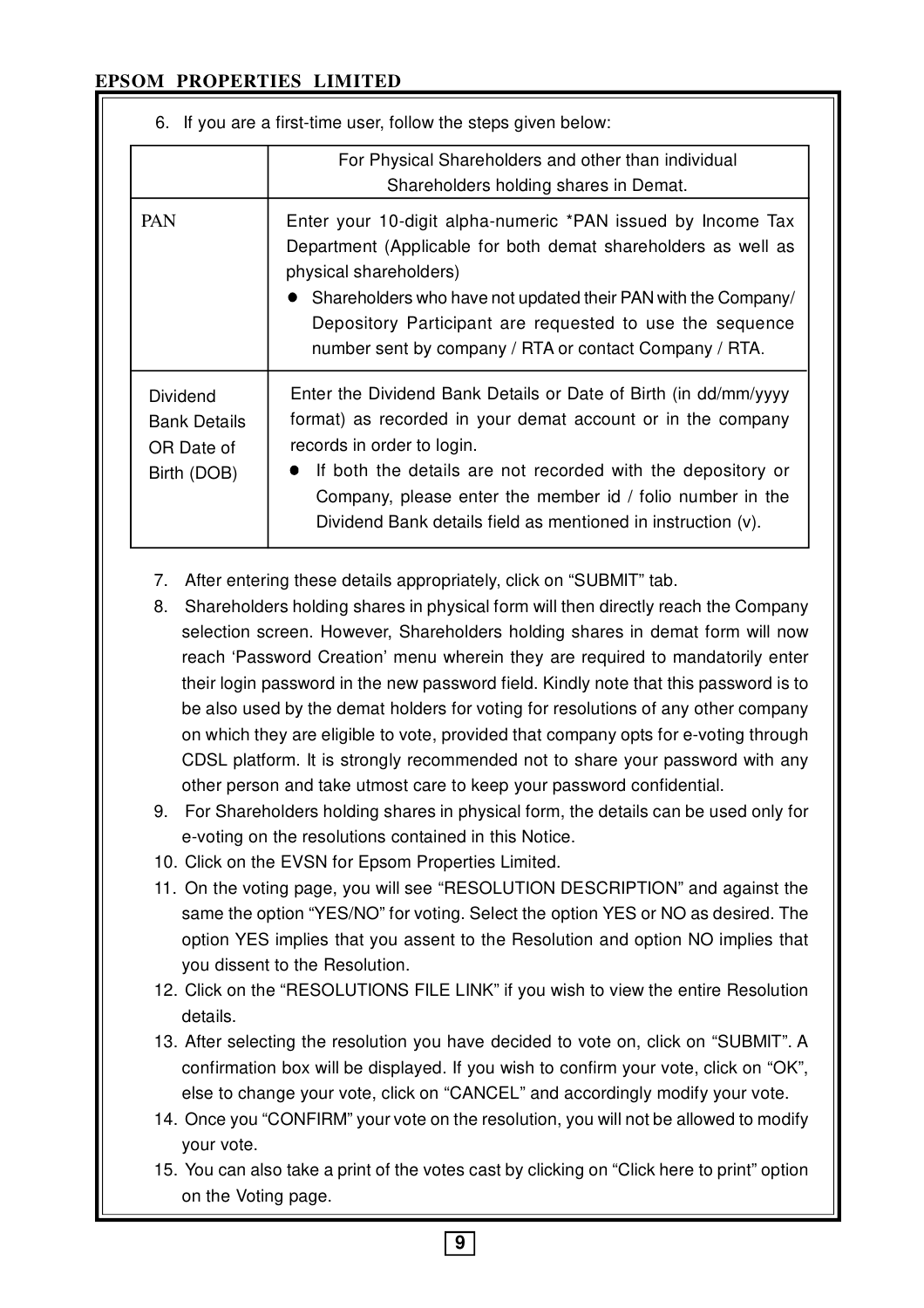- 16. If a demat account holder has forgotten the login password then Enter the User ID and the image verification code and click on Forgot Password & enter the details as prompted by the system.
- **17. Additional Facility for Non Individual Shareholders and Custodians -For Remote Voting only.**
	- Non-Individual shareholders (i.e. other than Individuals, HUF, NRI etc.) and Custodians are required to log on to www.evotingindia.com and register themselves in the "Corporates" module.
	- A scanned copy of the Registration Form bearing the stamp and sign of the entity should be emailed to helpdesk.evoting@cdslindia.com.
	- After receiving the login details a Compliance User should be created using the admin login and password. The Compliance User would be able to link the account(s) for which they wish to vote on.
	- The list of accounts linked in the login should be mailed to helpdesk.evoting@cdslindia.com and on approval of the accounts they would be able to cast their vote.
	- A scanned copy of the Board Resolution and Power of Attorney (POA) which they have issued in favour of the Custodian, if any, should be uploaded in PDF format in the system for the scrutinizer to verify the same.
	- Alternatively, Non Individual shareholders are required to send the relevant Board Resolution/ Authority letter etc. together with attested specimen signature of the duly authorized signatory who are authorized to vote, to the Scrutinizer at vijaykt@vjkt.in and to the Company at the email address viz; epsomproperties@gmail.com, if they have voted from individual tab & not uploaded same in the CDSL e-voting system for the Scrutinizer to verify the same.

# **PROCESS FOR THOSE SHAREHOLDERS WHOSE EMAIL ADDRESSES ARE NOT REGISTERED WITH THE COMPANY/DEPOSITORIES:**

- 1. For Physical Shareholders please provide necessary details like Folio No., Name of shareholder, scanned copy of the share certificate (front and back), PAN (self-attested scanned copy of PAN card), AADHAR (self-attested scanned copy of Aadhar Card) by email to Company/RTA email id.
- 2. For Demat Shareholders Please update your email id & mobile no. with your respective Depository Participant (DP).
- 3. For Individual Demat Shareholders Please update your email id & mobile no. with your respective Depository Participant (DP) which is mandatory while e-Voting & joining virtual meetings through Depository.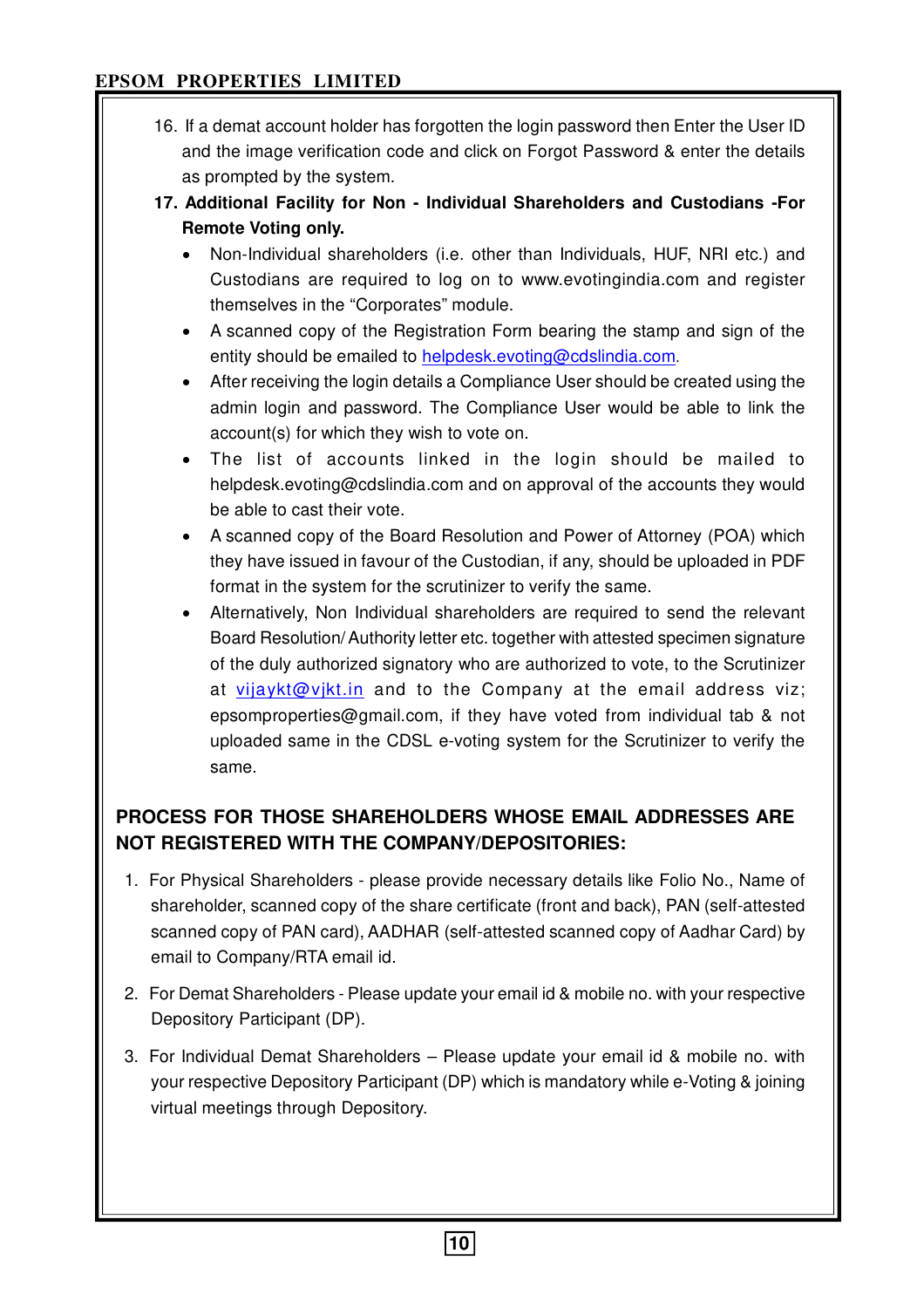# **INSTRUCTIONS FOR SHAREHOLDERS ATTENDING THE AGM THROUGH VC/ OAVM & E-VOTING DURING MEETING ARE AS UNDER**:

- 1. The procedure for attending meeting & e-Voting on the day of the AGM is same as the instructions mentioned above for e-voting.
- 2. The link for VC/OAVM to attend meeting will be available where the EVSN of Company will be displayed after successful login as per the instructions mentioned above for e-voting.
- 3. Shareholders who have voted through Remote e-Voting will be eligible to attend the meeting. However, they will not be eligible to vote at the AGM.
- 4. Shareholders are encouraged to join the Meeting through Laptops / IPads for better experience.
- 5. Further, shareholders will be required to allow Camera and use Internet with a good speed to avoid any disturbance during the meeting.
- 6. Please note that Participants Connecting from Mobile Devices or Tablets or through Laptops connecting via Mobile Hotspot may experience Audio/Video loss due to Fluctuation in their respective network. It is therefore recommended to use Stable Wi-Fi or LAN Connection to mitigate any kind of aforesaid glitches.
- 7. Shareholders who would like to express their views/ask questions during the meeting may register themselves as a speaker by sending their request mentioning their name, demat account number/folio number, email id, mobile number at epsomproperties@gmail.com on or before 22<sup>nd</sup> June, 2022. The shareholders who do not wish to speak during the AGM but have queries may send their queries in advance on or before 22<sup>nd</sup> June, 2022 mentioning their name, demat account number/ folio number, email id, mobile number at epsomproperties@gmail.com. These queries will be replied to by the Company suitably by email.
- 8. Only those Shareholders who have registered themselves as a speaker will be allowed to express their views/ask questions during the meeting.
- 9. Only those Shareholders, who are present in the AGM through VC/OAVM facility and have not casted their vote on the Resolutions through remote e-Voting and are otherwise not barred from doing so, shall be eligible to vote through e-Voting system available during the AGM.
- 10. If any Votes are cast by the shareholders through the e-voting available during the AGM and if the same shareholders have not participated in the meeting through VC/ OAVM facility, then the votes cast by such shareholders shall be considered invalid as the facility of e-voting during the meeting is available only to the shareholders attending the meeting.

If you have any queries or issues regarding attending AGM & e-Voting from the CDSL e-Voting System, you can write an email to **helpdesk.evoting@cdslindia.com** or contact at 022- 23058738 and 022-23058542/43.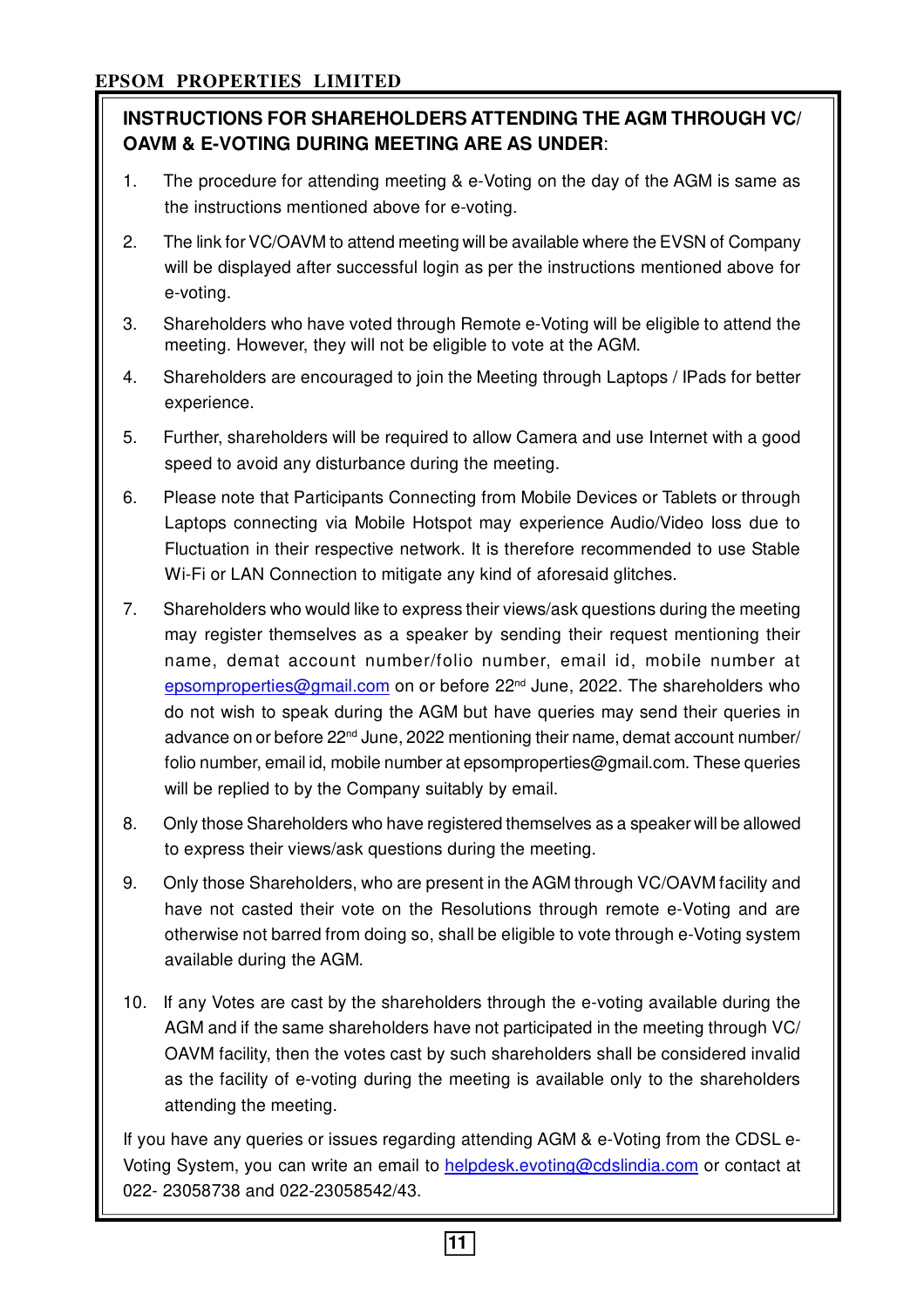All grievances connected with the facility for voting by electronic means may be addressed to Mr. Rakesh Dalvi, Sr. Manager, Central Depository Services (India) Limited, A Wing, 25<sup>th</sup> Floor, Marathon Futurex, Mafatlal Mill Compounds, N M Joshi Marg, Lower Parel (East), Mumbai - 400013 or send an email to helpdesk.evoting@cdslindia.com or call on 022-23058542/43.

# **General instructions:**

- a) Mr. Vijayakrishna K T, Practising Company Secretary (Membership No. FCS 1788 & CP 980) has been appointed as the Scrutinizer to scrutinize the e-voting process in a fair and transparent manner.
- b) The Scrutinizer will submit his report to the Chairman of the Company or to any other person authorized by the Chairman after the completion of the scrutiny of the e-voting (votes casted during the AGM and votes casted through remote e-voting), not later than 2 working days from the conclusion of the AGM. The result declared along with the Scrutinizer's Report shall be communicated to the Stock Exchange, CDSL and RTA and will also be displayed on the Company's website.
- c) The voting rights of Shareholders shall be in proportion to their Shares of the Paid-up Equity Share Capital of the Company as on 22nd June, 2022.
- d) Members who did not cast their vote through e-voting during the e-voting period shall be allowed to cast their vote at the Annual General Meeting. Members who have voted through e-voting can attend the Meeting but cannot vote again at the Annual General Meeting.

**This space is intentionally left blank**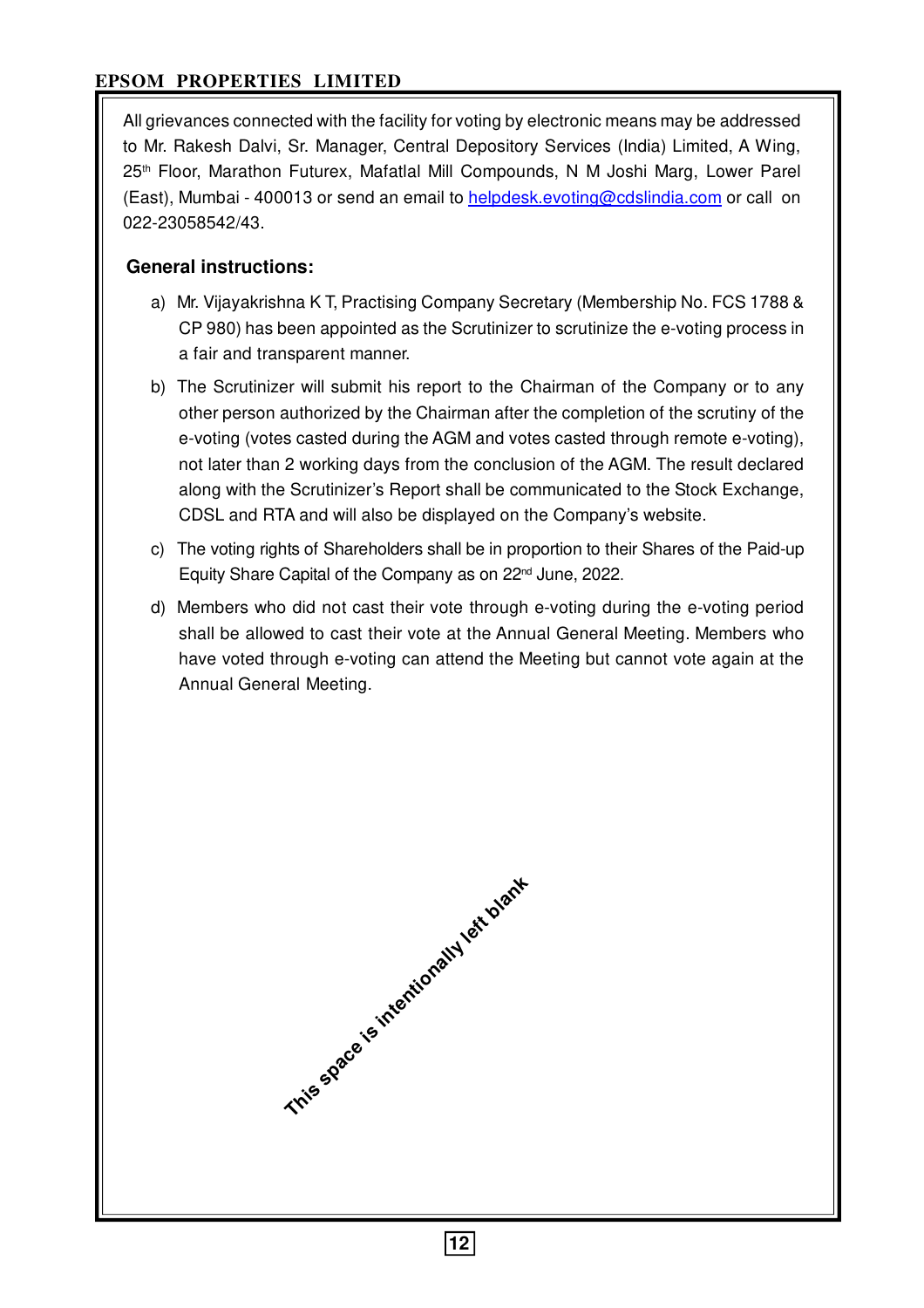Brief resume and other information in respect of Directors seeking re-appointment at the AGM as required under Regulation 36(3) of the Listing Regulations and Secretarial Standard on General Meetings:

| <b>Particulars</b>                                                                                                                                | <b>Details</b>                                                                |
|---------------------------------------------------------------------------------------------------------------------------------------------------|-------------------------------------------------------------------------------|
| Name                                                                                                                                              | Mr. Mallour Rajesh Kumar                                                      |
| Date of Birth                                                                                                                                     | 09.06.1985                                                                    |
| Date of Appointment                                                                                                                               | 21.03.2020                                                                    |
| Qualifications                                                                                                                                    | <b>MBA</b> in Finance                                                         |
| Expertise in specific functional area                                                                                                             | <b>Corporate Laws and Corporate</b><br>Management                             |
| Directorships held in other Companies<br>(excluding foreign companies)                                                                            | Ultra Vedic Cares Private Limited<br>Neeharika Infrastructure Private Limited |
|                                                                                                                                                   | <b>NVS Shipping Services Private Limited</b>                                  |
|                                                                                                                                                   | Srikara Fincap Services Private Limited                                       |
|                                                                                                                                                   | <b>Agarwal Reality Developers Private</b><br>Limited                          |
|                                                                                                                                                   | Terravana Seeds Private Limited                                               |
|                                                                                                                                                   | Terravana Nutra Private Limited                                               |
| Membership/Chairmanships<br>of Committees of other public<br>companies (included only Audit<br>and Stakeholder/ Investors<br>Grievance Committee) | <b>NIL</b>                                                                    |
| No. of Board Meetings attended during<br>the year                                                                                                 | 4                                                                             |
| No. of Shares held in the Company                                                                                                                 | <b>NIL</b>                                                                    |

By order of the Board **For EPSOM Properties Limited**

> **Surbhi Jain** Company Secretary M. No 58109 [Address: Mahesh Soni Chowk, Hazaribagh Jharkhand - 825301]

Place: Hazaribagh, Jharkhand Date: 03rd June, 2022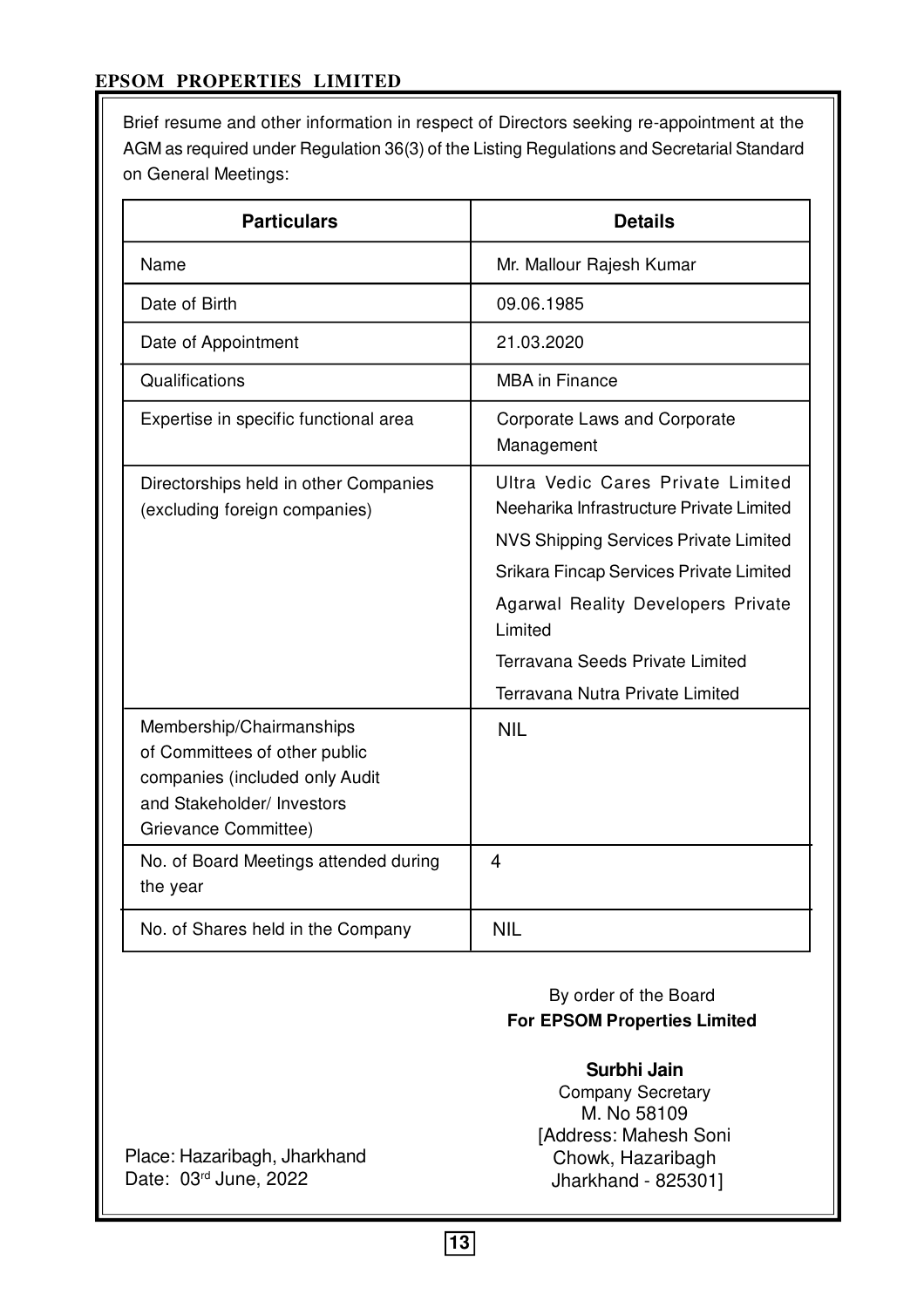# **BOARD'S REPORT**

#### **To the Members**

The Board of Directors has pleasure in presenting the 35<sup>th</sup> Annual Report and Audited Financial Statements for the year ended 31<sup>st</sup> March, 2022, together with the Independent Auditors' Report.

#### **FINANCIAL RESULTS**

The financial performance of your Company for the year ended 31<sup>st</sup> March 2022 is summarized below:

| <b>Description</b>                                    | For the year<br>ended 31st<br><b>March, 2022</b><br>(Rs. in Lakhs) | For the year<br>ended 31st<br><b>March, 2021</b><br>(Rs. in Lakhs) |
|-------------------------------------------------------|--------------------------------------------------------------------|--------------------------------------------------------------------|
| <b>Total Income</b>                                   | <b>NIL</b>                                                         | 8.56                                                               |
| <b>Total Expenditure</b>                              | 32.61                                                              | 29.69                                                              |
| Profit/(Loss) before Interest and Depreciation        | (29.47)                                                            | (20.27)                                                            |
| Interest expense                                      | (3.14)                                                             | (0.86)                                                             |
| Profit/(Loss) before Depreciation                     | (32.61)                                                            | (21.13)                                                            |
| Depreciation                                          |                                                                    |                                                                    |
| <b>Exceptional Items</b>                              |                                                                    |                                                                    |
| Profit/(Loss) before Taxation                         | (32.61)                                                            | (21.13)                                                            |
| <b>Provision for Taxation</b>                         |                                                                    |                                                                    |
| Profit/(Loss) after Taxation from ordinary activities | (32.61)                                                            | (21.13)                                                            |
| <b>Extraordinary items</b>                            |                                                                    |                                                                    |
| Net Profit/(Loss)                                     | (32.61)                                                            | (21.13)                                                            |

# **RESULTS OF OPERATIONS**

The total income for the financial year ended on 31<sup>st</sup> March, 2022 stands at NIL as against Rs. 8.56 Lakhs for the financial year ended on 31<sup>st</sup> March, 2021; the total expenditure has marginally increased from Rs. 29.69 Lakhs for the financial year ended on 31<sup>st</sup> March, 2021 to Rs. 32.61 Lakhs for the financial year ended on 31<sup>st</sup> March, 2022. The net loss of the Company has increased to Rs. 32.61 Lakhs for the financial year ended on 31<sup>st</sup> March, 2022 from Rs. 21.13 Lakhs for the financial year ended on 31<sup>st</sup> March, 2021. Your Company did not carry any significant operations and the Directors are exploring opportunities.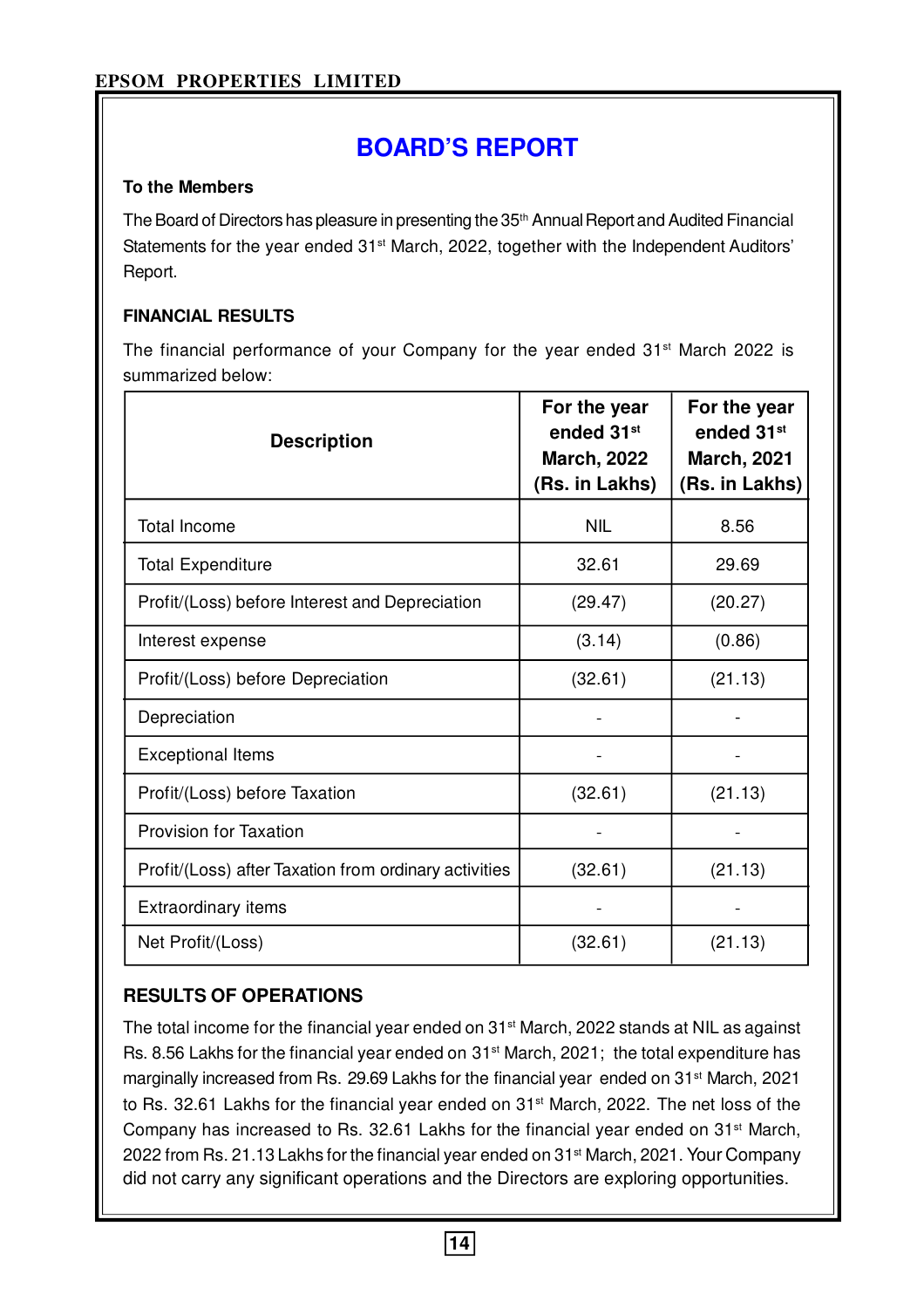.

# **COVID 19 AND ITS IMPACT ON THE BUSINESS**

FY 2021-22 witnessed the situation with COVID-19 evolving further. The second and third waves of pandemic derailed economic recovery. Infrastructure/construction activities by and large remained subdued.

Your Company complied with the directions of the Government of India, the Government of Tamil Nadu and the relevant authorities in preventing/mitigating the severity of the pandemic. Considering the nature of operations of your Company, Work from Home concept was partially fulfilled. Since there are no commercial activities from recent past, the Company is not much impacted by COVID-19 pandemic.

Your Company is optimistic of business continuity plans and is geared up to mould the pandemic situation in to a "crisis opportunity".

# **DIRECTORS AND KEY MANAGERIAL PERSONNEL**

| SI.<br>No.     | <b>Particulars</b>        | <b>Designation</b>        | <b>DIN</b> |
|----------------|---------------------------|---------------------------|------------|
|                | Mr. Ramesh Satagopan      | Non-Executive<br>Chairman | 00935017   |
| $\overline{2}$ | Mr. K Bhaktavatsala Reddy | <b>Director</b>           | 00697854   |
| 3              | Mr. Sanga Tejaswi         | <b>Director</b>           | 08784189   |
| $\overline{4}$ | Mr. Mallour Rajesh Kumar  | <b>Managing Director</b>  | 08125774   |

The Management of the Company consisted of following Directors as on 31<sup>st</sup> March, 2022:

In terms of the provisions of the Companies Act, 2013 and the Articles of Association of the Company, Mr. Mallour Rajesh Kumar (holding DIN: 08125774), Director, retires by rotation at the forth coming Annual General Meeting and is eligible for re appointment.

Ms. Chandana Rachuri resigned from the office of Director and Chief Financial Officer (CFO) with effect from closing of business hours on 31st January, 2022.

The Board places on record its appreciation for the services rendered by Ms Chandana Rachuri during the tenure of her office.

Further, Company is in search of suitable candidate to fill up the office of Woman Director and Chief Financial Officer, upon resignation of Ms. Chandana Rachuri.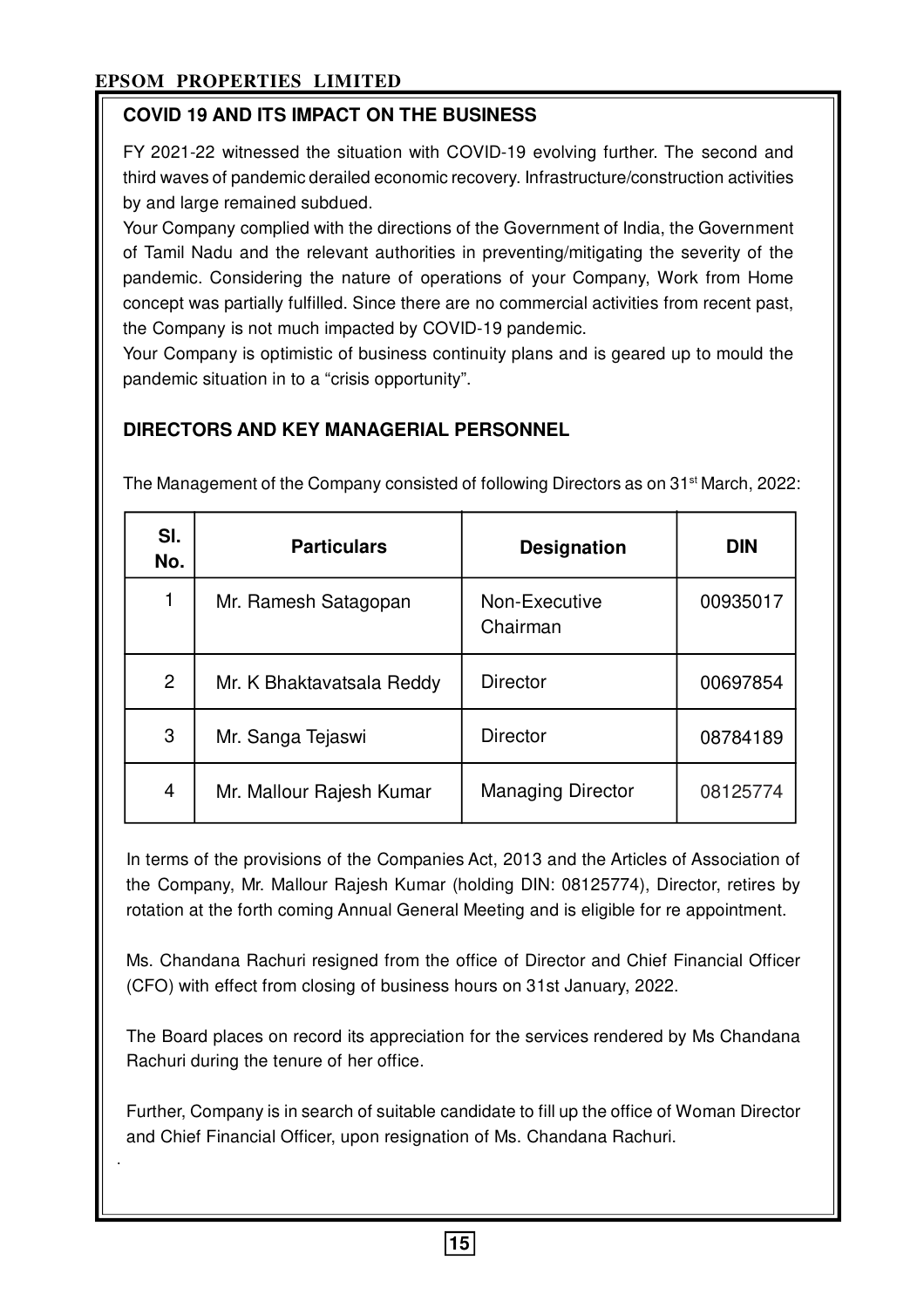# **CORPORATE GOVERNANCE**

Pursuant to the provisions of Regulation 15(2) of the Listing Regulations, Compliance with the Corporate Governance provisions as specified in the Regulations 17 to 27 and clause (b) to (i) of Regulation 46(2) and Para C, D and E of Schedule V shall not apply to listed entities having Paid-up Equity Share Capital not exceeding Rs.10 Crores and Net Worth not exceeding Rs. 25 Crores as on the last date of previous financial year.

In view of the Company falling under the specified limits of the above Regulation under the specified limits of the above Regulation, requirement of giving Corporate Governance Report in Annual Report as per the Para C of the Schedule V is exempted to the Company and hence not required to be presented.

# **NUMBER OF MEETINGS OF THE BOARD AND COMMITTEES**

During the financial year ended  $31<sup>st</sup>$  March 2022, four (4) Meetings of the Board of Directors were held and the maximum time gap between 2 (two) meetings did not exceed one hundred and twenty days. The details of the Board Meetings are on  $11<sup>th</sup>$  June, 2021,  $11<sup>th</sup>$  August, 2021, 2nd November, 2021, 5th February, 2022.

|                            | Board Meetings        |          | Attendance at             |
|----------------------------|-----------------------|----------|---------------------------|
| Name of the Director       | Entitled to<br>attend | Attended | Last AGM on<br>11.08.2021 |
|                            |                       |          |                           |
| Mr. Ramesh Satagopan       |                       |          | Yes                       |
| Mr. Sanga Tejaswi          |                       | 4        | Yes                       |
| Mr. K Bhakthavatsala Reddy |                       |          | Yes                       |
| Mr. Mallour Rajesh Kumar   |                       | 4        | Yes                       |
| Ms. Chandana Rachuri       | З                     |          | Yes                       |

Details of attendance at Board Meetings and at the AGM held during the year are as follows:

 Ms. Chandana Rachuri resigned from the offices of Director and Chief Financial Officer (CFO) with effect from closing of business hours on 31<sup>st</sup> January, 2022

#### **BOARD COMMITTEES**

#### **a. Audit Committee (AC):**

- Mr. Ramesh Satagopan Chairman
- Mr. Bhakthavatsala Reddy Member
- Mr. Sanga Tejaswi Member

## **b. Nomination and Remuneration Committee (NRC):**

- Mr. Bhaktavatsala Reddy Chairman Mr. Ramesh Satagopan - Member
- Mr. Sanga Tejaswi  **Member**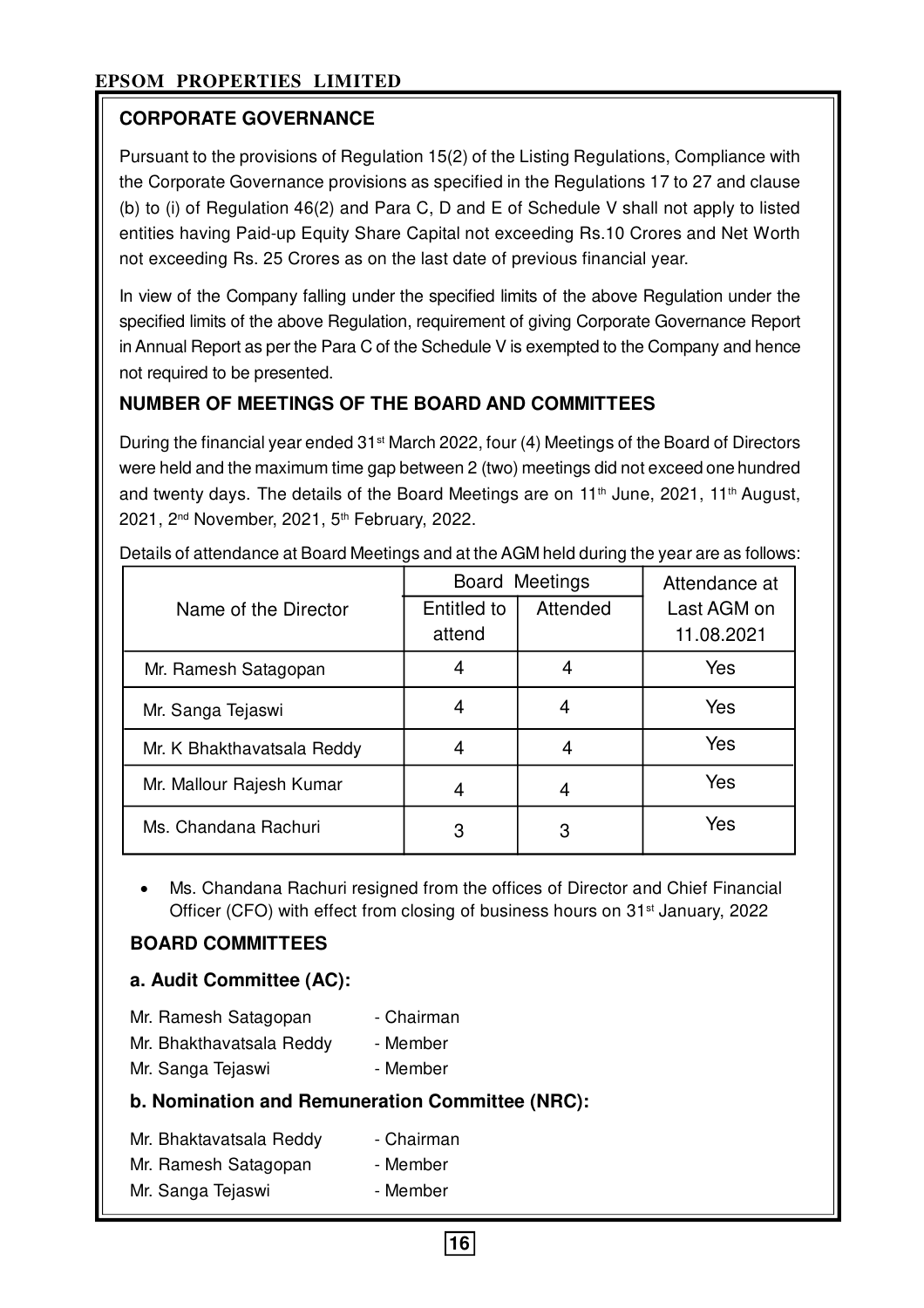#### **c. Stakeholders' Relationship Committee (SRC):**

Constitution of Stakeholders' Relationship Committee is as follows:

| Mr. Ramesh Satagopan     | - Chairman |
|--------------------------|------------|
| Mr. Bhakthavatsala Reddy | - Member   |
| Ms. Chandana Rachuri     | - Member   |

Consequent upon resignation of Ms. Chandana Rachuri, the Board re-constituted Stakeholders' Relationship Committee w.e.f. 5th February, 2022 as follows:

| Mr. Ramesh Satagopan     | - Chairman |
|--------------------------|------------|
| Mr. Bhakthavatsala Reddy | - Member   |
| Mr. Mallour Rajesh Kumar | - Member   |

#### **1. AUDIT COMMITTEE**

During the year under review, four meetings were held on11<sup>th</sup> June, 2021,11<sup>th</sup> August, 2021, 2<sup>nd</sup> November, 2021 and 5<sup>th</sup> February, 2022.

| Name of the Member          | Nature of<br><b>Membership</b> | <b>No. of Meetings</b><br>entitled to attend | <b>Attended</b> |
|-----------------------------|--------------------------------|----------------------------------------------|-----------------|
| Mr. Ramesh Satagopan        | Chairman                       | 4                                            | 4               |
| Mr. K. Bhakthavatsala Reddy | Member                         | 4                                            | 4               |
| Mr. Sanga Tejaswi           | Member                         | 4                                            | 4               |

#### **2. NOMINATION AND REMUNERATION COMMITTEE**

During the year under review, one meeting was held on 05<sup>th</sup> February, 2022.

| Name of the Member          | Nature of<br><b>Membership</b> | No. of Meetings<br>entitled to attend | <b>Attended</b> |
|-----------------------------|--------------------------------|---------------------------------------|-----------------|
| Mr. K. Bhakthavatsala Reddy | Chairman                       |                                       |                 |
| Mr. Ramesh Satagopan        | Member                         |                                       |                 |
| Mr. Sanga Tejaswi           | Member                         |                                       |                 |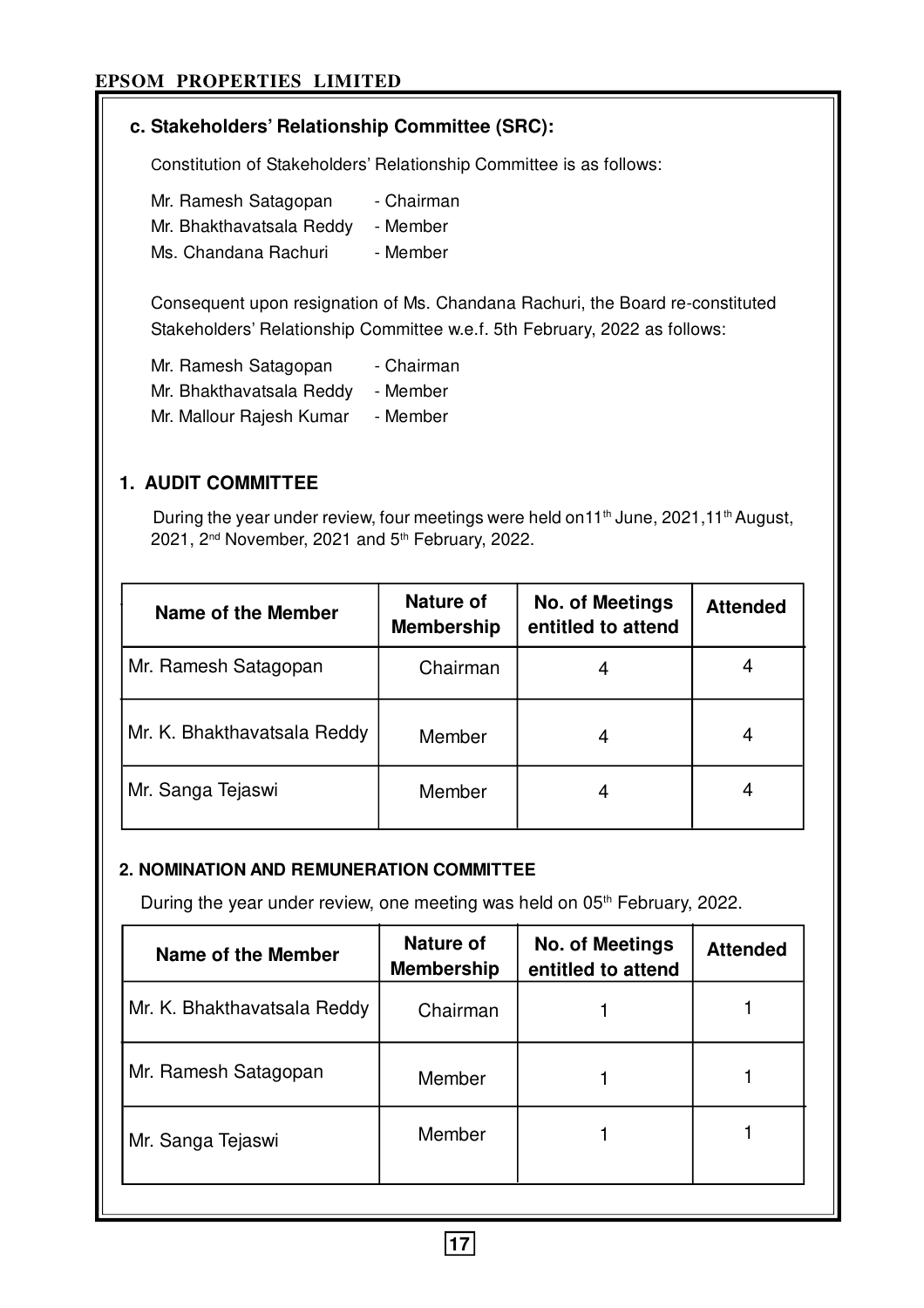#### **3. STAKEHOLDERS' RELATIONSHIP COMMITTEE**

During the year under review, one meeting was held on 5<sup>th</sup> February, 2022.

| Name of the Member          | Nature of<br><b>Membership</b> | No. of Meetings<br>entitled to attend | <b>Attended</b> |
|-----------------------------|--------------------------------|---------------------------------------|-----------------|
| Mr. Ramesh Satagopan        | Chairman                       |                                       |                 |
| Mr. K. Bhakthavatsala Reddy | Member                         |                                       |                 |

#### **INDEPENDENT DIRECTORS**

Your Board is pleased to note and report that all three Independent Directors i.e., Mr. Ramesh Satagopan, Mr. K. Bhakthavatsala Reddy and Mr. Sanga Tejaswi have maintained highest standards of integrity in their dealings with the Company. They also possess the requisite expertise and experience (including Proficiency) necessary for acting as Independent Directors of the Company.

As required by the Companies (Appointment and Qualification of Directors) Fifth Amendment Rules, 2019 and the Companies (Creation and Maintenance of databank of Independent Directors) Rules, 2019, Mr. Ramesh Satagopan, Mr. K. Bhakthavatsala Reddy and Mr. Sanga Tejaswi have registered their names in the data bank of Independent Directors maintained by Indian Institute of Corporate Affairs**.** Annual Declarations received from the three of them for the year 2021-22 contain affirmations regarding registrations in the data bank.

The Company has received necessary declaration from each Independent Director under Section 149(7) of the Companies Act, 2013, that he / she meets the criteria of Independence laid down in Section 149(6) of the Companies Act, 2013 and Regulation 25 of the Listing Regulations. (**Annexure I**).

All the Independent Directors have also confirmed under Regulation 16(b) of the Listing Regulations that they are not Non-Independent Director of another Company on the Board of which any Non-Independent Director of the listed entity is an Independent Director.

# **DIRECTORS' RESPONSIBILITY STATEMENT**

In pursuance of Section 134(3)(c) of the Companies Act, 2013, the Directors hereby confirm that:

- a) in the preparation of the Annual Accounts, the applicable accounting standards have been followed and there are no material departures from the same;
- b) they have selected such accounting policies and applied them consistently and made judgments and estimates that are reasonable and prudent so as to give a true and fair view of the state of affairs of your Company at the end of the financial year and of the profit and loss of the Company for that period;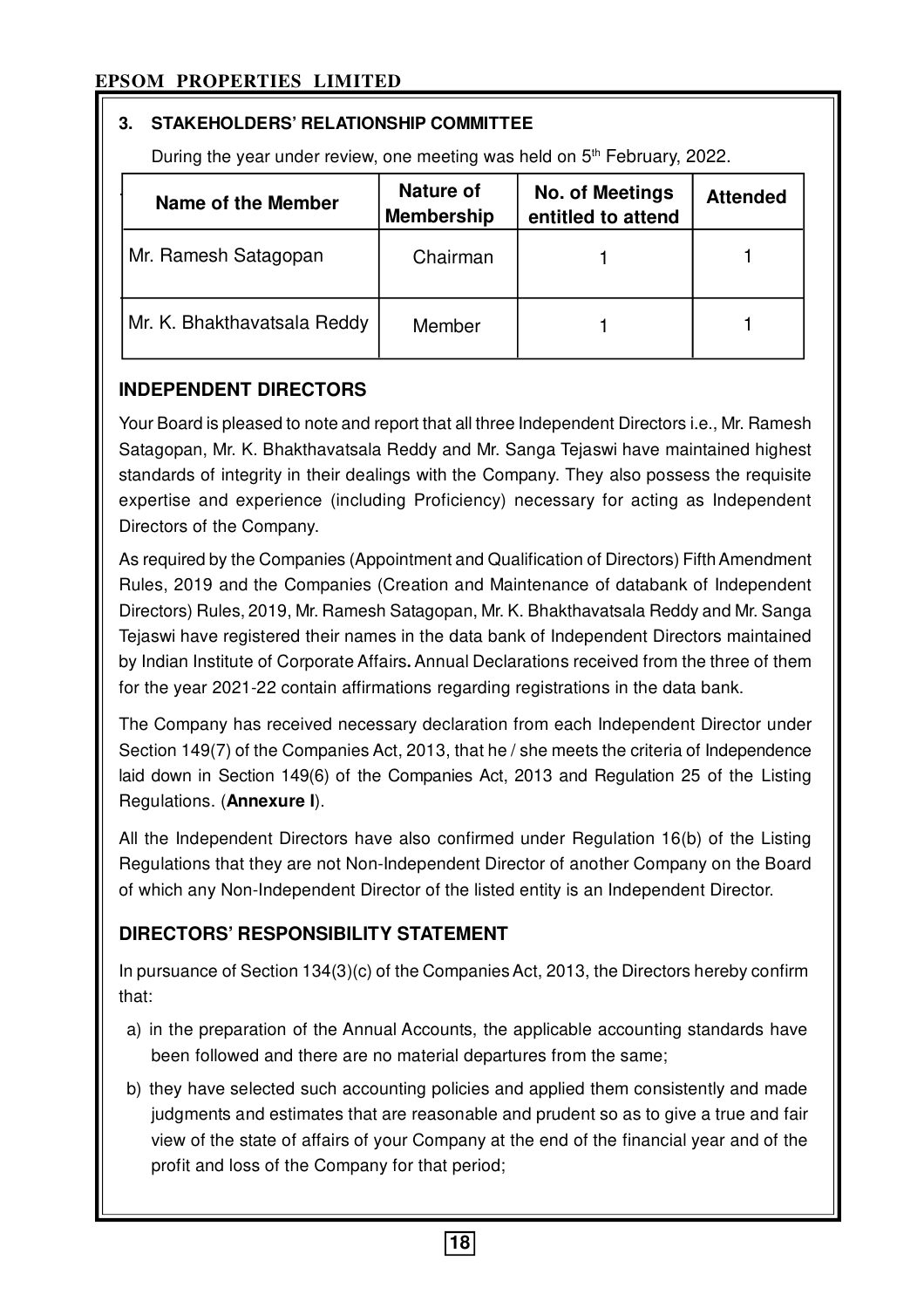- c) proper and sufficient care have been taken for the maintenance of adequate accounting records in accordance with the provisions of the Companies Act, 2013 for safeguarding the assets of the Company and for preventing and detecting fraud and other irregularities;
- d) the Annual Accounts have been prepared on a 'Going Concern' basis;
- e) proper internal financial control laid down by the Directors have been followed by the Company and that such internal financial controls are adequate and were operating effectively; and
- f) proper systems to ensure compliance with the provisions of all applicable laws were in force and that such systems were adequate and operating effectively.

## **OPPORTUNITIES, CHALLENGES AND CONCERNS**

Your Company did not undertake any Commercial Activities during the year. Opportunities are being looked into for undertaking any commercial activities.

#### **PUBLIC DEPOSITS**

During the financial year 2021-22, your Company has not accepted any deposit within the meaning of Sections 73 and 74 of Companies Act, 2013 read with the Companies (Acceptance of Deposits) Rules, 2014.

#### **INDUSTRIAL RELATIONS**

The industrial relations of the Company have been cordial.

#### **AMOUNT TRANSFERRED TO RESERVES**

During the financial year the Company has not transferred any amount to the Reserves.

#### **CHANGES IN SHARE CAPITAL**

There were no changes in the Capital Structure of the Company during the year under report. Capital structure remained as follows:

The Authorized Capital of the Company: Rs. 15,00,00,000 (Rupees Fifteen Crores only) divided into 1,50,00,000 (One Crore Fifty Lakhs only) Equity Shares of Rs.10/- (Rupees Ten only) each.

The Issued, Subscribed and Paid-up Capital of the Company: Rs. 7,45,28,000/- (Rupees Seven Crores Forty Five Lakhs and Twenty Eight Thousand only) divided into 74,52,800 (Seventy Four lakhs Fifty Two Thousand Eight Hundred) Equity Shares of Rs. 10/- (Rupees Ten only) each.

#### **MATERIAL CHANGES AND COMMITMENTS**

There were no material changes and commitments which occurred, affecting the financial position of the Company between 31st March, 2022 and the date on which this Report has been signed.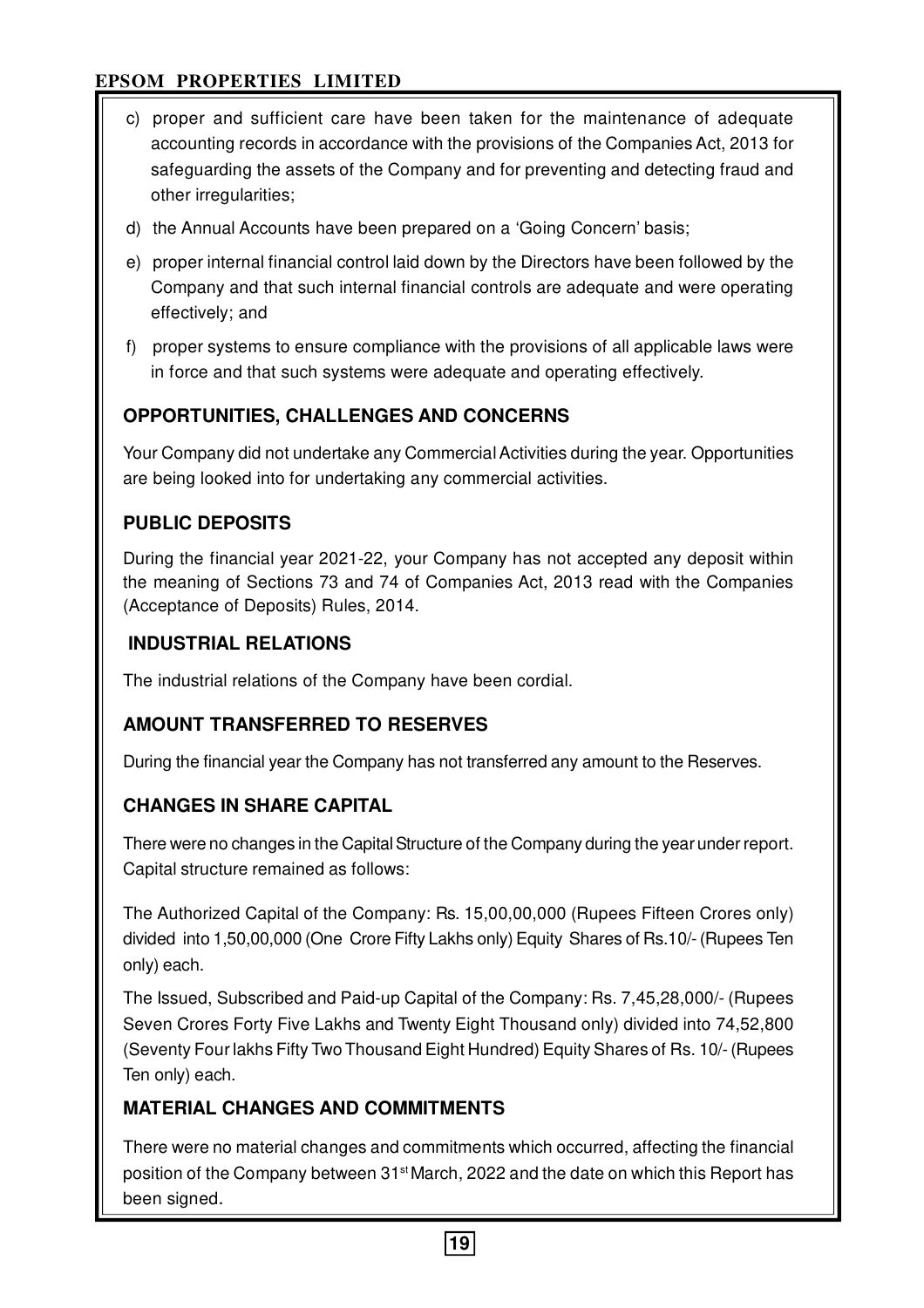## **CHANGE IN THE NATURE OF BUSINESS**

There were no changes in the nature of business of the Company during the financial year ended on 31<sup>st</sup> March, 2022.

# **EVENTS SUBSEQUENT TO THE DATE OF FINANCIAL STATEMENTS**

There are no material changes after 31<sup>st</sup> March, 2022 till the signing of this Report.

# **INFORMATION ON THE FINANCIAL POSITION OF THE SUBSIDIARIES / ASSOCIATES/ JVS**

The Company does not have any Subsidiaries/Associates/JVs.

# **DIVIDEND**

In view of losses incurred, your Directors do not propose any dividend for the year ended 31st March, 2022.

# **DISCLOSURE RELATING TO REMUNERATION OF DIRECTORS, KEY MANAGERIAL PERSONNEL AND PARTICULARS OF EMPLOYEES**

The disclosures pursuant to the provisions of Section 197(12) of the Companies Act, 2013 read with Rule 5 of the Companies (Appointment and Remuneration of Managerial Personnel) Rules, 2014, is annexed as **Annexure - IV** and forms part of this Report.

There are no employees receiving remuneration more than Rs. 1,02,00,000/- (Rupees One Crore Two Lakhs only) per annum and /or Rs. 8,50,000/- (Rupees Eight Lakhs Fifty Thousand only) per month. Therefore, statement/disclosure pursuant to Rule 5(2) of the Companies (Appointment and Remuneration of Managerial Personnel) Rules, 2014 is not required to be circulated to the Members and is not attached to the Annual Report.

There are no employees posted and working in a country outside India, not being Directors or relatives, drawing more than Rs. 1,02,00,000/- (Rupees One Crore Two Lakhs only) per financial year or Rs. 8,50,000/- (Rupees Eight Lakhs Fifty Thousand only) per month as the case may be. Therefore, statement/disclosure pursuant to Rule 5(3) of the Companies (Appointment and Remuneration of Managerial Personnel) Rules, 2014 is not required to be circulated to the Members and is not attached to the Annual Report.

# **MEETING OF INDEPENDENT DIRECTORS**

The Independent Directors of the Company had met on 05th February, 2022 during the year to review the performance of Non-Independent Directors and the Board as a whole, to review the performance of the Chairman of the Company and Non-Executive Directors and other items as stipulated under the Listing Regulations. The Independent Directors have also declared their independence.

# **ANNUAL EVALUATION OF THE PERFORMANCE OF THE BOARD, ITS COMMITTEES AND OF INDIVIDUAL DIRECTORS**

The Board of Directors has carried out an annual evaluation of its own performance, Board Committees and individual Directors, pursuant to the provisions of the Companies Act, 2013.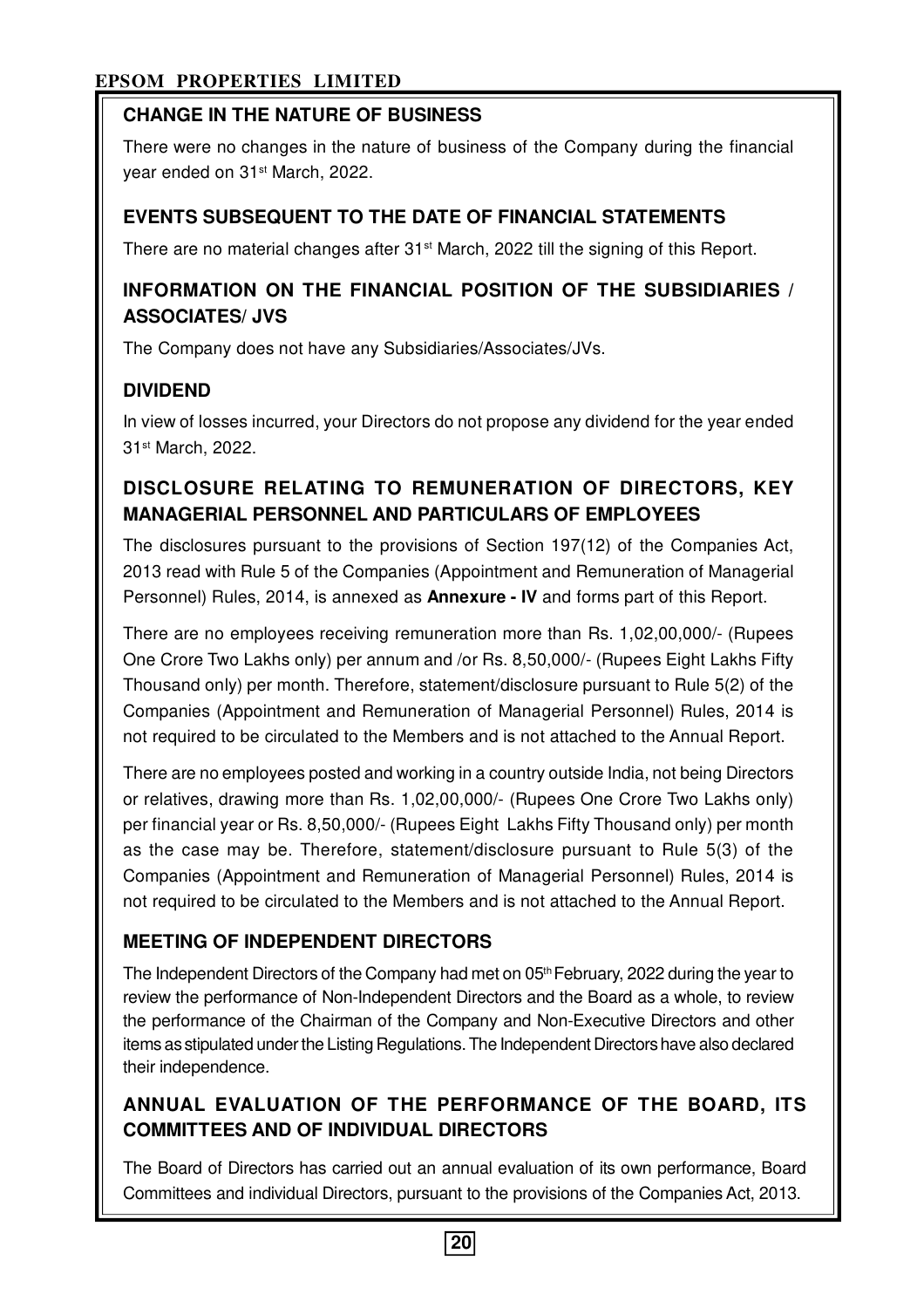The performance of the Board was evaluated by the Board after seeking inputs from all the Directors based on criteria such as Board structure and composition, formation and delegation of responsibilities to Committees, Board processes and their effectiveness, degree of effective communication with the stakeholders.

The performance of the Board Committees was evaluated by the Board after seeking inputs from the Committee members based on criteria such as Committee composition, structure, effectiveness of Committee Meetings.

Independent Directors of the Company provided their views on performance of Non-Independent Directors, and the Board as a whole, considering the views of Executive Directors and Non-Executive Directors.

Your Board has evaluated the Independent Directors and confirms that all Independent Directors fulfilled the independence criteria as specified in SEBI Listing Regulations and their independence from the management.

# **AUDITORS AND AUDITORS' REPORT**

At the Thirty Second Annual General Meeting of the Company, Messrs A.John Moris & Co., Chartered Accountants, Chennai, having ICAI Firm Registration No. 007220S were appointed as Auditors to hold office until the conclusion of the Thirty Seventh Annual General Meeting of the Company.

# **EXPLANATIONS IN RESPONSE TO AUDITORS' QUALIFICATIONS**

During the year under review, there were no qualifications, reservations or adverse remarks made by the Statutory Auditors in their Reports.

# **SECRETARIAL AUDIT**

Pursuant to the provisions of Section 204 of the Companies Act, 2013 read with the Companies (Appointment and Remuneration of Managerial Personnel) Rules, 2014, the Company has appointed Mr. Vijayakrishna K T, Bangalore, Practising Company Secretary to undertake the Secretarial Audit of the Company. The Report of the Secretarial Auditor is annexed as **Annexure – II** to this Report.

# **ANNUAL RETURN**

As required under Section 92(3) of the Companies Act, 2013 and Rule 12 of the Companies (Management and Administration) Rules, 2014 read with Companies (Amendment) Act, 2020, an annual return in MGT-7 is placed in the website of the Company i.e. www.epsom.in

# **RELATED PARTY TRANSACTIONS**

The particulars of contracts or arrangements with Related Parties referred to in Section 188(1) of the Companies Act, 2013 for the Financial Year 2021-22 in the prescribed format AOC 2 is enclosed as **Annexure – III** as a part of this Annual Report.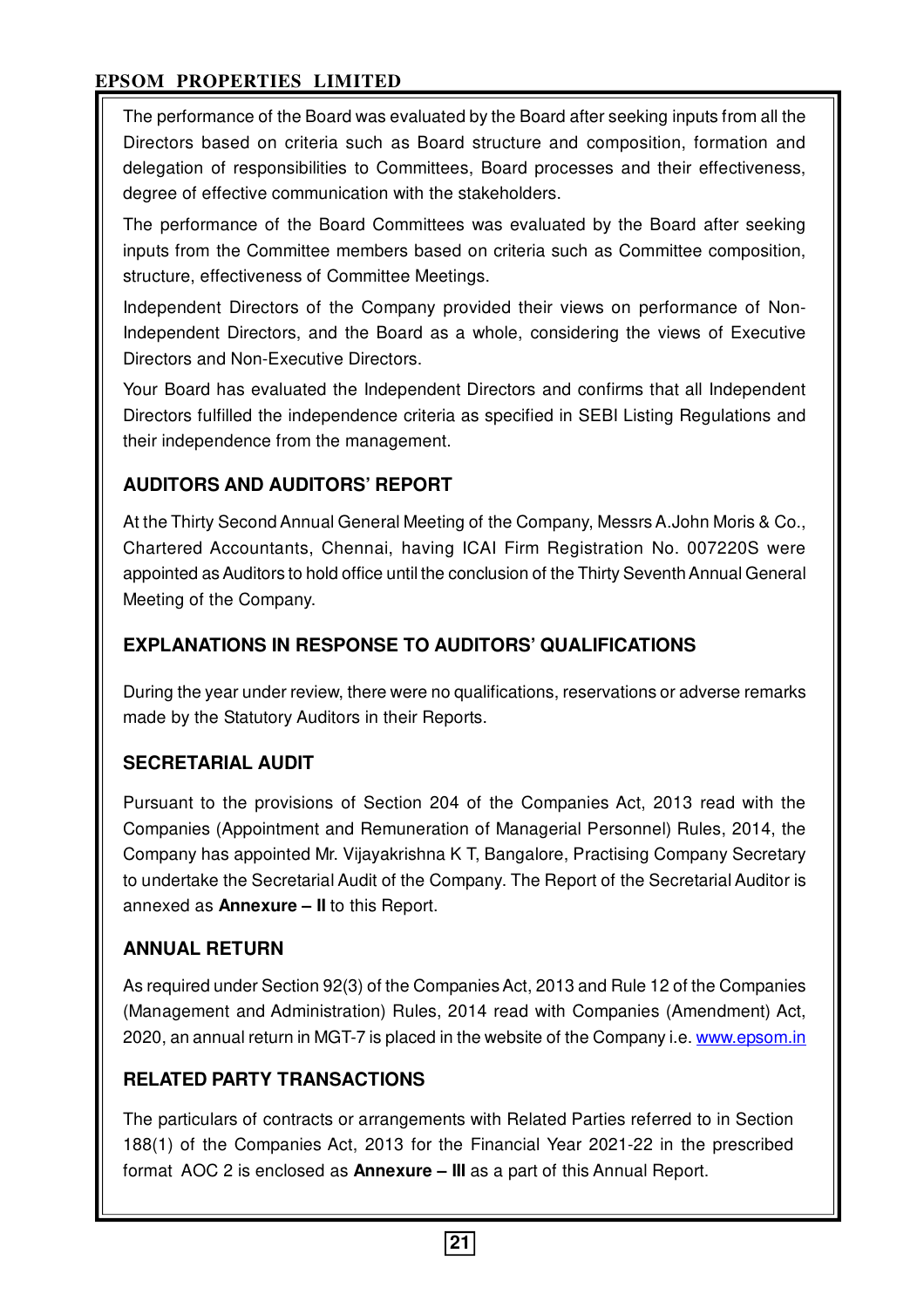#### **LOANS, GUARANTEES AND INVESTMENTS**

The details of loans, guarantees and investments under Section 186 of the Companies Act, 2013 read with the Companies (Meetings of Board and its Powers) Rules, 2014 are as follows:

a. Details of investments made by the Company in the Equity Shares as on 31st March, 2022 (including investments made in the previous years)

| Name of the entity         | Amount as at 31 <sup>st</sup> March, 2022<br>(in Rs.) |
|----------------------------|-------------------------------------------------------|
| Munoth Investments Limited | 3,34,100                                              |

b. The Company has neither given any loan nor issued any guarantees in accordance with Section 186 of the Companies Act, 2013 read with the Rules issued there under.

## **RISK MANAGEMENT**

The Company has formulated a Risk Management Policy and a mechanism to apprise the Board about risk assessment and mitigation procedure. It also undertakes periodical review to ensure that Executive Management Controls risks by means of properly designed risk management framework.

There are no risks which in the opinion of the Board threaten the existence of the Company.

# **VIGIL MECHANISM**

Your Company is committed to highest ethical and legal standards. Accordingly, the Board of Directors have formulated a Whistle Blower Policy which is in compliance with the provisions of Section 177 (10) of the Companies Act, 2013 and as per Regulation 4(2)(d)(iv) of the Listing Regulations.

# **CORPORATE SOCIAL RESPONSIBILITY**

The provisions of Section 135 of the Companies Act, 2013 on Corporate Social Responsibility are not applicable to the Company.

# **CONSERVATION OF ENERGY, TECHNOLOGY ABSORPTION AND ADAPTATION AND FOREIGN EXCHANGE EARNINGS AND OUTGO**

| <b>Conservation of Energy</b>                                                  | ΝA  |
|--------------------------------------------------------------------------------|-----|
| Research and Development, Technology,<br>Absorption, Adaptation and Innovation | ΝA  |
| Foreign Exchange Earnings and Outgo                                            | NII |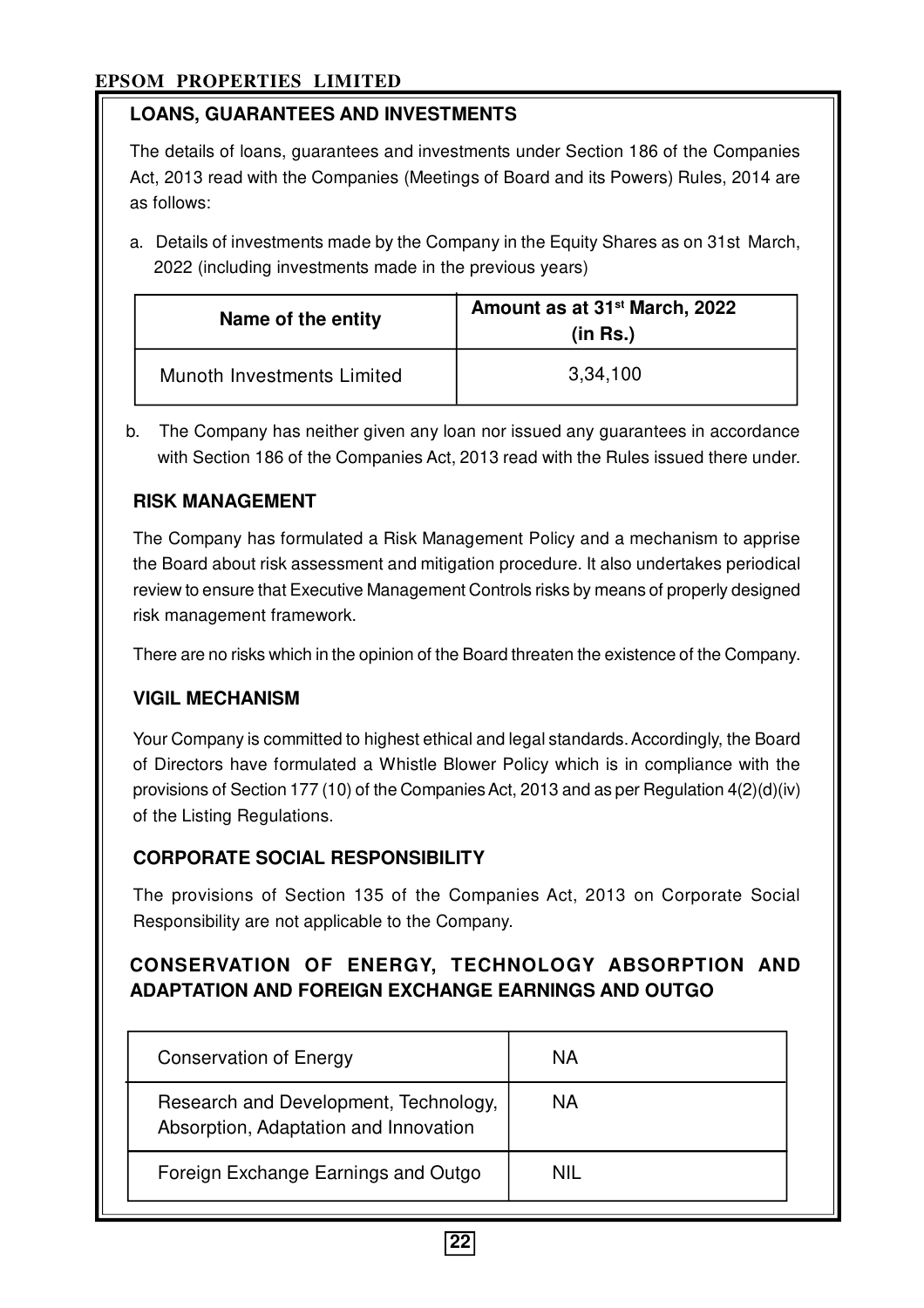# **DETAILS OF INTERNAL FINANCIAL CONTROLS REALTED TO FINANCIAL STATEMENTS**

Your Company has adopted accounting policies which are in line with the Accounting Standards prescribed in the Companies (Accounting Standards) Rules, 2006 that continue to apply under Section 133 and other applicable provisions, if any, of the Companies Act, 2013 read with Rule 7 of the Companies (Accounts) Rules, 2014. There are in accordance with generally accepted accounting principles in India.

# **SIGNIFICANT/MATERIAL ORDERS PASSED BY THE REGULATORS**

There are no significant/material orders passed by the Regulators or Courts or Tribunals impacting the going concern status of your Company and its operations in future.

# **GENERAL**

- a) The Company has not issued Equity Shares with differential rights as to dividend, voting or otherwise; and
- b) The Company does not have any ESOP Scheme for its Employees/Directors.

# **RECEIPT OF ANY COMMISSION BY MD / WTD FROM A COMPANY OR FOR RECEIPT OF COMMISSION / REMUNERATION FROM ITS HOLDING OR SUBSIDIARY**

No Director has received any commission from your Company.

# **DISCLOSURE UNDER THE SEXUAL HARASSMENT OF WOMEN AT WORKPLACE (PREVENTION, PROHIBITION AND REDRESSAL) ACT, 2013**

The Company has in place an Anti-Sexual Harassment Policy in line with the requirements of the Sexual Harassment of Women at the Workplace (Prevention, Prohibition & Redressal) Act, 2013. However, the Company has not constituted Internal Complaints Committee (ICC) due to having less than ten workers.

The following is a summary of sexual harassment complaints received and disposedoff during the financial year 2021-22:

| No of complaints received : | NIL |
|-----------------------------|-----|
| No of complaints disposed : | NIL |
| No. of complaints pending : | NIL |

# **INVESTORS' EDUCATION AND PROTECTION FUND**

During the year under review there were no unpaid or unclaimed amounts required to be transferred to IEPF account.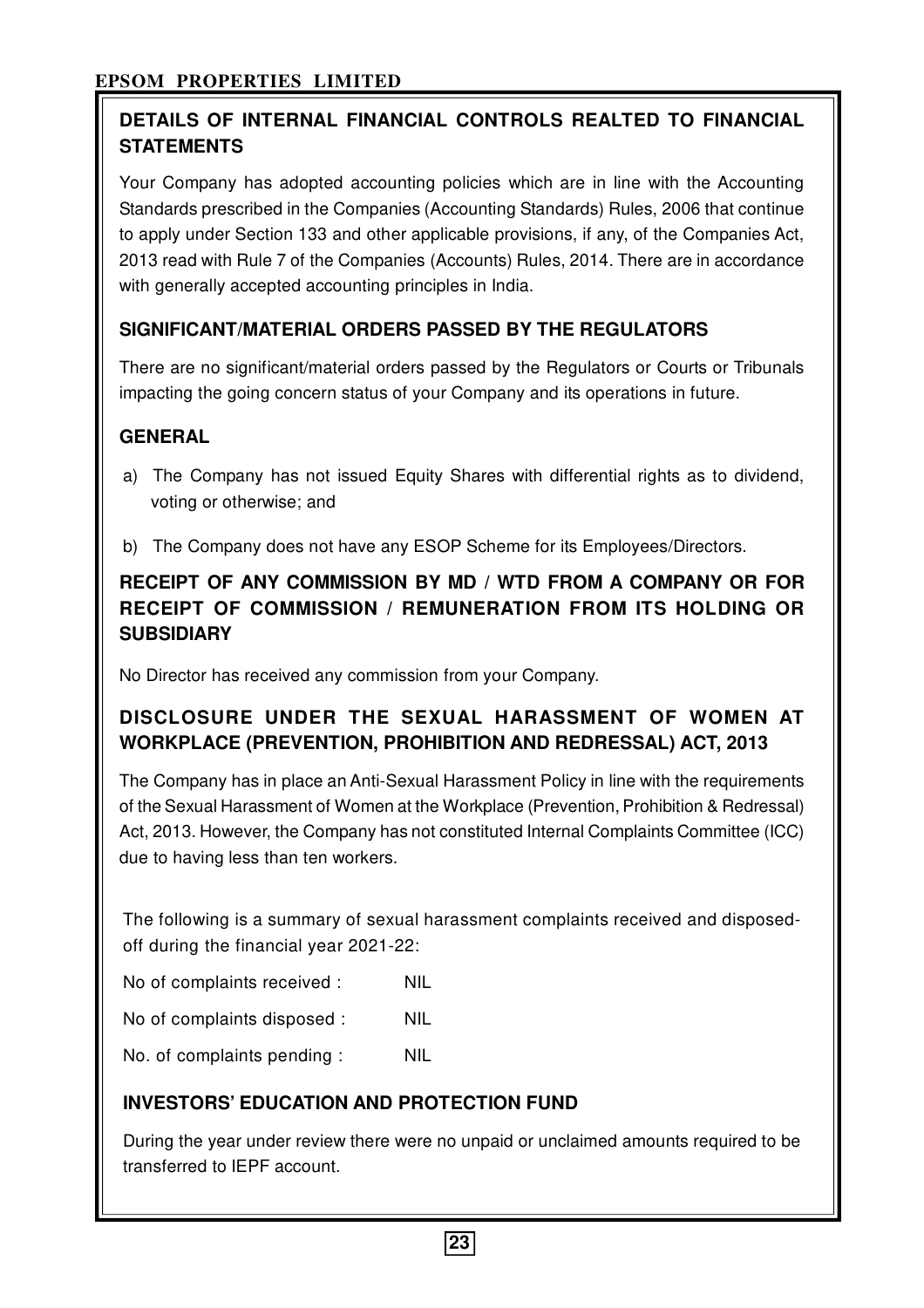# **REPORTING OF FRAUD**

The Auditors of the Company have not reported any fraud as specified under Section 143(12) of the Companies Act, 2013. Further, no case of Fraud has been reported to the Management from any other sources.

## **COMPLIANCE WITH THE APPLICABLE SECRETARIAL STANDARDS**

The Company has complied with Secretarial Standards issued by the Institute of Company Secretaries of India on Board Meetings and Annual General Meetings.

# **MAINTENANCE OF COST RECORDS**

Maintenance of Cost Records as specified by the Central Government under Sub-Section (1) of Section 148 of the Companies Act, 2013, is not applicable to the Company.

# **CORPORATE INSOLVENCY RESOLUTION PROCESS INITIATED UNDER THE INSOLVENCY AND BANKRUPTCY CODE, 2016 (IBC)**

There is no such process initiated during the year, therefore said clause is not applicable to the Company.

# **REVISION OF FINANCIAL STATEMENT OR THE REPORT**

As per the Secretarial Standards-4, in case the Company that has revised its financial statement or the Report in respect of any of the three preceding financial years either voluntarily or pursuant to the order of a judicial authority, the detailed reasons for such revision shall be disclosed in the Report of the year as well as in the Report of the relevant financial year in which such revision is made.

There is no revision of Financial Statement of the Company that took place in any of the three preceding financial years under consideration.

# **CODE OF CORPORATE GOVERNANCE**

Good Corporate Governance is required for each and every Corporate whether in Private or Public. It helps the Company to establish transparency in reporting its operations to its members and to maintain certain level of accountability.

Your Company has committed itself to report to its members that all the functions of the Company are carried out in a professionally sound and acceptable manner. Your Company Directors practice high standard of Corporate Governance in its activities and ensures that the Business Plans and Corporate strategies are carried out by the Company to its best advantage and that major risks associated with the business are fairly assessed and suitable remedial measures are taken to tackle these risks. Further, your Directors report that the activities are carried out by the Company to the satisfaction of the legal and ethical responsibilities of the business in which it is engaged.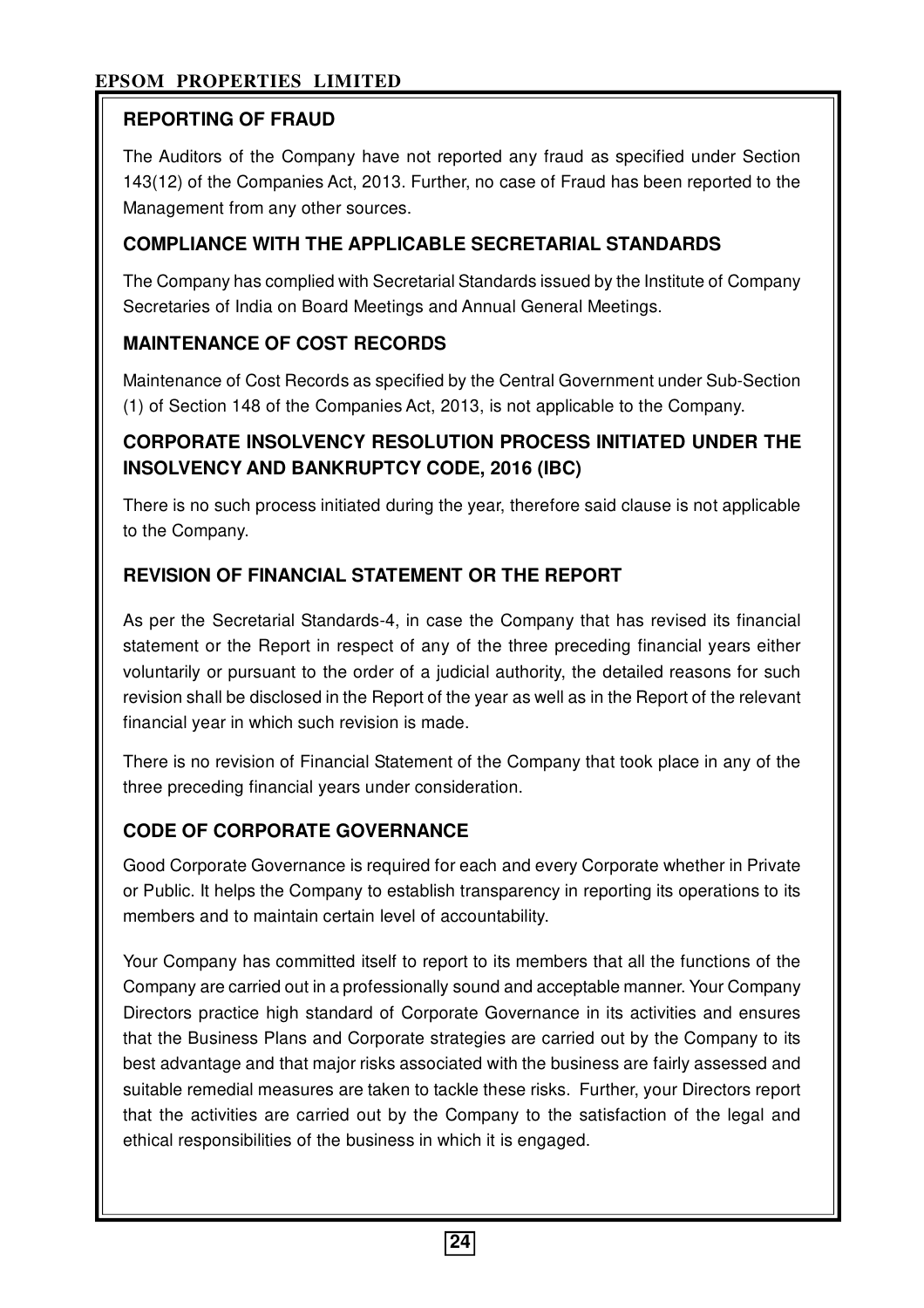#### **MANAGEMENT DISCUSSION AND ANALYSIS**

The Management Discussion and Analysis forms an integral part of this report and gives the details of the overview, opportunities and threats, internal control systems and their adequacy and operational performance of the Company.

The Indian Property Markets have shown remarkable signs of recovery in the last few months considering the impact of post Covid pandemic. However, rising input costs are a deterrent for new projects. Your Company has taken several steps to improve its presence and is in an advance stage of identifying a couple of projects and subject to viability and board approval, will progress to next level of implementation.

## **ACKNOWLEDGEMENTS**

Your Directors recognize the continued support extended by all the Shareholders and gratefully acknowledge with a firm belief that the support and trust will continue in the future also.

> By the order of the Board For EPSOM Properties Limited

Ramesh Satagopan Chairman DIN:00935017 [Address : 7-2-1735, 1813/51/A, F. No. 402, North Street, Sopanam Enclave, Czech Colony, Opp. ITI Sanath Nagar Hyderabad, Telangana - 500 018]

Place : Hyderabad Date : 21<sup>st</sup> May, 2022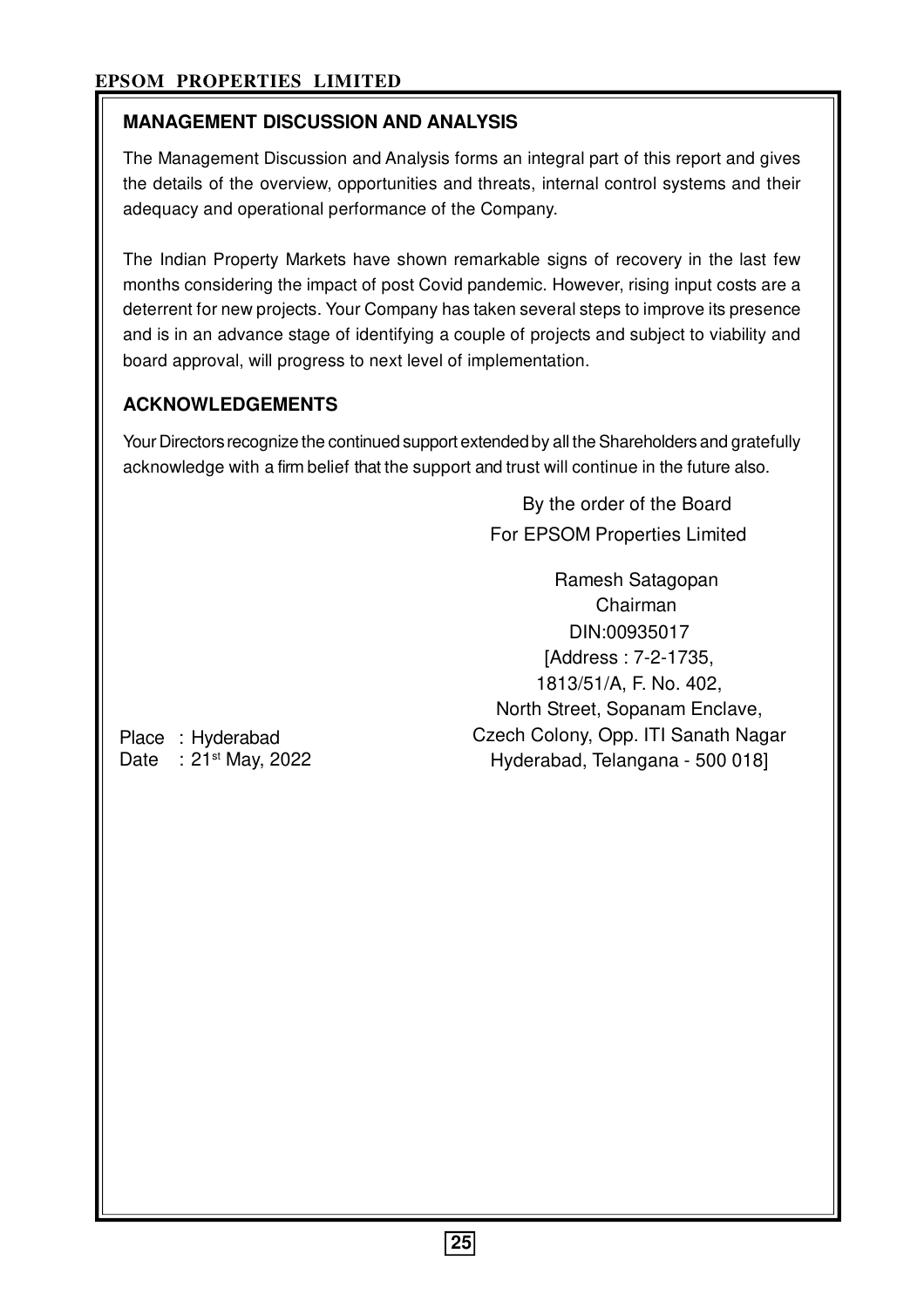# **ANNEXURE I**

### **DECLARATION FROM INDEPENDENT DIRECTORS ON ANNUAL BASIS**

The Board of Directors Epsom Properties Limited

Dear Sirs,

We undertake to comply with the conditions laid down under Section 149 and Schedule IV of the Companies Act, 2013 read with the provisions of the Listing Regulations in relation to conditions of independence and in particular:

- 1. possess relevant expertise and experience to be an Independent Director in the Company;
- 2. am/was not a promoter of the Company or its holding, subsidiary or associate company (or member of the promoter group of the Company);
- 3. am not related to promoters or directors in the Company, its holding, subsidiary or associate company;
- 4. am not related to persons occupying management positions at the board level or at one level below the board;
- 5. Apart from receiving director sitting fees/commission, I have/had no pecuniary relationship / transactions with the company, its promoters, its directors, its senior management or its holding, subsidiary or associate company, or their promoters, or directors, during the immediately preceding three financial years or during the current financial year;
- 6. None of my relatives:
	- a. is holding any security of or interest in the Company, its holding, subsidiary or associate company during the three immediately preceding financial years or during the current financial year of face value not exceeding Rs. 50 lakhs or 2 % of the paid-up capital of the Company, its holding, subsidiary or associate company or such higher sum as may be prescribed;
	- b. is indebted to the Company, its holding, subsidiary or associate company or their promoters, or directors, in excess of such amount as may be prescribed during the three immediately preceding financial years or during the current financial year;
	- c. has given a guarantee or provided any security in connection with the indebtedness of any third person to the Company, its holding, subsidiary or associate company or their promoters, or directors of such holding company; for an amount of Rs. 50 lakhs during the immediately preceding three financial years or current financial year.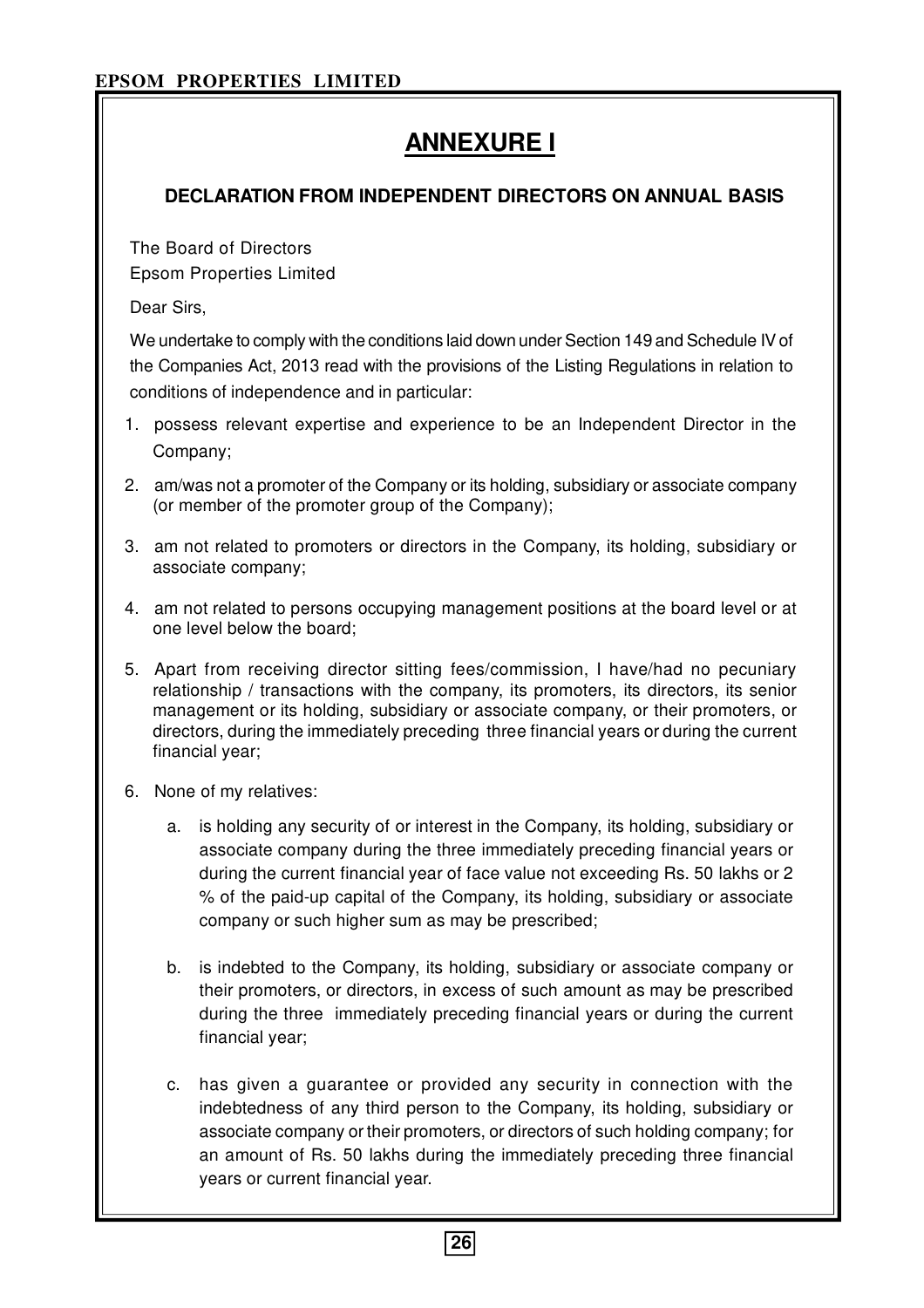- d. has any other pecuniary transaction or relationship with the Company, or its subsidiary, or its holding or associate company amounting to two per cent or more of its gross turnover or total income singly or in combination with the transactions referred to in sub-clause (b), (c) or (d);
- e. has any other pecuniary transaction or relationship with the Company, or its subsidiary, or its holding or associate company amounting to two per cent. or more of its gross turnover or total income singly or in combination with the transactions referred to in sub-clause (b), (c) or (d);
- 7. Neither I nor any of my relatives:
	- a. holds or held the position of a key managerial personnel or is or has been an employee of the Company or its holding, subsidiary or associate company in any of the three financial years immediately preceding the financial year in which he is proposed to be appointed.
	- b. is or has been an employee or proprietor or a partner, in any of the three financial years immediately preceding the financial year in which he is proposed to be appointed, of:
		- i. a firm of auditors or company secretaries in practice or cost auditors of the listed entity or its holding, subsidiary or associate company; or
		- ii. any legal or a consulting firm that has or had any transaction with the listed entity, its holding, subsidiary or associate company amounting to ten per cent or more of the gross turnover of such firm;
	- c. holds together with my relatives two per cent or more of the total voting power of the listed entity; or
	- d. is a Chief Executive or director, by whatever name called, of any nonprofit organization that receives 25% or more of its receipts or corpus from the Company, any of its promoters, directors or its holding, subsidiary or associate company or that holds 2% or more of the total voting power of the Company;
	- e. is a material supplier, service provider or customer or a lessor or lessee of the listed entity;
- 8. I meet the criteria of other qualifications as prescribed under Rule 5 of the (Companies Appointment and Qualification Rules), 2014.
- 9. am not less than 21 years of age.
- 10. am not a non-independent director of another company on the board of which any non-independent director of the listed entity as an independent director.
- 11. have registered with the Independent Directors Data Bank maintained by Indian Institute of Corporate Affairs on the https://www.independentdirectorsdatabank.in.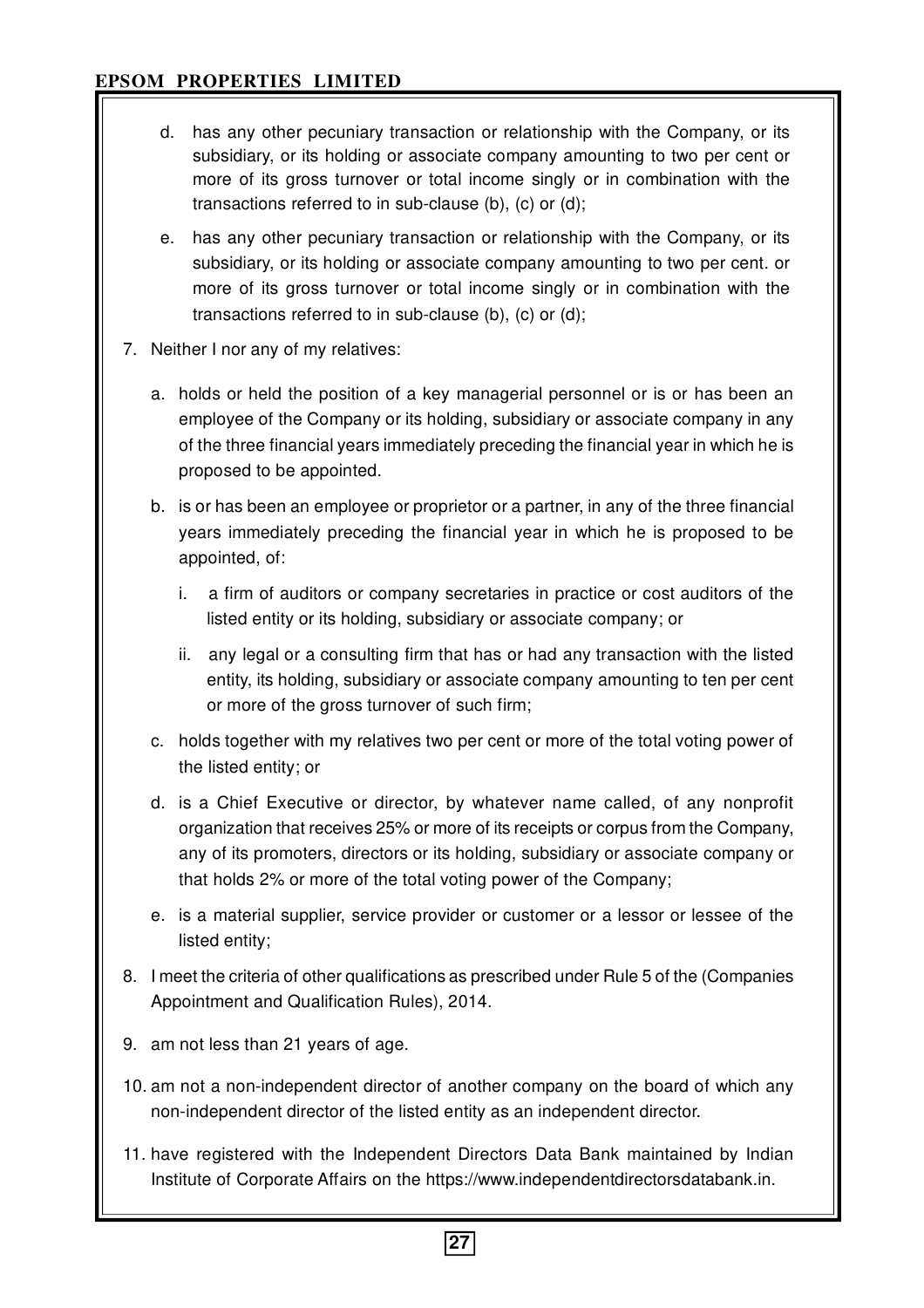12. affirm to make an application for renewal for a further period of one year or five years or for the life-time, within a period of thirty days from the date of expiry of the period up to which my name was applied for inclusion in the data bank.

K Bhaktavatsala Reddy Independent Director DIN - 00697854 Date:01.04.2022 Place: Bangalore

Sanga Tejaswi Independent Director DIN - 08784189 Date:01.04.2022 Place: Hyderabad

Ramesh Satagopan Ramesh Satagopan **Independent Director** Independent Director **DIN- 00935017** DIN- 00935017

Date:01.04.2022 Place: Hyderabad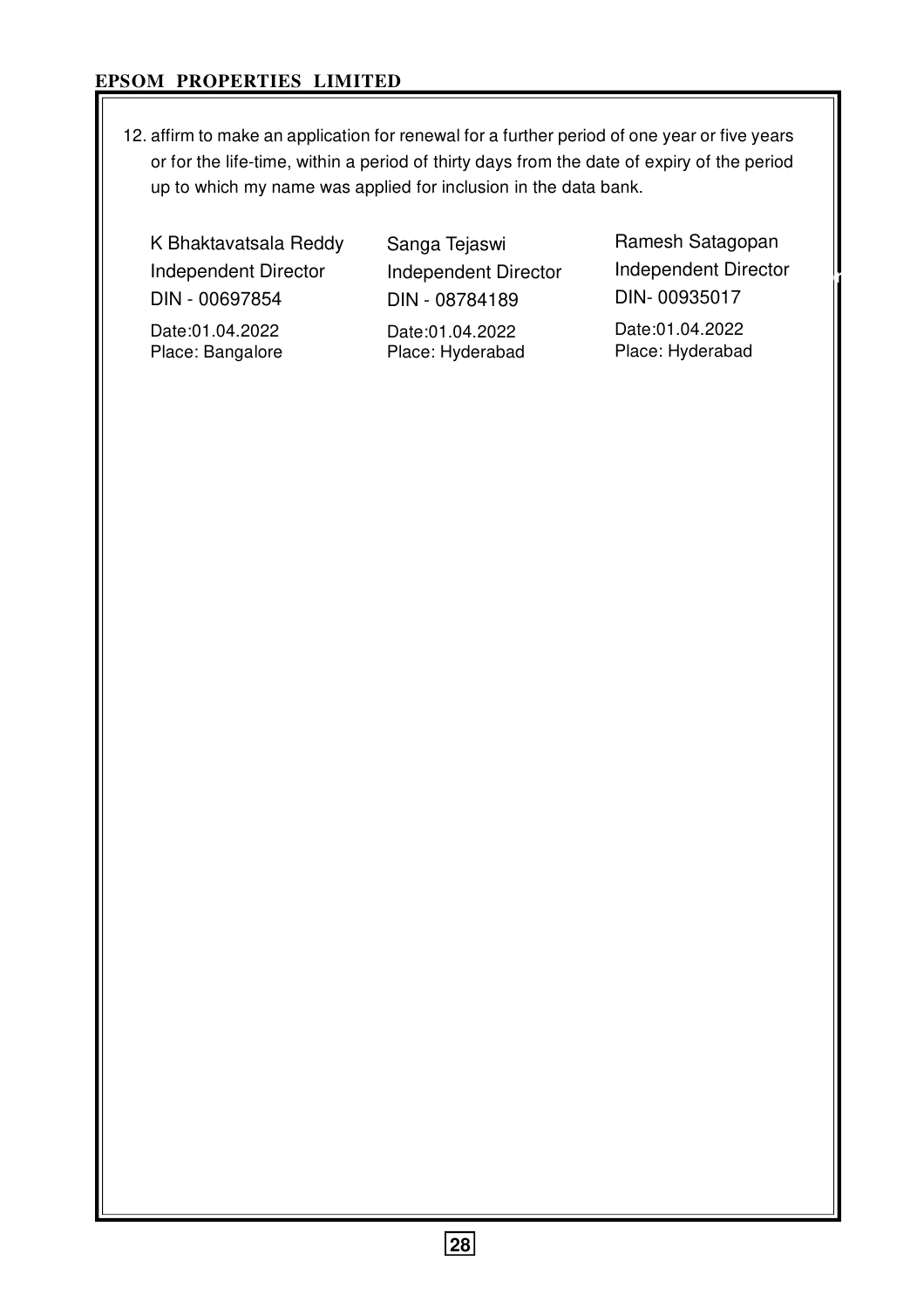# **ANNEXURE II FORM NO. MR-3**

# **SECRETARIAL AUDIT REPORT FOR THE FINANCIAL YEAR ENDED 31.03.2022**

Pursuant to Section 204(1) of the Companies Act, 2013 and Rule No.9 of the Companies (Appointment and Remuneration of Managerial Personnel) Rules, 2014

To

The Members EPSOM Properties Limited (CIN: L24231TN1987PLC014084)

I have conducted the Secretarial Audit of the compliance of applicable statutory provisions and the adherence to good corporate practices by EPSOM Properties Limited (CIN : L24231TN1987PLC014084) (hereinafter called 'the Company'). Secretarial Audit was conducted in a manner that provided me a reasonable basis for evaluating the corporate conducts/statutory compliances and expressing my opinion thereon.

Based on my verification of the books, papers, minute books, forms and returns filed and other records maintained by the Company and also the information provided by the Company, its officers, agents and authorized representatives during the conduct of Secretarial Audit, I hereby report that in my opinion, the Company has, during the audit period covering the financial year ended on 31.03.2022 complied with the statutory provisions listed hereunder and also that the Company has proper Board processes and compliance mechanism in place to the extent, in the manner and subject to the reporting made hereinafter:

I have examined the books, papers, minute books, forms and returns filed and other records maintained by EPSOM Properties Limited for the financial year ended on 31.03.2022 according to the provisions of:

- (i) The Companies Act, 2013 (the Act) and the Rules made thereunder;
- (ii) The Securities Contracts (Regulation) Act, 1956 ('SCRA') and the Rules made thereunder;
- (iii) The Depositories Act, 1996 and the Regulations and Bye-laws framed thereunder;
- (iv) Foreign Exchange Management Act, 1999 and the Rules and Regulations made thereunder to the extent of Foreign Direct Investment, Overseas Direct Investment and External Commercial Borrowings;
- (v) The following Regulations and Guidelines prescribed under the Securities and Exchange Board of India Act, 1992 ('SEBI Act'):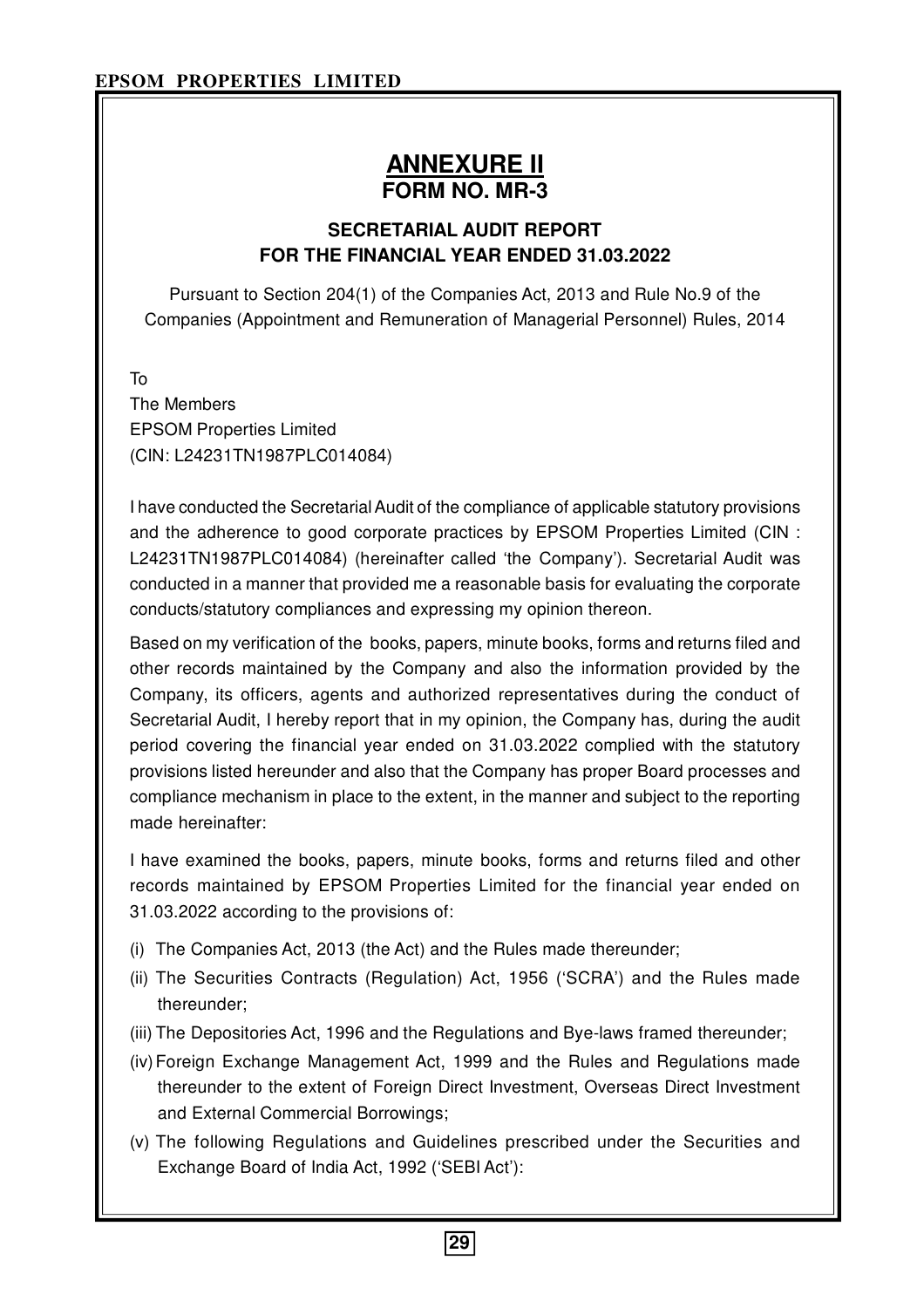- (i) Securities and Exchange Board of India (Listing Obligations and Disclosure Requirements) Regulations, 2015;
- (ii) Securities and Exchange Board of India (Issue of Capital and Disclosure Requirements) Regulations, 2018;
- (iii) Securities and Exchange Board of India (Substantial Acquisition of Shares and Takeovers) Regulations, 2011;
- (iv) Securities and Exchange Board of India (Buyback of Securities) Regulations, 2018;
- (v) Securities and Exchange Board of India (Share Based Employee Benefits) Regulations, 2014;
- (vi) Securities and Exchange Board of India (Issue and Listing of Debt Securities) Regulations, 2008;
- (vii) Securities and Exchange Board of India (Issue and Listing of Non-Convertible and Redeemable Preference Shares) Regulations, 2013;
- (viii) Securities and Exchange Board of India (Prohibition of Insider Trading) Regulations, 2015;
- (ix) The Securities and Exchange Board of India (Registrars to an Issue and Share Transfer Agents) Regulations, 1993 regarding the Companies Act and dealing with client;
- (x) The Securities and Exchange Board of India (Delisting of Equity Shares) Regulations, 2009;
- (xi) Circulars/Guidelines issued thereunder;
- (vi) The other following general laws as may be applicable to the Company during the audit:

#### **(1) Employer/Employee Related Laws & Rules:**

- i. Industries (Development & Regulation) Act, 1951
- ii. The Tamil Nadu Shops and Establishments Act, 1947
- iii. The Employment Exchanges (Compulsory notification of Vacancies) Act, 1959
- iv. The Apprentices Act, 1961
- v. The Employees Provident Fund & Miscellaneous Provisions Act, 1952
- vi. The Employees State Insurance Act, 1948
- vii. The Workmen's Compensation Act, 1923
- viii. The Maternity Benefits Act, 1961
- ix. The Payment of Gratuity Act, 1972
- x. The Payment of Bonus Act, 1965
- xi. The Industrial Disputes Act, 1947
- xii. The Trade Unions Act, 1926
- xiii. The Payment of Wages Act, 1936
- xiv. The Minimum Wages Act, 1948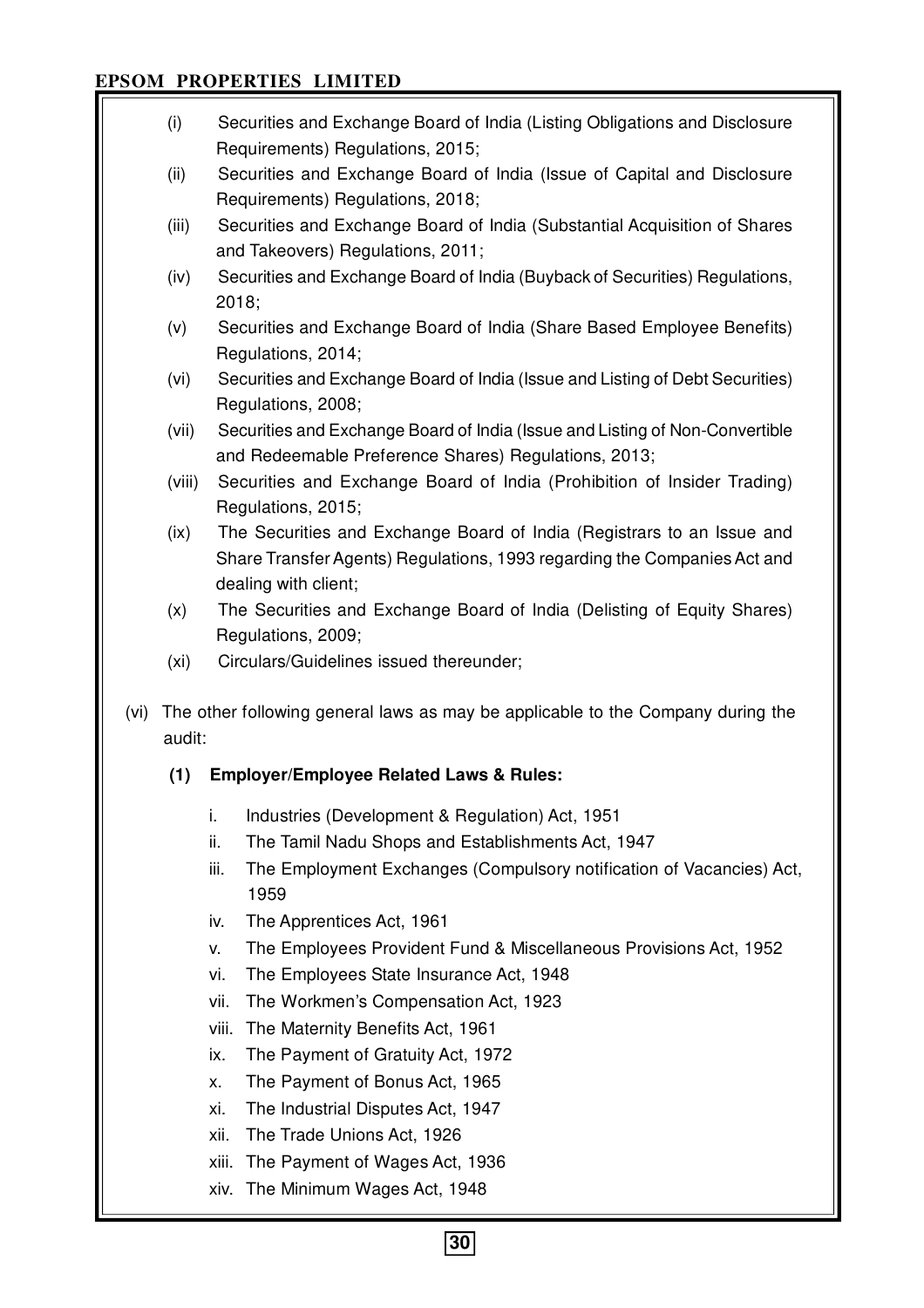- xv. The Child Labour (Regulation & Abolition) Act, 1970
- xvi. The Contract Labour (Regulation & Abolition) Act, 1970
- xvii. The Industrial Employment (Standing Orders) Act, 1946
- xviii. Equal Remuneration Act, 1976
- xix. Inter-State Migrant Workmen (Regulation of Employment and Conditions of Services) Act, 1979
- xx. The Sexual Harassment of Women at Work Place (Prevention, Prohibition & Redressal) Act, 2013
- xxi. Persons with Disabilities (Equal Opportunities, Protection of Rights and Full Participation) Act, 1996
- xxii. Prohibition of Employment as Manual Scavengers and their Rehabilitation Act, 2013
- xxiii. Dangerous Machines (Regulation) Act, 1983
- xxiv. Indian Boilers Act, 1923

xxv. The Industrial Establishments (National and Festival Holidays) Act, 1963 xxvi. The Labour Welfare Fund Act, 1965

## **(2) Environment Related Acts& Rules:**

- i. The Environment Protection Act, 1986
- ii. The Water (Prevention & Control of Pollution) Act, 1974
- iii. The Water (Prevention & Control of Pollution) Cess Act, 1977
- iv. The Air (Prevention & Control of Pollution) Act, 1981
- v. The Government Order Under Environment (Protection) Act, 1986
- vi. Hazardous Wastes (Management, Handling and Transboundary Movement) Rules, 2008.

#### **(3) Economic/Commercial Laws & Rules:**

- i. The Competition Act, 2002
- ii. The Indian Contract Act, 1872
- iii. The Sales of Goods Act, 1930
- iv. The Forward Contracts (Regulation) Act, 1952
- v. The Indian Stamp Act, 1899
- vi. The Registrations Act, 1908
- vii. The Transfer of Property Act, 1882

I have also examined compliances with the applicable clauses of Secretarial Standards on Board and General Meetings  $(SS - 1$  and  $SS - 2)$  issued by the Institute of Company Secretaries of India.

During the period under review, the Company has complied with the provisions of the Acts, Rules, Regulations, Guidelines, Standards, etc. mentioned above. Certain nonmaterial findings made during the course of the audit relating to the provisions of the Companies Act, Secretarial Standards, were addressed suitably by the Management.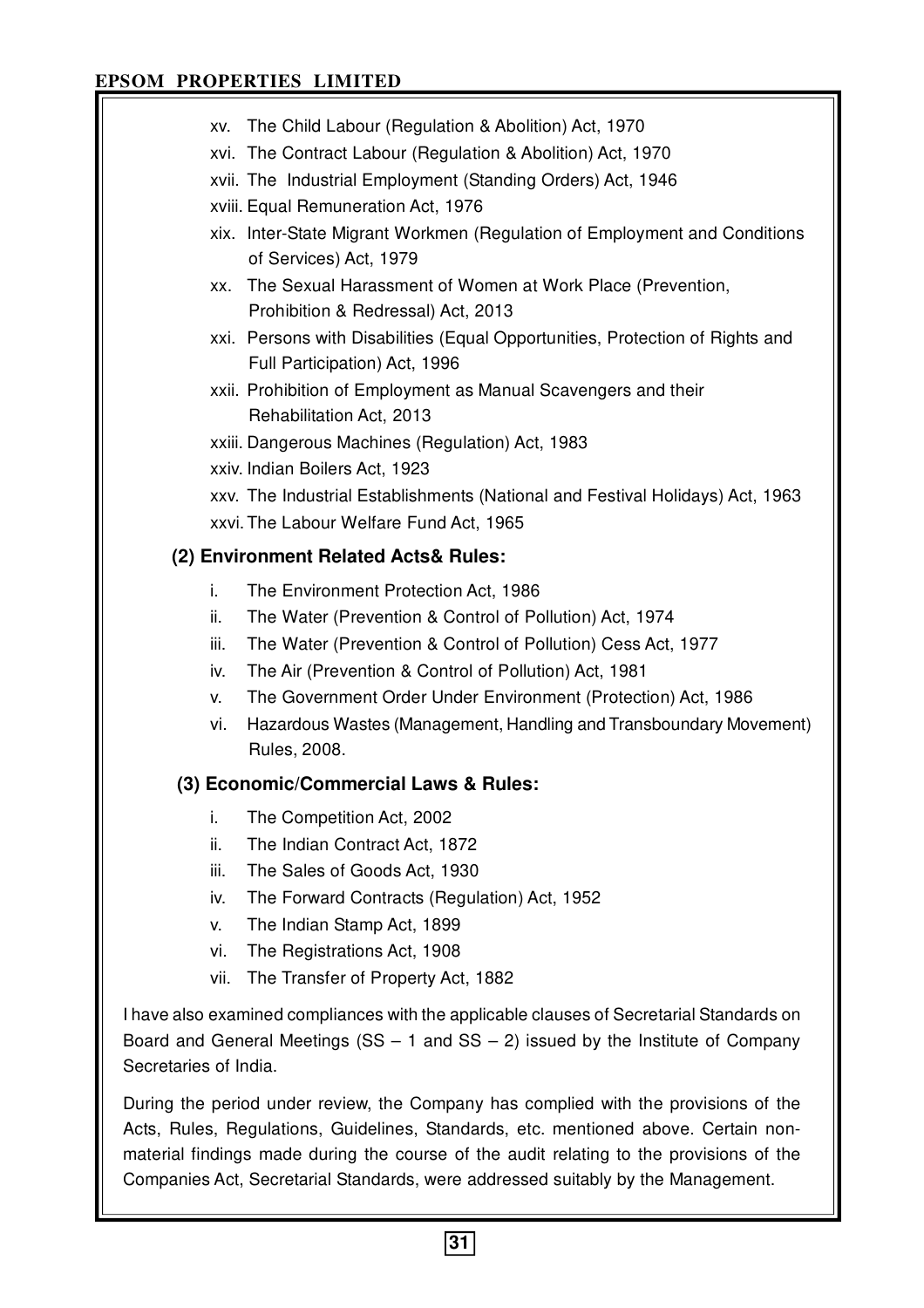Further, I report that as per the details and documents provided before me, the Company is in the process of installing a Structured Digital Database (SDD) in software format with the required details as prescribed in Regulation 3(5) of the Securities and Exchange Board of India (Prohibition of Insider Trading) Regulations, 2015, and represented that there is a system for tracking of sharing the Un-published Price Sensitive Information (UPSI).

Further, I report that with regard to financial and taxation matters, I have relied on the Audit Report, Limited Review Report and the Internal Audit Report provided by the Statutory/ Internal Auditor as the case may be.

I further report that the Board of Directors of the Company is duly constituted with proper balance of Executive Directors, Non-Executive Directors and Independent Directors except for Woman Director and the Company is looking for a suitable candidate for the offices of Woman Director and Chief Financial Officer of the Company.

Adequate notice is given to all Directors to schedule the Board Meetings, agenda and detailed notes on agenda were sent at least seven days in advance, and a system exists for seeking and obtaining further information and clarifications on the agenda items before the meeting and for meaningful participation at the meeting.

Majority decision is carried through while the dissenting members' views are captured and recorded as part of the minutes as per the practice followed. However, during the period under report, there was no such case instance.

I further report that there are adequate systems and processes in the Company commensurate with the size and operations of the Company to monitor and ensure compliance with applicable laws, rules, regulations and guidelines.

I further report that I could not physically verify few documents/registers/returns and I have relied up on the soft copies/information shared with me.

Place : Bangalore Date : 21.05.2022

Vijayakrishna KT FCS No.: 1788 C P No.: 980 UDIN : F001788D000359090

*Note: This report is to be read with my letter of even date which is annexed as Annexure and forms an integral part of this report.*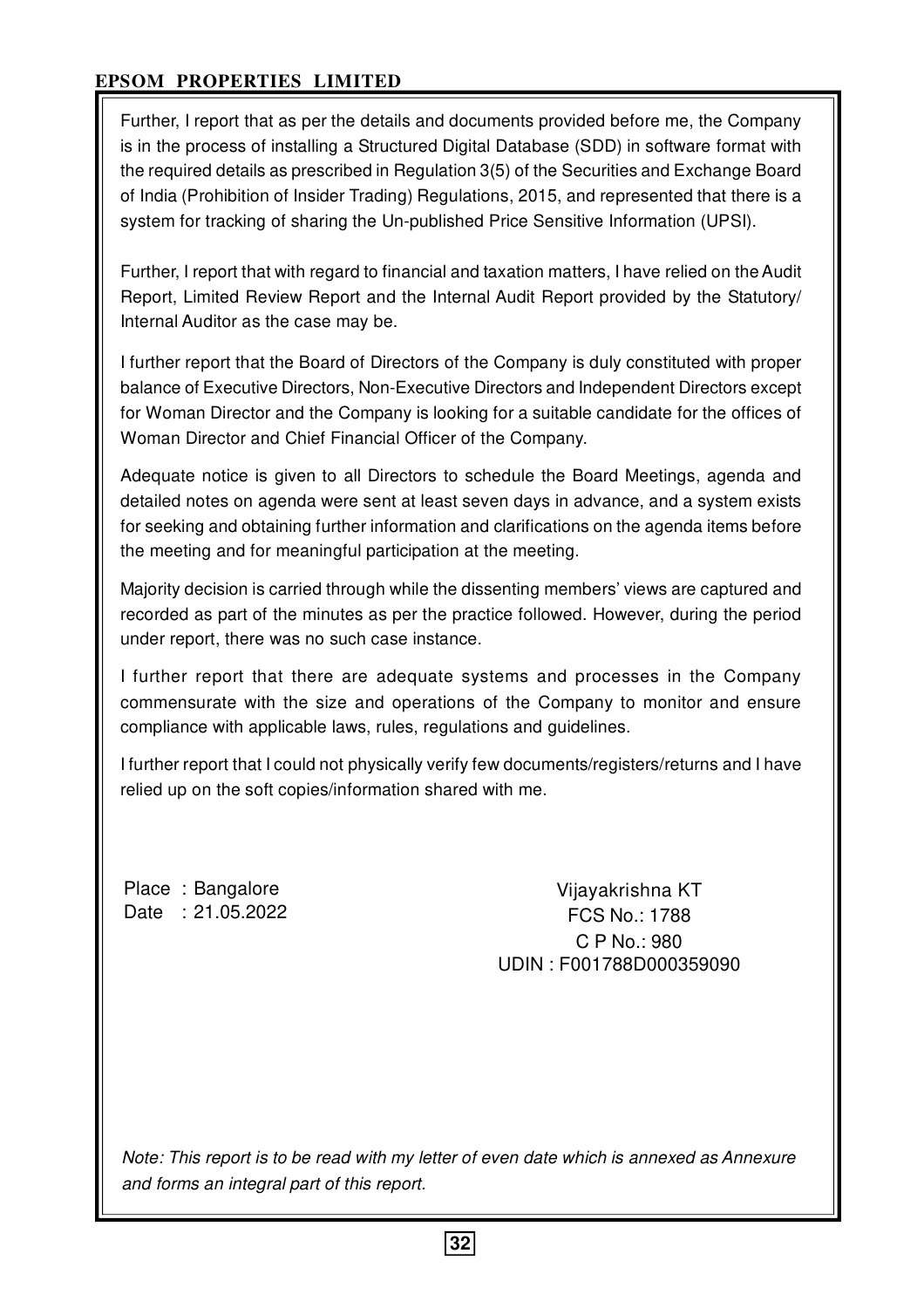# 'Annexure'

My report of even date is to be read along with this letter:

- 1. Maintenance of secretarial record is the responsibility of the management of the Company. My responsibility is to express an opinion on these secretarial records based on our audit.
- 2. I have followed the audit practices and processes as were appropriate to obtain reasonable assurance about the correctness of the contents of Secretarial Records. The verification was done on test basis to ensure that correct facts are reflected in the secretarial records. I believe that the processes and practices, I have followed provide a reasonable basis for our opinion.
- 3. I have not verified the correctness and appropriateness of financial records and Books of Accounts of the Company including records under Income Tax Act, Customs Act, Goods and Services Tax Act
- 4. Wherever required, the Company has represented about the compliance of laws, rules and regulations and happening of events etc as applicable from time to time.
- 5. The compliance of the provisions of Corporate and other applicable laws, rules, regulations, standards is the responsibility of Management. My examination was limited to the verification of procedures on test basis.
- 6. The Secretarial Audit Report is neither an assurance as to the future viability of the Company nor of the efficacy or effectiveness with which the Management has conducted the affairs of the Company.

Place : Bangalore Date : 21.05.2022 Vijayakrishna KT FCS No.:1788 C P No.:980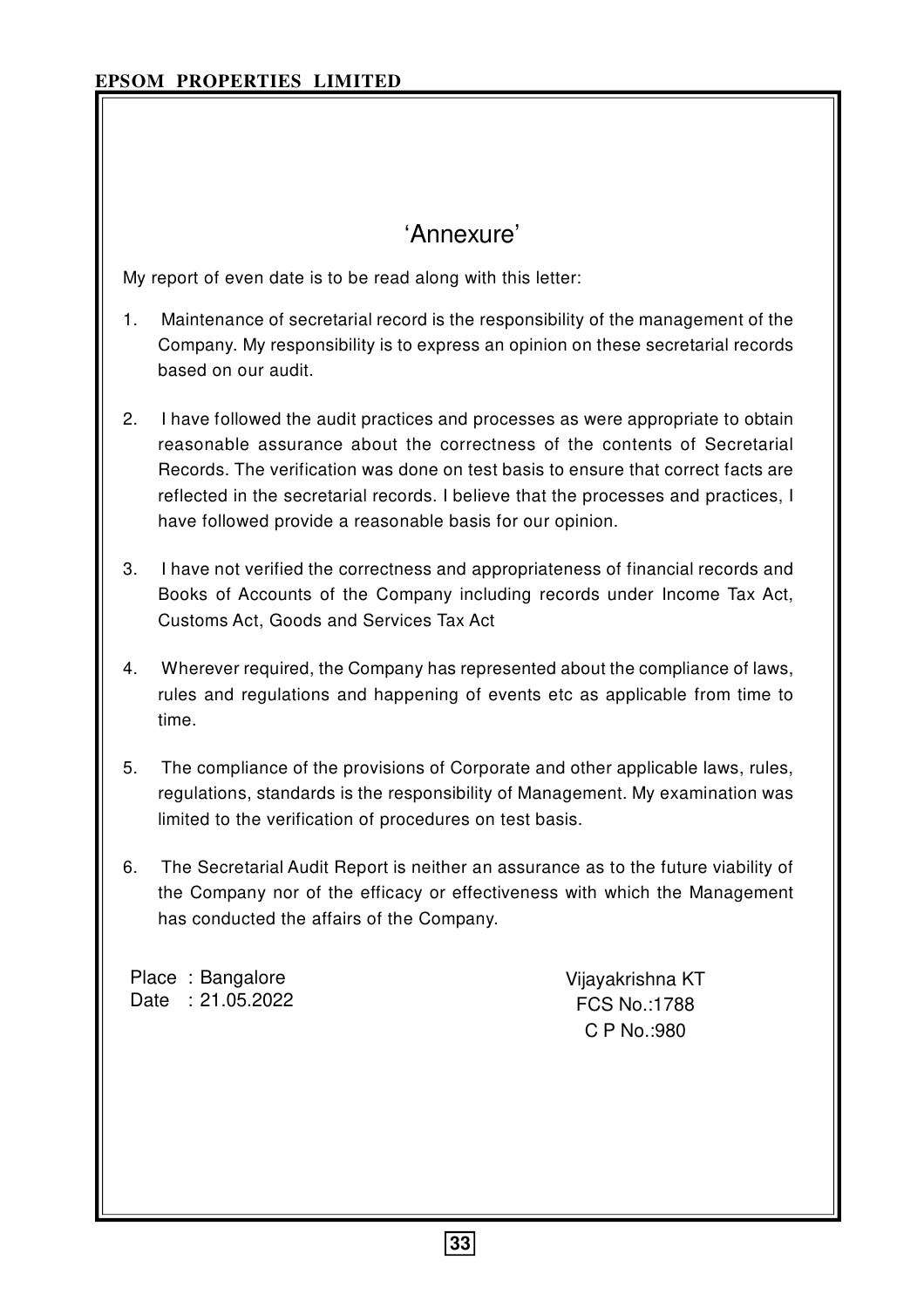# **Annexure III FORM NO. AOC.2**

Form for disclosure of particulars of contracts/arrangements entered into by the company with related parties referred to in sub-section (1) of Section 188 of the Companies Act, 2013 including certain arm's length transactions under third proviso thereto

 **(Pursuant to clause (h) of sub-section (3) of Section 134 of the Act and Rule 8(2) of the Companies (Accounts) Rules, 2014)**

- **1. Details of contracts or arrangements or transactions not at arm's length basis: NIL**
- **2. Details of material contracts or arrangements or transactions at arm's length basis:**

| SL. NO. | <b>PARTICULARS</b>                                                                                | <b>DETAILS</b>                                                                                 |  |
|---------|---------------------------------------------------------------------------------------------------|------------------------------------------------------------------------------------------------|--|
| (a)     | Name(s) of the related party and<br>nature of relationship                                        | Mr. Ramesh Satagopan<br>Chairman and Independent<br><b>Director</b>                            |  |
| (c)     | Duration of the contracts/arrange-<br>ments/transactions                                          | 13 months, till 31 <sup>st</sup> January, 2022                                                 |  |
| (d)     | Salient terms of the contracts or<br>arrangements or transactions<br>including the value, if any: | <b>Rental Service for</b><br>establishment of Corporate<br>Office at Rs. 2,500/- per<br>month. |  |
| (e)     | Date(s) of approval by the Board,<br>if any:                                                      | 13.02.2021                                                                                     |  |
| (f)     | Amount paid as advances, if any:                                                                  | Nil                                                                                            |  |
|         | By order of the Board<br>For and on behalf of EPSOM Properties Limited<br>Ramesh Satagopan        |                                                                                                |  |

Place : Hyderabad Date: 21<sup>st</sup> May, 2022

Chairman DIN:00935017 [Address : 7-2-1735, 1813/51/A, F. No. 402, North Street, Sopanam Enclave, Czech Colony, Opp. ITI Sanath Nagar Hyderabad, Telangana - 500 018]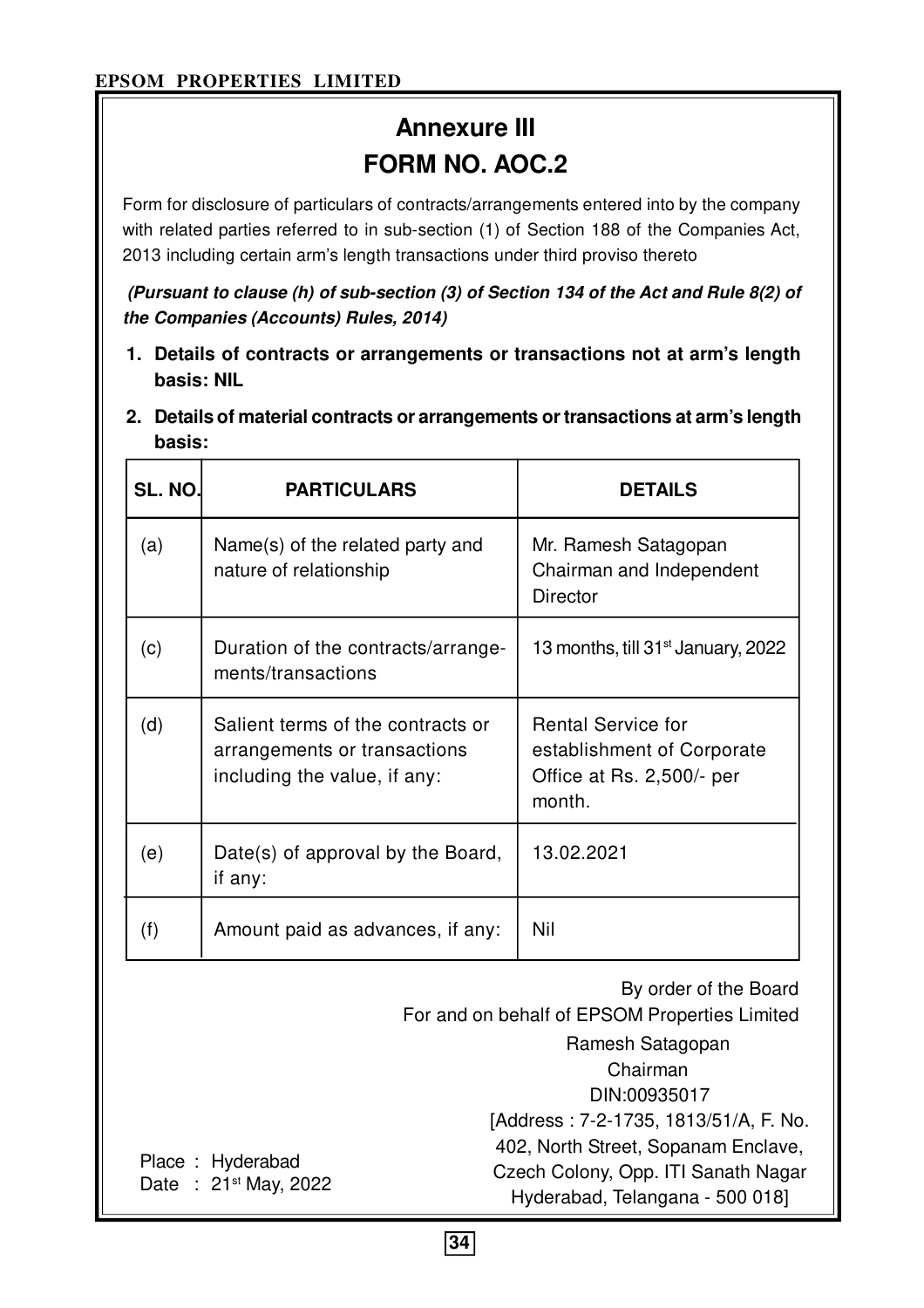# **ANNEXURE – IV**

#### **DETAILS OF RATIO OF REMUNERATION OF DIRECTOR**

(Pursuant to the provisions of Section 197 (12) read Rule 5(1) of the Companies (Appointment & Remuneration of Managerial Personnel), Rules, 2014)

**A.** The ratio of the remuneration of each Director to the median employee's remuneration and other details in terms of sub-section 12 of Section 197 of the Companies Act, 2013 read with Rule 5(1) of the Companies (Appointment and Remuneration of Managerial Personnel) Rules, 2014

| The<br>ratio<br>the<br>of<br>(i)<br>remuneration of each<br>Directors and KMP to the<br>median remuneration of the<br><b>Employees of the Company</b><br>for the financial year;                                                                   | <b>Name of Directors</b><br>Mr. Mallour Rajesh Kumar (MD)<br>Ms. Chandana Rachuri (CFO)<br>Name of KMP<br>Ms. Surbhi Jain (CS) | Ratio<br>1.33:1<br>0.75:1<br>0.83:1 |
|----------------------------------------------------------------------------------------------------------------------------------------------------------------------------------------------------------------------------------------------------|--------------------------------------------------------------------------------------------------------------------------------|-------------------------------------|
| (ii) The percentage increase in<br>remuneration of each<br>Director, Chief Financial<br>Officer, Chief Executive<br><b>Officer, Company Secretary</b><br>or Manager, if any, in the<br>financial year;                                             | Mr. Mallour Rajesh Kumar(MD) - 0%<br>Ms. Surbhi Jain (CS)<br>$-0\%$                                                            |                                     |
| (iii) The percentage increase/<br>decrease in the median<br>remuneration of employees<br>in the financial year;                                                                                                                                    | 0                                                                                                                              |                                     |
| (iv) The number of permanent<br>employees on the rolls of<br>Company<br>the<br>as<br>on<br>31.03.2022;                                                                                                                                             | 03                                                                                                                             |                                     |
| (v) Average percentile increase<br>already made in the salaries<br>of employees other than the<br>managerial personnel in the<br>last financial year and its<br>comparison<br>with<br>the<br>percentile increase in the<br>managerial remuneration | 0                                                                                                                              |                                     |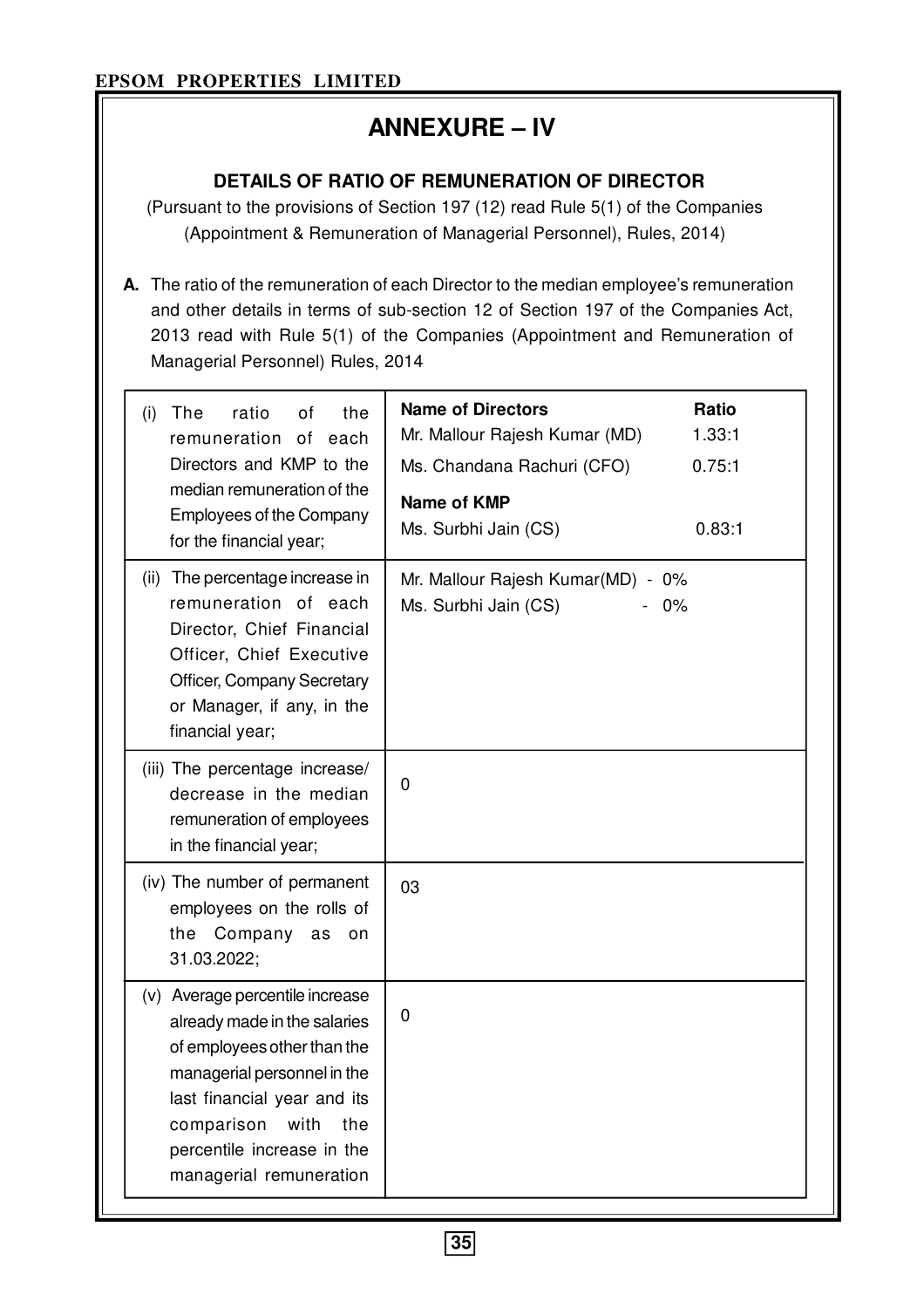| and justification thereof and<br>point out if there are any<br>exceptional circumstances for<br>increase in the managerial<br>remuneration; |                |
|---------------------------------------------------------------------------------------------------------------------------------------------|----------------|
| (vi) The key parameters for any<br>variable component of<br>remuneration availed by the<br>Directors;                                       | Not Applicable |
| (vii)Affirmation<br>that<br>the<br>remuneration is as per the<br>remuneration policy of the<br>Company.                                     | Yes            |

\* During the year under review number of permanent employees on roll are 3 (Three).

\*\* Median Remuneration for the year ended 31<sup>st</sup> March, 2022 is Rs. 30,000/- Per annum.

By order of the Board For and on behalf of EPSOM Properties Limited

> Ramesh Satagopan Chairman

DIN:00935017 [Address : 7-2-1735, 1813/51/A, F. No.

402, North Street, Sopanam Enclave,

Place : Hyderabad Date : 21<sup>st</sup> May, 2022

Czech Colony, Opp. ITI Sanath Nagar Hyderabad, Telangana - 500 018]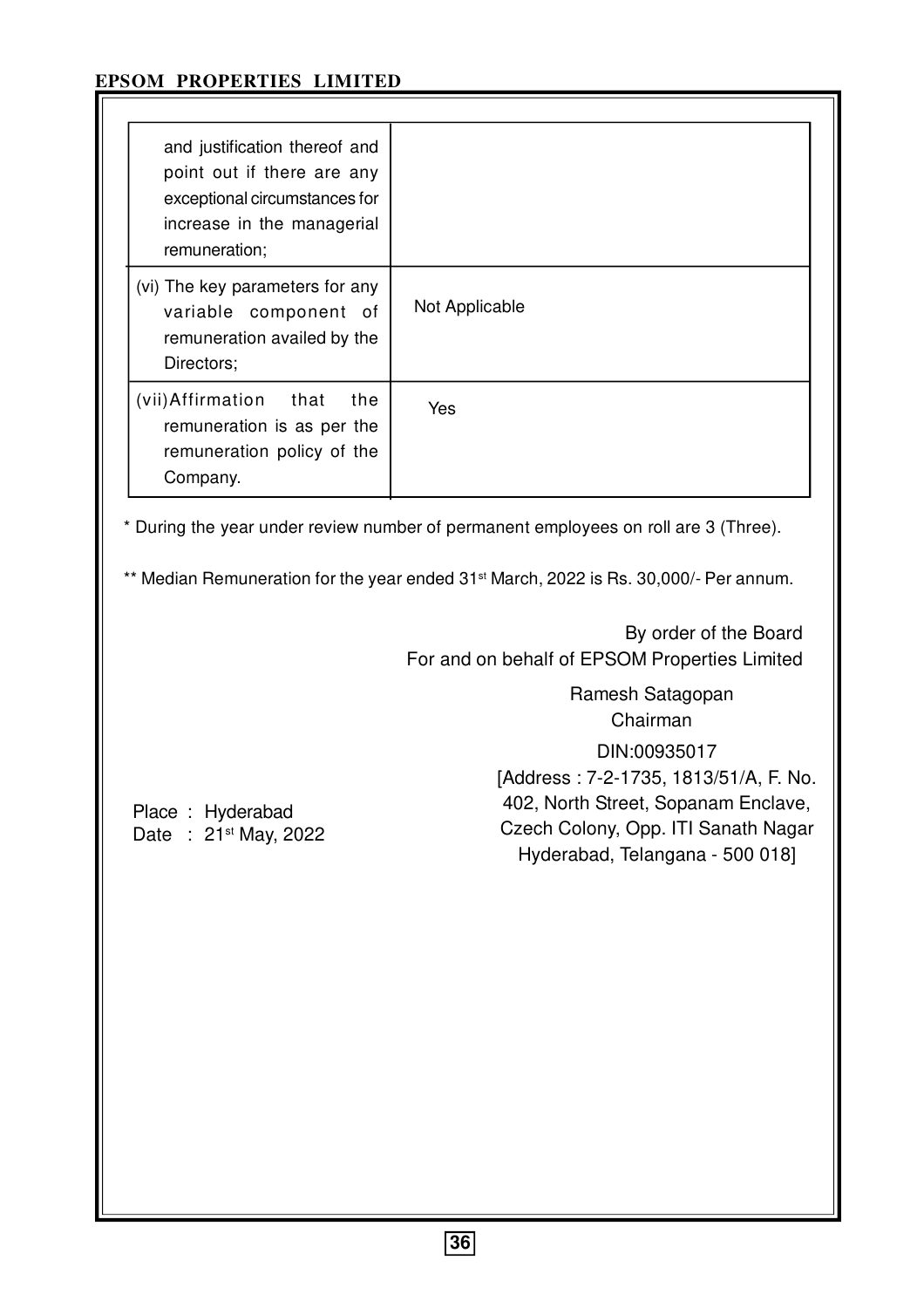# **Independent Auditor's Report**

UDIN : 22218962AJJLKZ6838

21st May, 2022

#### To

# The Members of "**EPSOM Properties Limited**" **Report on the Audit of the Standalone Financial Statements**

#### **Opinion**

We have audited the accompanying standalone financial statements of **EPSOM Properties Limited** ("the Company"), which comprise the Balance Sheet as at March 31, 2022, the Statement of Profit and Loss (including Other Comprehensive Income), the Statement of Changes in Equity and the Statement of Cash Flows for the year ended on that date, and a summary of the significant accounting policies and other explanatory information (hereinafter referred to as "the standalone financial statements"), attached herewith, being submitted by the Company pursuant to the requirement of Regulation 33 of the SEBI (Listing Obligations and Disclosure Requirements) Regulations, 2015, (the 'Listing Regulations').

In our opinion and to the best of our information and according to the explanations given to us, the aforesaid standalone financial statements give the information required by the Companies Act, 2013 ("the Act") in the manner so required and give a true and fair view in conformity with the Indian Accounting Standards prescribed under section 133 of the Act read with the Companies (Indian Accounting Standards) Rules, 2015, as amended, ("Ind AS") and other accounting principles generally accepted in India, of the state of affairs of the Company as at March 31, 2022, the loss and total comprehensive income, changes in equity and its cash flows for the year ended on that date.

#### **Basis for opinion**

We conducted our audit of the standalone financial statements in accordance with the Standards on Auditing specified under section 143(10) of the Act (SAs). Our responsibilities under those Standards are further described in the Auditor's Responsibilities for the Audit of the Standalone Financial Statements section of our report. We are independent of the Company in accordance with the Code of Ethics issued by the Institute of Chartered Accountants of India (ICAI) together with the independence requirements that are relevant to our audit of the standalone financial statements under the provisions of the Act and the Rules made thereunder, and we have fulfilled our other ethical responsibilities in accordance with these requirements and the ICAI's Code of Ethics. We believe that the audit evidence we have obtained is sufficient and appropriate to provide a basis for our audit opinion on the standalone financial statements.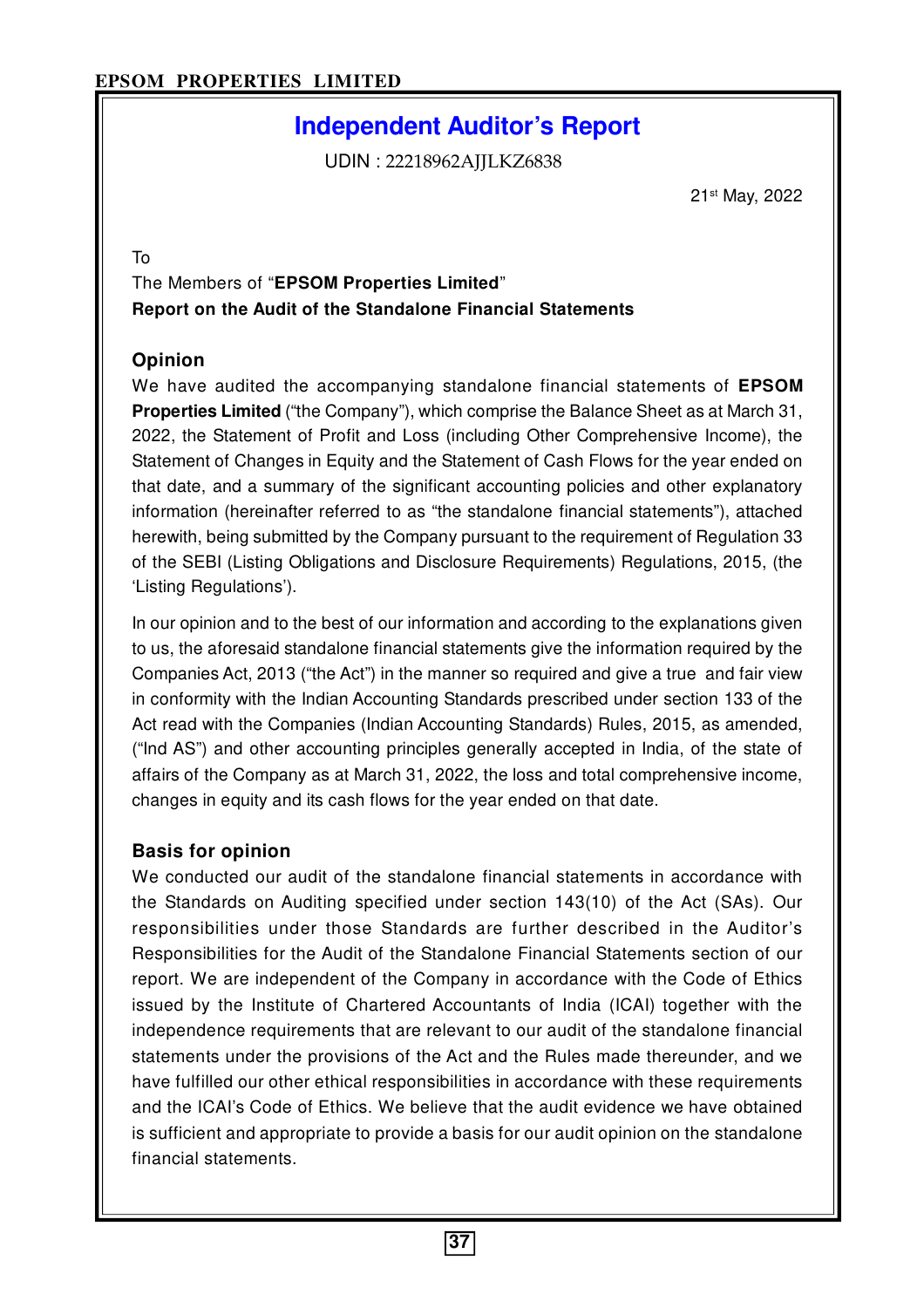#### **Key audit matters**

Key audit matters are those matters that, in our professional judgment, were of most significance in our audit of the standalone financial statements of the current period. These matters were addressed in the context of our audit of the standalone financial statements as a whole, and in forming our opinion thereon, and we do not provide a separate opinion on these matters.

# **Information Other than the Standalone Financial Statements and Auditor's Report Thereon**

The Company's Board of Directors is responsible for the preparation of the other information. The other information comprises the information included in the Management Discussion and Analysis, Board's Report including Annexures to Board's Report, but does not include the standalone financial statements and our auditor's report thereon.

Our opinion on the standalone financial statements does not cover the other information and we do not express any form of assurance conclusion thereon.

In connection with our audit of the standalone financial statements, our responsibility is to read the other information and, in doing so, consider whether the other information is materially inconsistent with the standalone financial statements or our knowledge obtained during the course of our audit or otherwise appears to be materially misstated.

If, based on the work we have performed, we conclude that there is a material misstatement of this other information, we are required to report that fact. We have nothing to report in this regard.

#### **Management's Responsibility for the Standalone Financial Statements**

The Company's Board of Directors is responsible for the matters stated in section 134(5) of the Act with respect to the preparation of these standalone financial statements that give a true and fair view of the financial position, financial performance, total comprehensive income, changes in equity and cash flows of the Company in accordance with the IndAS and other accounting principles generally accepted in India. This responsibility also includes maintenance of adequate accounting records in accordance with the provisions of the Act for safeguarding the assets of the Company and for preventing and detecting frauds and other irregularities; selection and application of appropriate accounting policies; making judgments and estimates that are reasonable and prudent; and design, implementation and maintenance of adequate internal financial controls, that were operating effectively for ensuring the accuracy and completeness of the accounting records, relevant to the preparation and presentation of the standalone financial statements that give a true and fair view and are free from material misstatement, whether due to fraud or error.

In preparing the standalone financial statements, management is responsible for assessing the Company's ability to continue as a going concern, disclosing, as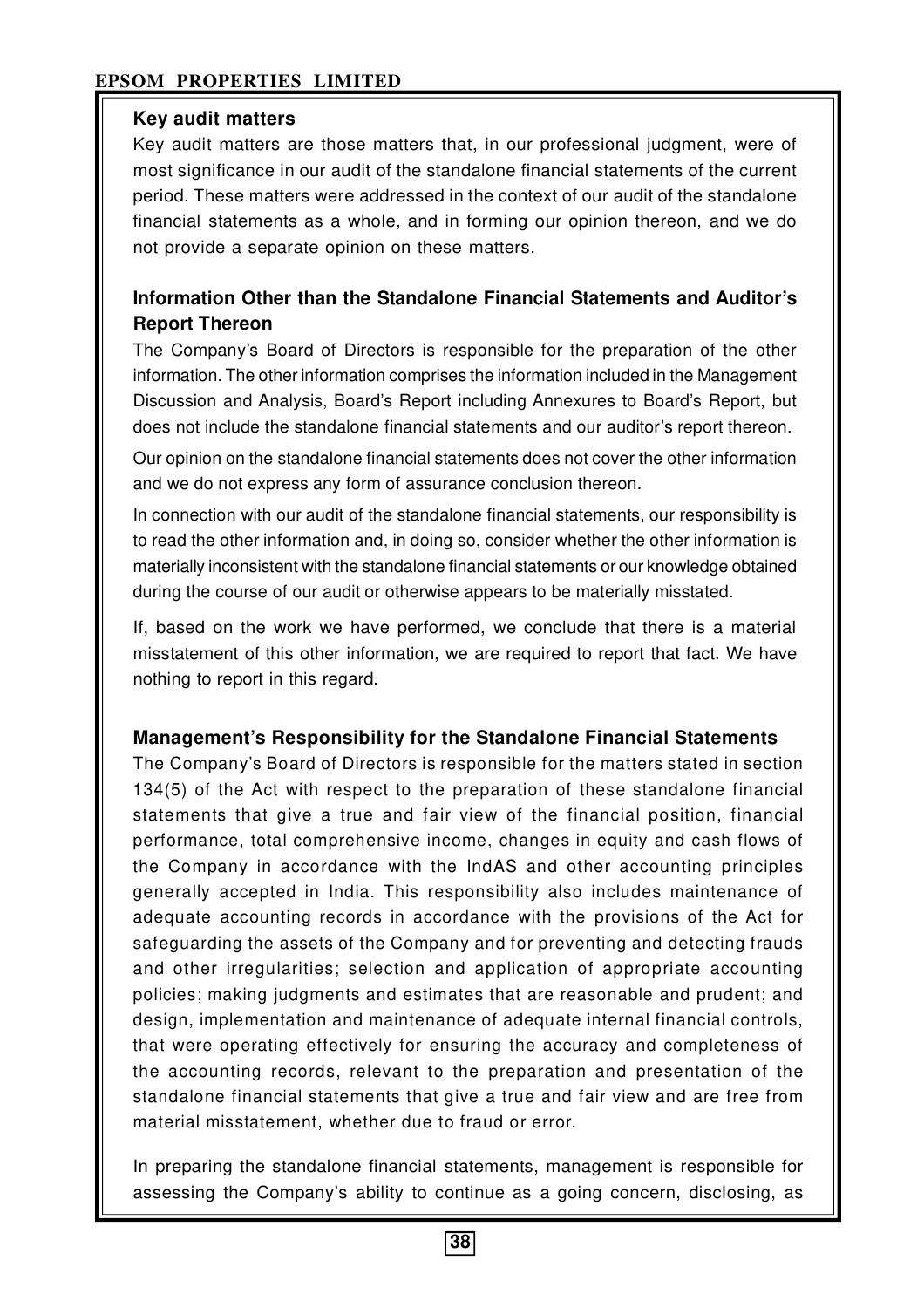applicable, matters related to going concern and using the going concern basis of accounting unless management either intends to liquidate the Company or to cease operations, or has no realistic alternative but to do so.

The Board of Directors are responsible for overseeing the Company's financial reporting process.

**Auditor's Responsibilities for the Audit of the Standalone Financial Statements** Our objectives are to obtain reasonable assurance about whether the standalone financial statements as a whole are free from material misstatement, whether due to fraud or error, and to issue an auditor's report that includes our opinion. Reasonable assurance is a high level of assurance, but is not a guarantee that an audit conducted in accordance with SAs will always detect a material misstatement when it exists.

Misstatements can arise from fraud or error and are considered material if, individually or in the aggregate, they could reasonably be expected to influence the economic decisions of users taken on the basis of these standalone financial statements.

As part of an audit in accordance with SAs, we exercise professional judgment and maintain professional skepticism throughout the audit. We also:

- Identify and assess the risks of material misstatement of the standalone Ind AS financial statements, whether due to fraud or error, design and perform audit procedures responsive to those risks, and obtain audit evidence that is sufficient and appropriate to provide a basis for our opinion. The risk of not detecting a material misstatement resulting from fraud is higher than for one resulting from error, as fraud may involve collusion, forgery, intentional omissions, misrepresentations, or the override of internal controls.
- Obtain an understanding of internal financial controls relevant to the audit in order to design audit procedures that are appropriate in the circumstances. Under section 143(3)(i) of the Act, we are also responsible for expressing our opinion on whether the Company has adequate internal financial controls system in place and the operating effectiveness of such controls.
- Evaluate the appropriateness of accounting policies used and the reasonableness of accounting estimates and related disclosures made by management.
- Conclude on the appropriateness of management's use of the going concern basis of accounting and, based on the audit evidence obtained, whether a material uncertainty exists related to events or conditions that may cast significant doubt on the Company's ability to continue as a going concern. If we conclude that a material uncertainty exists, we are required to draw attention in our auditor's report to the related disclosures in the standalone financial statements or, if such disclosures are inadequate, to modify our opinion. Our conclusions are based on the audit evidence obtained upto the date of our auditor's. However, future events or conditions may cause the Company to cease to continue as a going concern.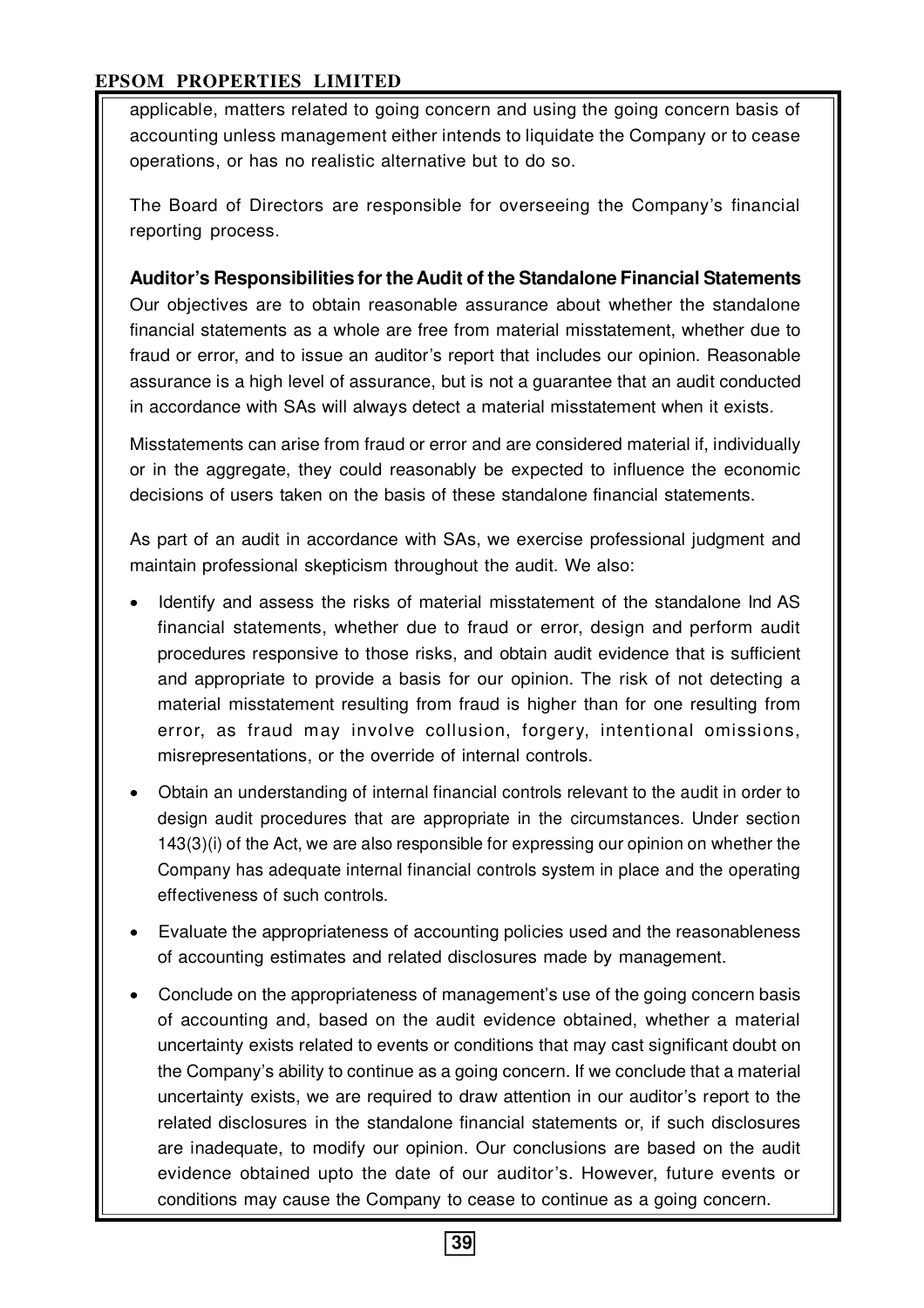Evaluate the overall presentation, structure and content of the standalone financial statements, including the disclosures, and whether the standalone financial statements represent the underlying transactions and events in a manner that achieves fair presentation.

Materiality is the magnitude of misstatements in the standalone financial statements that, individually or in aggregate, makes it probable that the economic decisions of a reasonably knowledgeable user of the financial statements may be influenced. We consider quantitative materiality and qualitative factors in - (i) planning the scope of our audit work and in evaluating the results of our work; and (ii) to evaluate the effect of any identified misstatements in the financial statements.

#### **Report on Other Legal and Regulatory Requirements**

- 1. As required by Section 143(3) of the Act, based on our audit we report that:
	- a) We have sought and obtained all the information and explanations which to the best of our knowledge and belief were necessary for the purposes of our audit.
	- b) In our opinion, proper books of account as required by law have been kept by the Company so far as it appears from our examination of those books.
	- c) The Balance Sheet, the Statement of Profit and Loss including Other Comprehensive Income, Statement of Changes in Equity and the Statement of Cash Flow dealt with by this Report are in agreement with the relevant books of account.
	- d) In our opinion, the aforesaid standalone financial statements comply with the IndAS specified under Section 133 of the Act, read with Rule 7 of the Companies (Accounts) Rules, 2014.
	- e) On the basis of the written representations received from the directors as on March 31, 2022 taken on record by the Board of Directors, none of the directors is disqualified as on March 31, 2022 from being appointed as a director interms of Section 164(2) of the Act.
	- f) With respect to the adequacy of the internal financial controls over financial reporting of the Company and the operating effectiveness of such controls, refer to our separate Report in "**Annexure A**". Our report expresses an unmodified opinion on the adequacy and operating effectiveness of the Company's internal financial controls over financial.
	- g) With respect to the other matters to be included in the Auditor's Report in accordance with the requirements of section 197(16) of the Act, as amended: In our opinion and to the best of our information and according to the explanations given to us, the remuneration paid by the Company to its directors during the year is in accordance with the provisions of section 197 of the Act.

With respect to the other matters to be included in the Auditor's Report in accordance with Rule 11 of the Companies (Audit and Auditors) Rules, 2014,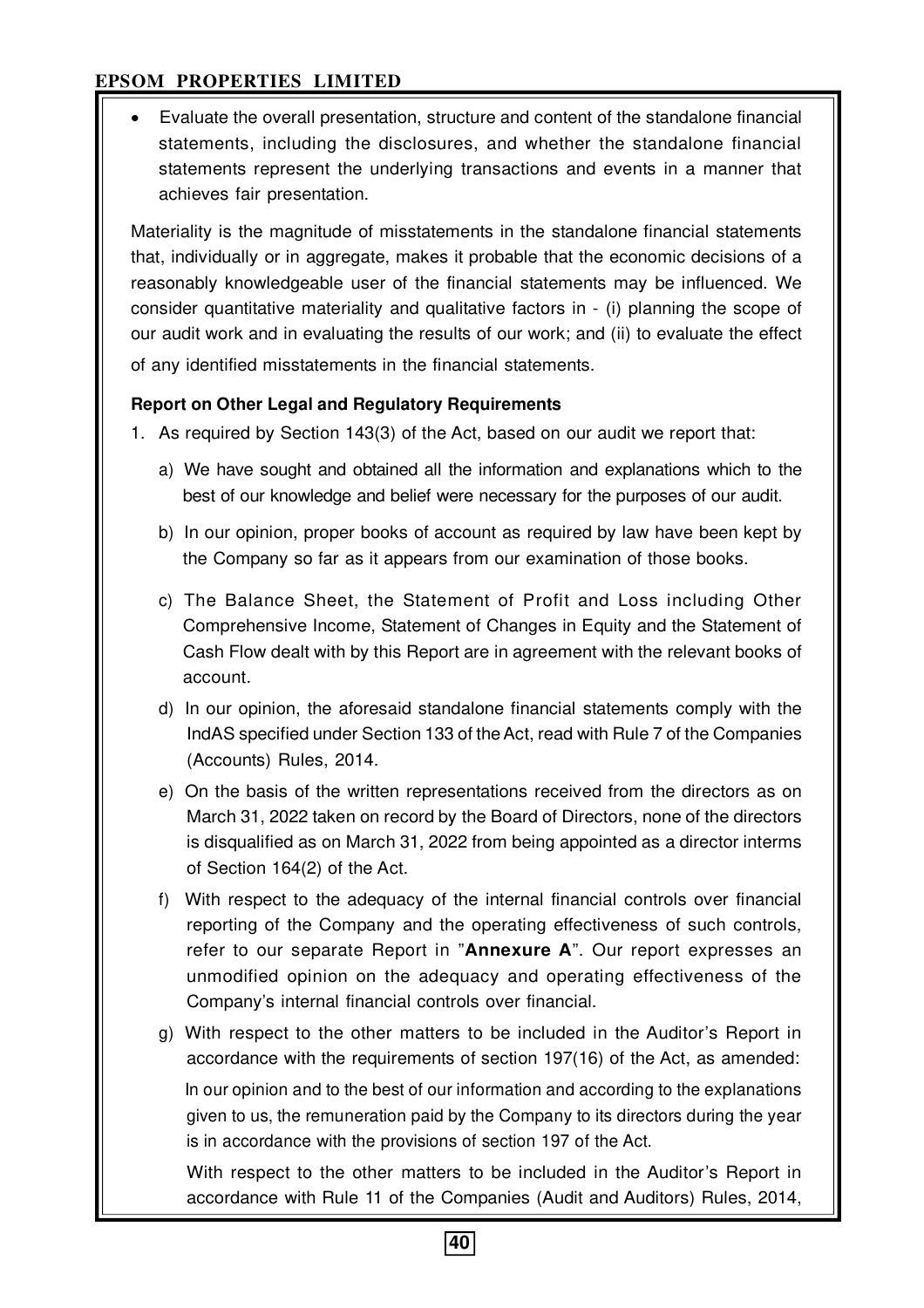as amended in our opinion and to the best of our information and according to the explanations given to us:

- i. The Company has disclosed the impact of pending litigations on its financial position in its standalone financial
- ii. The Company has made provision, as required under the applicable law or accounting standards,for material foreseeable losses, if any, on long-term contracts including derivative contracts.
- iii. There has been no delay in transferring amounts, required to be transferred, to the Investor Education and Protection Fund by the Company.
- iv. As required by the Companies (Auditor's Report) Order, 2020 ("the Order") issued by the Central Government in terms of Section 143(11) of the Act, we give in "**Annexure B**" a statement on the matters specified in paragraphs 3 and 4 of the order.

**For A John Moris & Co.,** Chartered Accountants FRN 007220S **J Sebastin Partner** M. No. 218962

Place : Chennai Date : 21.05.22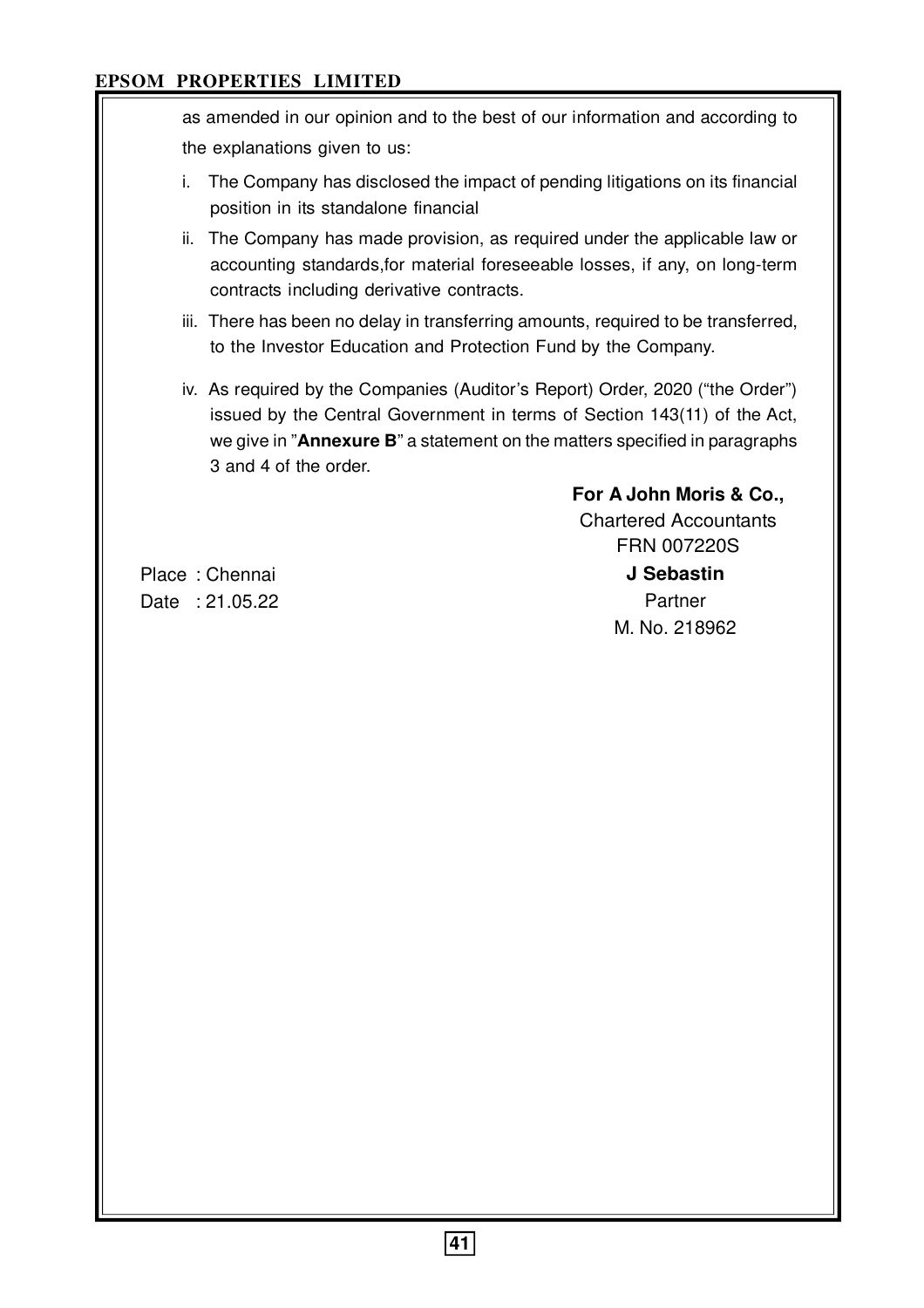# **Annexure "A" to the Independent Auditor's Report**

(Referred to in paragraph 1(f) under Report on Other Legal and Regulatory Requirements' section of our report to the Members of **Epsom Properties Limited** of even date)

Report on the Internal Financial Controls Over Financial Reporting under Clause (i) of Subsection 3 of Section 143 of the Companies Act, 2013 ("the Act")

We have audited the internal financial controls over financial reporting of **Epsom Properties Limited** ("the Company") as of March 31, 2022 in conjunction with our audit of the standalone financial statements of the Company for the year ended on that date.

#### **Management's Responsibility for Internal Financial Controls**

The Board of Directors of the Company is responsible for establishing and maintaining internal financial controls based on the internal control over financial reporting criteria established by the Company considering the essential components of internal control stated in the Guidance Note on Audit of Internal Financial Controls Over Financial Reporting issued by the Institute of Chartered Accountants of India. These responsibilities include the design, implementation and maintenance of adequate internal financial controls that were operating effectively for ensuring the orderly and efficient conduct of its business, including adherence to respective company's policies, the safeguarding of its assets, the prevention and detection of frauds and errors, the accuracy and completeness of the accounting records, and the timely preparation of reliable financial information, as required under the Companies Act, 2013.

#### **Auditor's Responsibility**

A Company's internal financial control over financial reporting is a process designed to provide reasonable assurance regarding the reliability of financial reporting and the preparation of financial statements for external purposes in accordance with generally accepted accounting principles. A Company's internal financial control over financial reporting includes those policies and procedures that (1) pertain to the maintenance of records that, in reasonable detail, accurately and fairly reflect the transactions and dispositions of the assets of the company; (2) provide reasonable assurance that transactions are recorded as necessary to permit preparation of financial statements in accordance with generally accepted accounting principles, and that receipts and expenditures of the company are being made only in accordance with authorizations of management and directors of the Company; and (3) provide reasonable assurance regarding prevention or timely detection of unauthorized acquisition, use, or disposition of the Company's assets that could have a material effect on the financial statements.

# **Limitations of Internal Financial Controls Over Financial Reporting**

Because of the inherent limitations of internal financial controls over financial reporting, including the possibility of collusion or improper management override of controls, material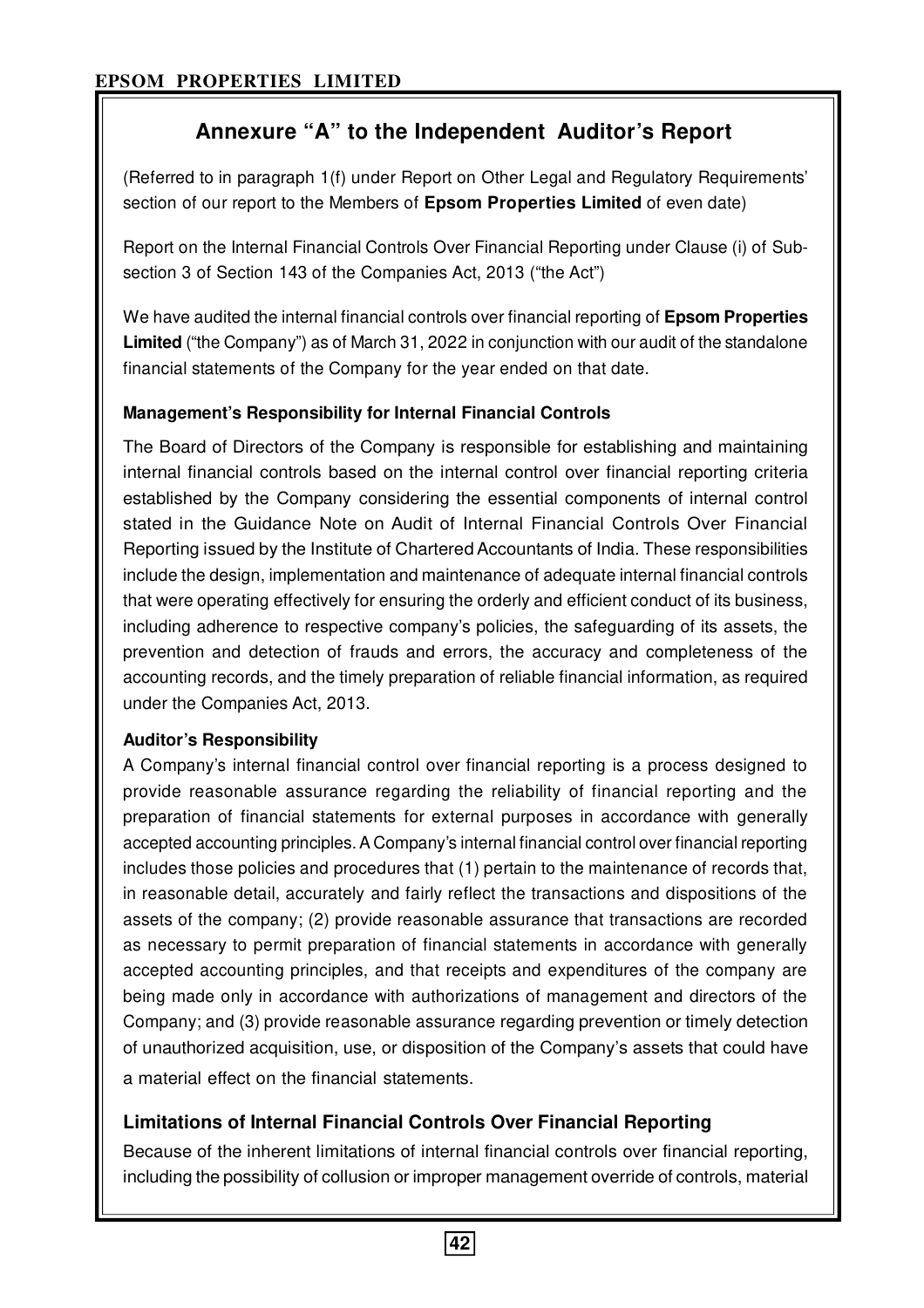misstatements due to error or fraud may occur and not be detected. Also, projections of any evaluation of the internal financial controls over financial reporting to future periods are subject to the risk that the internal financial control over financial reporting may become inadequate because of changes in conditions, or that the degree of compliance with the policies or procedures may deteriorate.

#### **Opinion**

In our opinion, to the best of our information and according to the explanations given to us, the Company has, in all material respects, an adequate internal financial controls system over financial reporting and such internal financial controls over financial reporting were operating effectively as at March 31, 2022, based on the internal control over financial reporting criteria established by the Company considering the essential components of internal control stated in the Guidance Note on Audit of Internal Financial Controls Over Financial Reporting issued by the Institute of Chartered Accountants of India.

> **For A John Moris & Co.,** Chartered Accountants FRN 007220 S

Place: Chennai Date: 21.05.2022

**J Sebastin Partner** M. No. 218962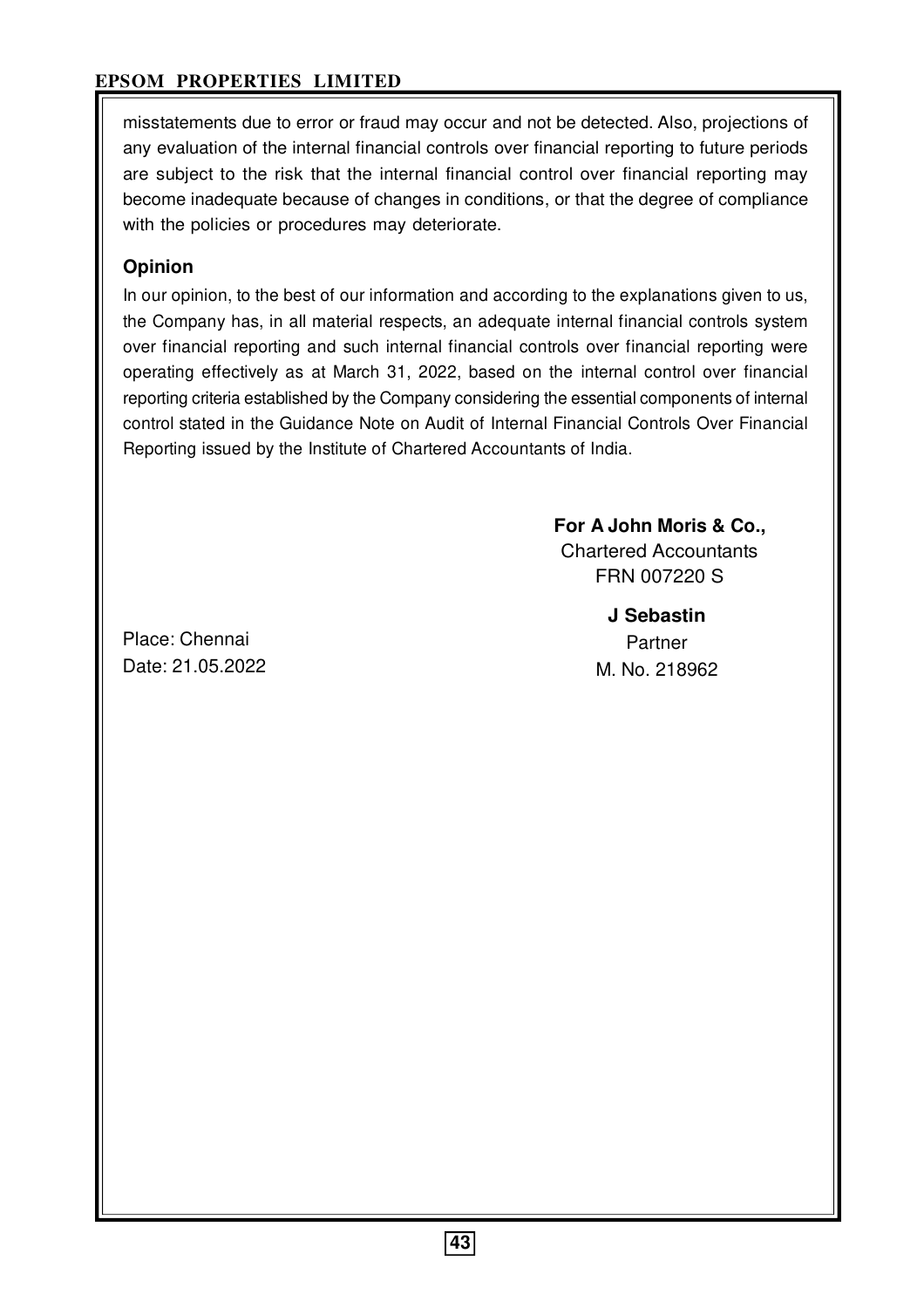# **Annexure 'B' to the Independent Auditor's Report**

(Referred to in paragraph 2 under 'Report on Other Legal and Regulatory Requirements' section of our report to the Members of **Epsom Properties Limited** of even date)

- i. In respect of the Company's Property, Plant, and Equipment:
	- (a) The Company has maintained proper records showing full particulars, including quantitative details and situation of fixed assets.
	- (b) As explained to us, fixed assets are physically verified in full by the management at reasonable intervals, which, in our opinion, is reasonable looking to the size of the Company and the nature of its business. No material discrepancies were noticed on such verification.
	- (c) The Company has no Immovable property as on the date of Balance Sheet
	- (d) The company has not revalued its Property, Plant and Equipment during the financial year.
	- (e) The company does not hold any benami property under the Benami Transactions (Prohibition) Act, 1988.
- ii. According to the information and explanations furnished to us, there are no inventories available with the company; the question of physical verification of the same does not arise.
- iii. According to the information and explanations given to us, the Company has not granted any loans, secured or unsecured to companies, firms, Limited Liability Partnerships or other parties covered in the register maintained under Section 189 of the Act. Accordingly, the provisions of clause  $3(iii)$  (a), (b), (c), (d), (e) and (f) of the Order are not applicable to the Company and hence not commented upon.
- iv. According to the information and explanations given to us and on the basis of our examination of the books of account, it was observed that the Company has not made or diverted any funds by way of loans, guarantees or security which are required to be listed in the register maintained under the provisions of section 185 and 186 of the Companies Act, 2013. Hence, the said clause is not applicable.
- v. During the year, the Company has not accepted any deposits or any amount deemed to be deposits from any person. As the same must be complied with the directives issued by the Reserve Bank of India and the provisions of Section 73 to 76 of the Companies Act, 2013 and rules framed there under are not applicable.
- vi. As per information & explanation given by the management, maintenance of cost records has not been prescribed by the Central Government under sub-section (1) of section 148 of the Companies Act, 2013 for any of the activities of the Company.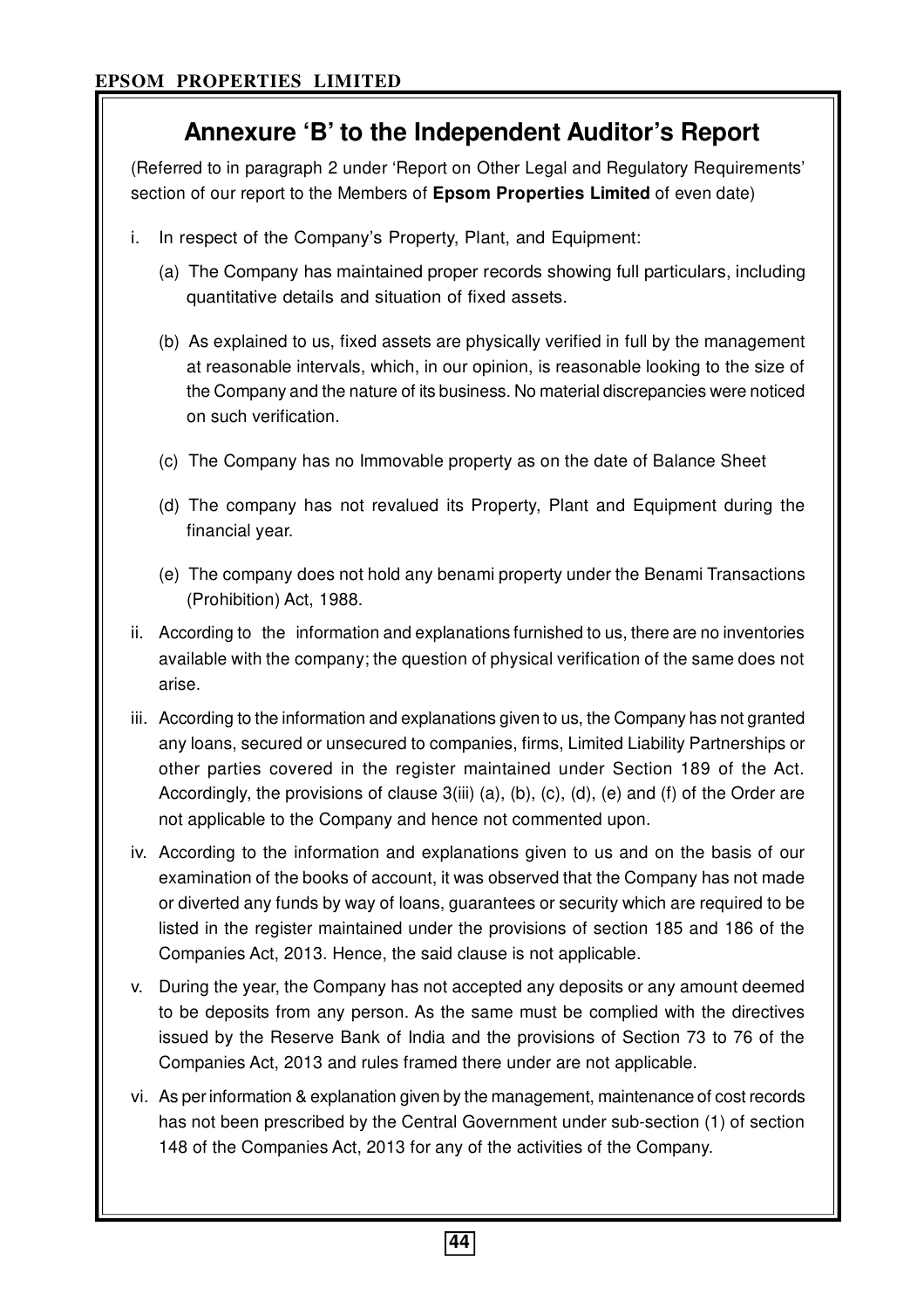- vii. (a) According to the information and explanations given to us and on the basis of our examination of the records of the company, the undisputed statutory dues including Income Tax, Sales Tax, Wealth Tax, Service Tax, Duty of Customs, Duty of excise, Value Added Tax, Cess and any other statutory dues during the year.
	- (b) According to the information and explanations given to us, there were no undisputed statutory dues in arrears as at 31st March 2022 for a period of more than six months from the date they became payable.
- viii.According to the records, there are no transactions which arenot recorded in the books of account have been surrendered or disclosed as income during the year in the tax assessments under the Income Tax Act, 1961 (43 of 1961).
- ix. In our opinion and according to the information and explanations given to us, the company has no outstanding dues to any financial institutions or banks or any government or any debenture holders during the year. Accordingly, paragraph 3 (ix) -  $(a)$ ,  $(b)$ ,  $(c)$ ,  $(d)$ ,  $(e)$  and  $(f)$  of the order is not applicable.
- x. The Company has not raised money by way of Initial public offer or further public offer and company has not raised any term loans during the year hence reporting under clause (ix) of the order is not applicable.
- xi. Based on the audit procedures performed and the information and explanations given to us, we report that no fraud/misappropriation on or by the Company has been noticed or reported during the year and no report under sub-section (12) of section 143 of the Companies Act has been filed by us in Form ADT-4 as prescribed under rule 13 of Companies (Audit and Auditors) Rules, 2014 with the Central Government.
- xii. The Company is not a chit fund or a Nidhi /mutual benefit fund/society. Accordingly, this paragraph of the Order is not applicable.
- xiii.According to the information and explanations given to us and based on our examination of the records of the Company, transactions with the related parties are in compliance with sections 177 and 188 of the Act where applicable and details of such transactions have been disclosed in the financial statements as required by applicable accounting standards.
- xiv.The company has appointed an internal auditor (under Sec 138 read with Rule 13 of Companies (Accounts) Rules, 2014), and the internal audit report has been verified.
- xv. According to the information and explanations given to us and based on our examination of the records of the Company, the Company has not entered into any non-cash transactions with any of its directors or persons connected with them as is mentioned in Section 192 of the Act.
- xv. According to the information and explanations given to us and based on our examination of the records of the company,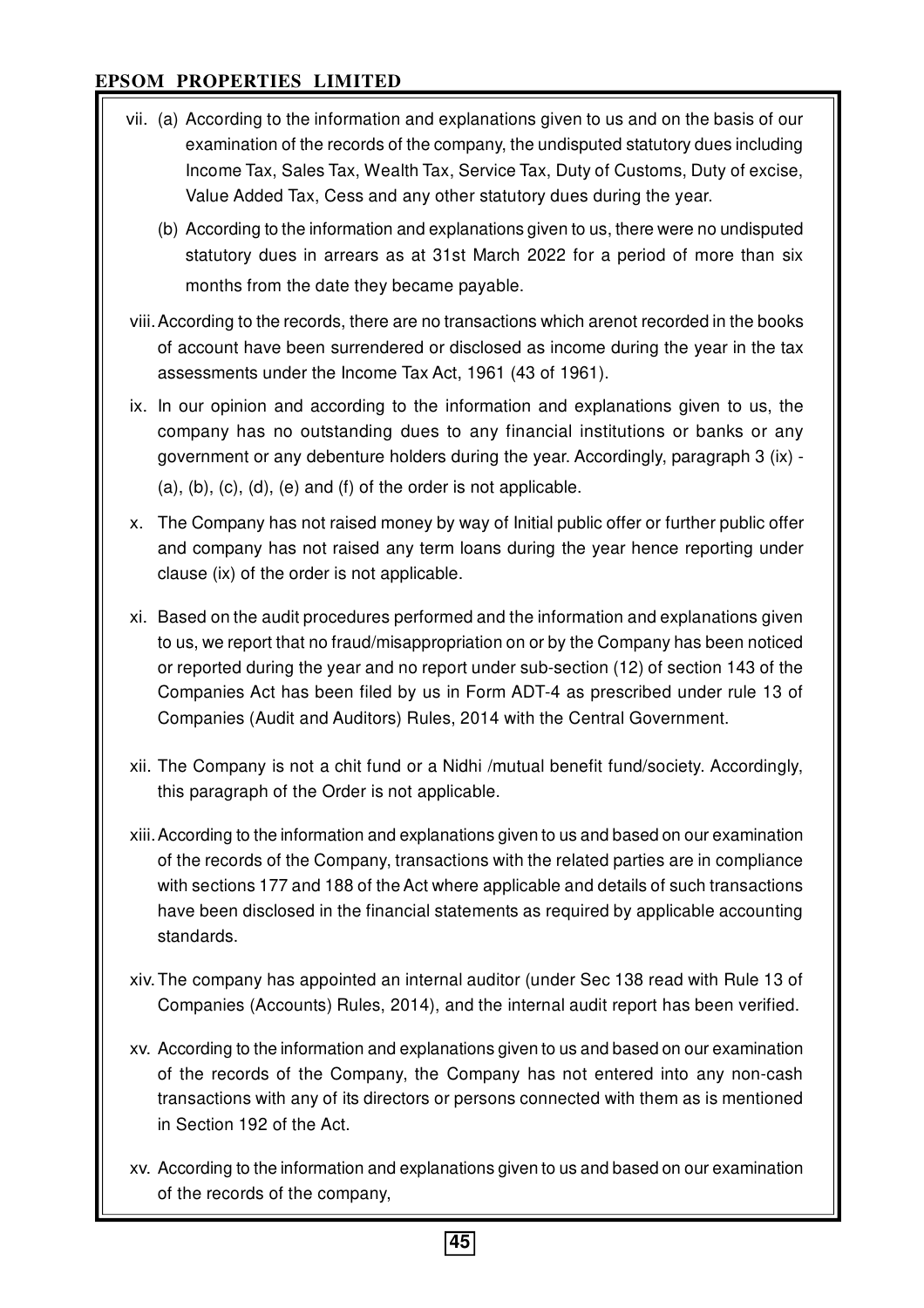- a) the company is not required to be registered under section 45-IA of the Reserve Bank of India Act 1934,
- b) the company has not conducted any Non-Banking Financial or Housing Finance activities without a valid Certificate of Registration (CoR) from the Reserve Bank of India as per the Reserve Bank of India Act, 1934;
- c) the company is not a Core Investment Company (CIC) as defined in the regulations made by the Reserve Bank of India
- xvii. According to the records, the company has incurred a cash loss of Rs.32,61,289 in the current financial year 2021-22.
- xviii. There has not been any resignation of the statutory auditors during the year.
- xix. On the basis of the financial ratios, ageing and expected dates of realization of financial assets and payment of financial liabilities, information and explanations given to us and on the basis of our examination of the books of account, no material uncertainty exists as on the date of the audit report and the company is capable of meeting its liabilities existing at the date of balance sheet as and when they fall due within a period of one year from the balance sheet date.
- xx. The company does not fall under the category of companies to which CSR obligations apply as specified in Schedule VII under Sec 135 of the Companies Act, 2013 and hence this paragraph of the order is not applicable.
- xxi. The paragraph 3(xxi) of the order is not applicable to the company as it is only required for Consolidated Financial Statements.

**For A John Moris & Co.,** Chartered Accountants FRN 007220 S

> **J Sebastin Partner** M. No. 218962

Place: Chennai Date: 21.05.2022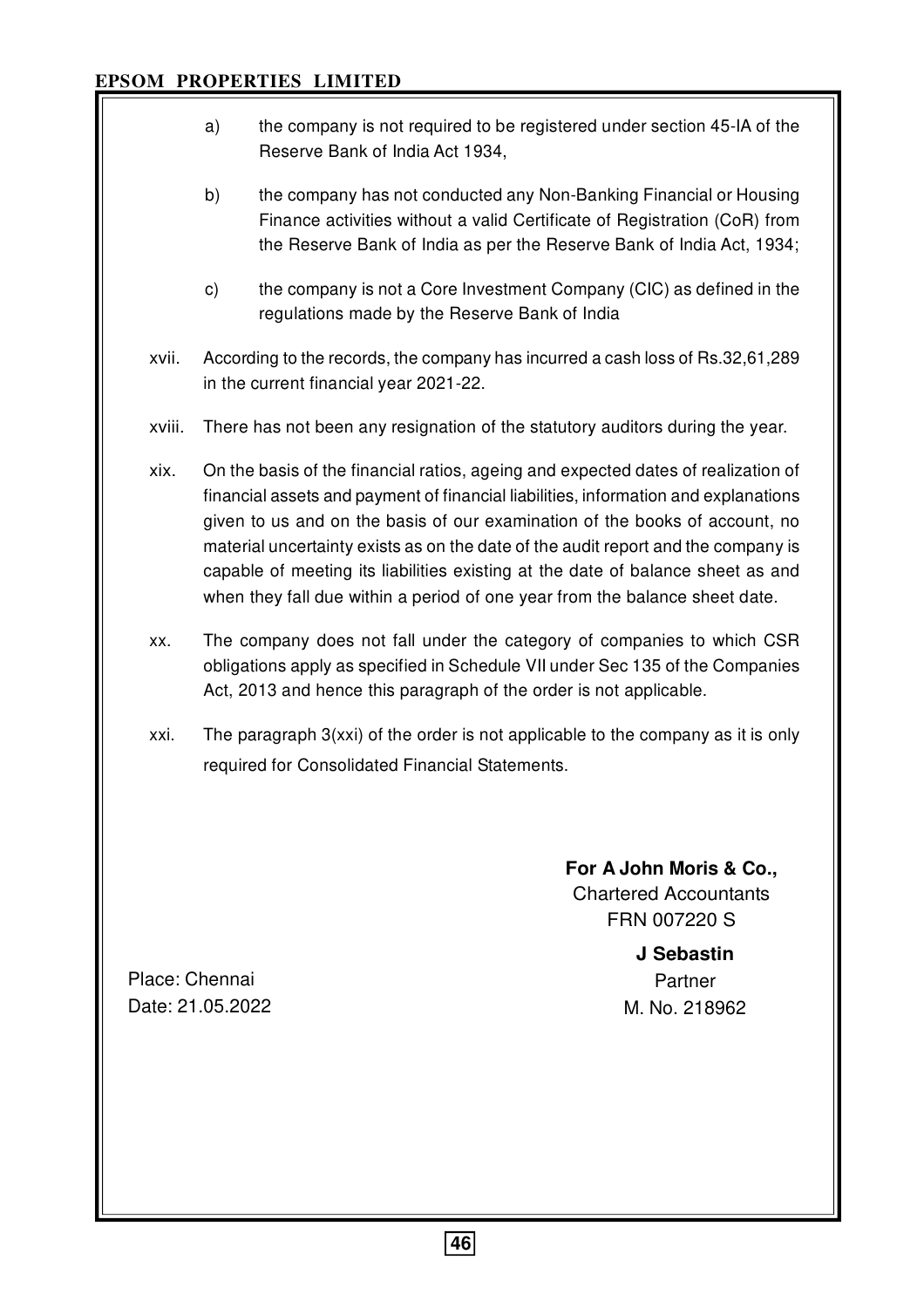| <b>PART I-BALANCE SHEET</b><br><b>EPSOM PROPERTIES LIMITED</b>                        |                             |                                                              |                                        |  |
|---------------------------------------------------------------------------------------|-----------------------------|--------------------------------------------------------------|----------------------------------------|--|
| CIN: L24231TN1987PLC014084<br>Balance Sheet as at 31.03.2022                          |                             |                                                              | (Rupees in<br>Thousands)               |  |
| <b>Particulars</b>                                                                    | Note No.                    | Figures as at the<br>end of 31.03.2022                       | Figures as at the<br>end of 31.03.2021 |  |
| <b>ASSETS</b>                                                                         |                             |                                                              |                                        |  |
| (1) Non-current assets                                                                |                             |                                                              |                                        |  |
| (a) Property, Plant and Equipment                                                     | 1                           |                                                              |                                        |  |
| (2) Current assets                                                                    |                             |                                                              |                                        |  |
| (a) Inventories                                                                       |                             |                                                              |                                        |  |
| (b) Financial Assets                                                                  |                             |                                                              |                                        |  |
| Investments<br>(i)                                                                    | $\overline{2}$              | 334.10                                                       | 334.10                                 |  |
| (ii) Trade receivables                                                                |                             |                                                              |                                        |  |
| (iii) Cash and cash equivalents                                                       | 3                           | 86.65                                                        | 20.50                                  |  |
| (iv) Bank balances other than                                                         |                             |                                                              |                                        |  |
| (iii) above                                                                           |                             |                                                              |                                        |  |
| $(v)$ Loans                                                                           |                             |                                                              |                                        |  |
| (c) Other current Assets                                                              | 4                           | 168.85                                                       | 9.32                                   |  |
| <b>Total Assets</b>                                                                   |                             | 589.61                                                       | 363.92                                 |  |
| <b>EQUITY AND LIABILITIES</b>                                                         |                             |                                                              |                                        |  |
| <b>Equity</b>                                                                         |                             |                                                              |                                        |  |
| (a) Equity Share capital                                                              | 5                           | 74,528.00                                                    | 74,528.00                              |  |
| (b) Other Equity                                                                      | 6                           | $-80,279.59$                                                 | $-77,018.31$                           |  |
| <b>LIABILITIES</b>                                                                    |                             |                                                              |                                        |  |
| <b>Non-current liabilities</b>                                                        |                             |                                                              |                                        |  |
| (a) Financial Liabilities                                                             |                             |                                                              |                                        |  |
| (i) Borrowings                                                                        | 7                           | 6,279.70                                                     | 2,779.09                               |  |
| <b>Current liabilities</b>                                                            |                             |                                                              |                                        |  |
| (a) Financial Liabilities                                                             |                             |                                                              |                                        |  |
| (i) Borrowings                                                                        |                             |                                                              |                                        |  |
| (ii) Trade Payables                                                                   | 8                           | 61.00                                                        | 58.95                                  |  |
| (iii) Other Financials Liabilities                                                    |                             |                                                              |                                        |  |
| (b) Other current liabilities                                                         | 9                           | 0.50                                                         | 16.19                                  |  |
| <b>Total Equity and Liabilities</b>                                                   |                             | 589.61                                                       | 363.92                                 |  |
| See accompanying notes to the financial statements<br>In terms of our report attached |                             | By order of the Board<br><b>For EPSOM Properties Limited</b> |                                        |  |
| For A John Moris & Co                                                                 | <b>MALLOUR RAJESH KUMAR</b> |                                                              | <b>RAMESH SATAGOPAN</b>                |  |
| <b>Chartered Accountants</b>                                                          | Managing Director           |                                                              | Chairman                               |  |
| FRN 007220 S<br>DIN:08125774<br>Place: Hyderabad                                      |                             |                                                              | DIN: 00935017<br>Place: Hyderabad      |  |
| J Sebastin<br>Partner                                                                 | Date: 21.05.2022            |                                                              | Date: 21.05.2022                       |  |
| M.No 218962                                                                           | <b>SURBHI JAIN</b>          |                                                              |                                        |  |
| Place: Chennai                                                                        | <b>Company Secretary</b>    |                                                              | Place: Hazaribagh                      |  |
| Date: 21.05.2022<br>M No.: 58109<br>Date: 21.05.2022                                  |                             |                                                              |                                        |  |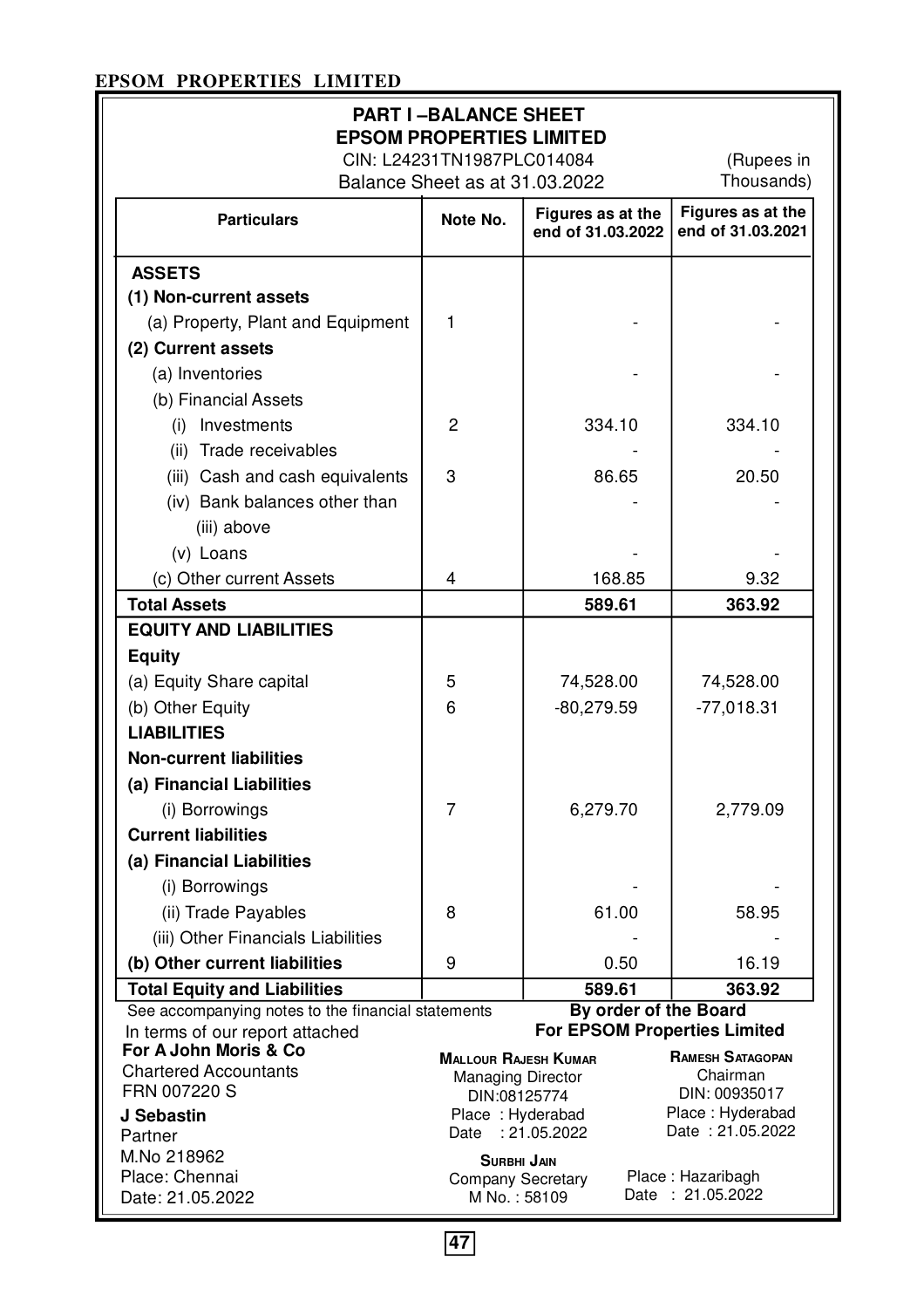# **PART II – STATEMENT OF PROFIT AND LOSS EPSOM PROPERTIES LIMITED**

 Statement of Profit and Loss for the year ended 31.03.2022 (Rupees in

|                    |                                                                       |                    |                                                    | Thousands)                                         |
|--------------------|-----------------------------------------------------------------------|--------------------|----------------------------------------------------|----------------------------------------------------|
| <b>Particulars</b> |                                                                       | <b>Note</b><br>No. | <b>Figures for the</b><br>year ended<br>31.03.2022 | <b>Figures for the</b><br>year ended<br>31.03.2021 |
| $\mathbf{I}$       | <b>Revenue From Operations</b>                                        |                    |                                                    |                                                    |
| $\mathbf{I}$       | Other Income                                                          | 10                 |                                                    | 856.09                                             |
| Ш                  | Total Income (I+II)                                                   |                    |                                                    | 856.09                                             |
| IV                 | <b>EXPENSES</b>                                                       |                    |                                                    |                                                    |
|                    | Cost of materials consumed                                            |                    |                                                    |                                                    |
|                    | <b>Purchases of Stock-in-Trade</b>                                    |                    |                                                    |                                                    |
|                    | Changes in inventories of finished goods,                             |                    |                                                    |                                                    |
|                    | Stock-in -Trade and work-in-progress                                  |                    |                                                    |                                                    |
|                    | Employee benefits expense                                             | 11                 | 1,360.44                                           | 1,049.45                                           |
|                    | Finance costs                                                         |                    |                                                    |                                                    |
|                    | Depreciation and amortization expense                                 | 12                 |                                                    |                                                    |
|                    | Other expenses                                                        | 13                 | 1,900.85                                           | 1,919.77                                           |
|                    | Total expenses (IV)                                                   |                    | 3,261.29                                           | 2,969.22                                           |
| $\vee$             | Profit/(loss) before exceptional items                                |                    | (3,261.29)                                         | (2, 113.13)                                        |
|                    | and tax $(I - IV)$                                                    |                    |                                                    |                                                    |
| VI                 | <b>Exceptional Items</b>                                              | 14                 |                                                    |                                                    |
| VII                | Profit/(loss) before tax                                              |                    | (3,261.29)                                         | (2, 113.13)                                        |
|                    | $(V-VI)$                                                              |                    |                                                    |                                                    |
|                    | VIII Tax expense:                                                     |                    |                                                    |                                                    |
|                    | (1) Current tax                                                       |                    |                                                    |                                                    |
|                    | (2) Deferred tax                                                      |                    |                                                    |                                                    |
| IX                 | Profit (Loss) for the period from<br>continuing operations (VII-VIII) |                    | (3,261.29)                                         | (2, 113.13)                                        |
| X                  | Profit/(loss) from discontinued operations                            |                    |                                                    |                                                    |
| XI                 | Tax expense of discontinued operations                                |                    |                                                    |                                                    |
| XII                | Profit/(loss) from Discontinued operations                            |                    |                                                    |                                                    |
|                    | $(after tax) (X-XI)$                                                  |                    |                                                    |                                                    |
| XIII               | Profit/(loss) for the period (IX+XII)                                 |                    | (3,261.29)                                         | (2, 113.13)                                        |
| XIV                | Other Comprehensive Income                                            |                    |                                                    |                                                    |
|                    | A (i) Items that will not be reclassified to                          |                    |                                                    |                                                    |
|                    | profit or loss                                                        |                    |                                                    |                                                    |
|                    | (ii) Income tax relating to items that will                           |                    |                                                    |                                                    |
|                    | not be reclassified to profit or loss                                 |                    |                                                    |                                                    |
|                    | B (i) Items that will be reclassified to                              |                    |                                                    |                                                    |
|                    | profit or loss                                                        |                    |                                                    |                                                    |
|                    |                                                                       |                    |                                                    |                                                    |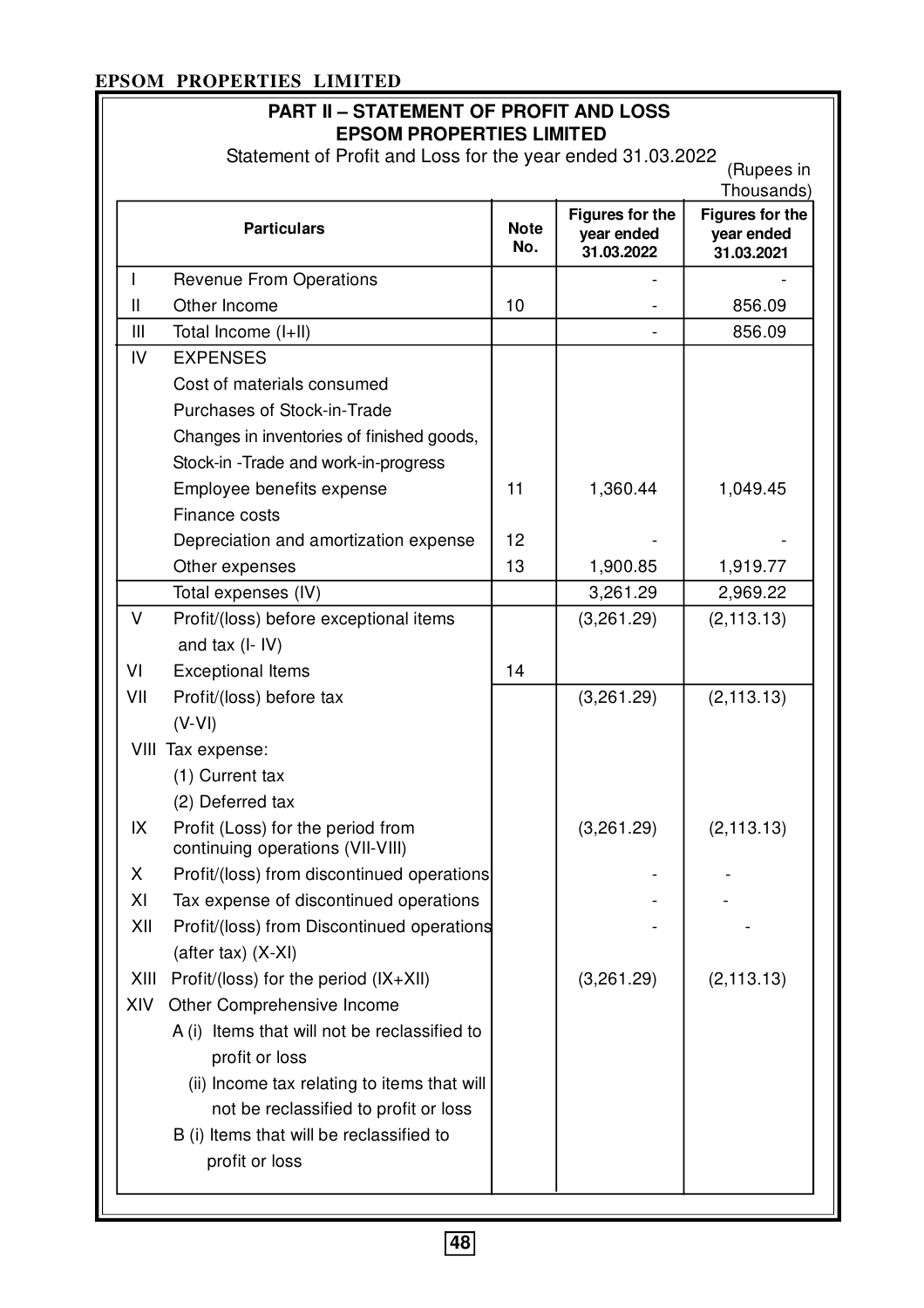| (3,261.29) | (2, 113.13) |
|------------|-------------|
|            |             |
|            |             |
|            |             |
|            |             |
|            |             |
| (0.00)     | (0.00)      |
| (0.00)     | (0.00)      |
|            |             |
|            |             |
|            |             |
|            |             |
|            |             |
|            |             |
| (0.00)     | (0.00)      |
| (0.00)     | (0.00)      |
|            |             |
|            |             |
|            |             |

See accompanying notes to the financial statements

In terms of our report attached

#### **For A John Moris & Co**

Chartered Accountants FRN 007220 S

**J Sebastin**

**Partner** M.No 218962 Place: Chennai Date: 21.05.2022

#### **By order of the Board For EPSOM Properties Limited**

**MALLOUR RAJESH KUMAR** Managing Director DIN:08125774 Place : Hyderabad Date : 21.05.2022

**RAMESH SATAGOPAN** Chairman DIN: 00935017 Place : Hyderabad Date : 21.05.2022

#### **SURBHI JAIN**

Company Secretary M No. : 58109 Place : Hazaribagh Date : 21.05.2022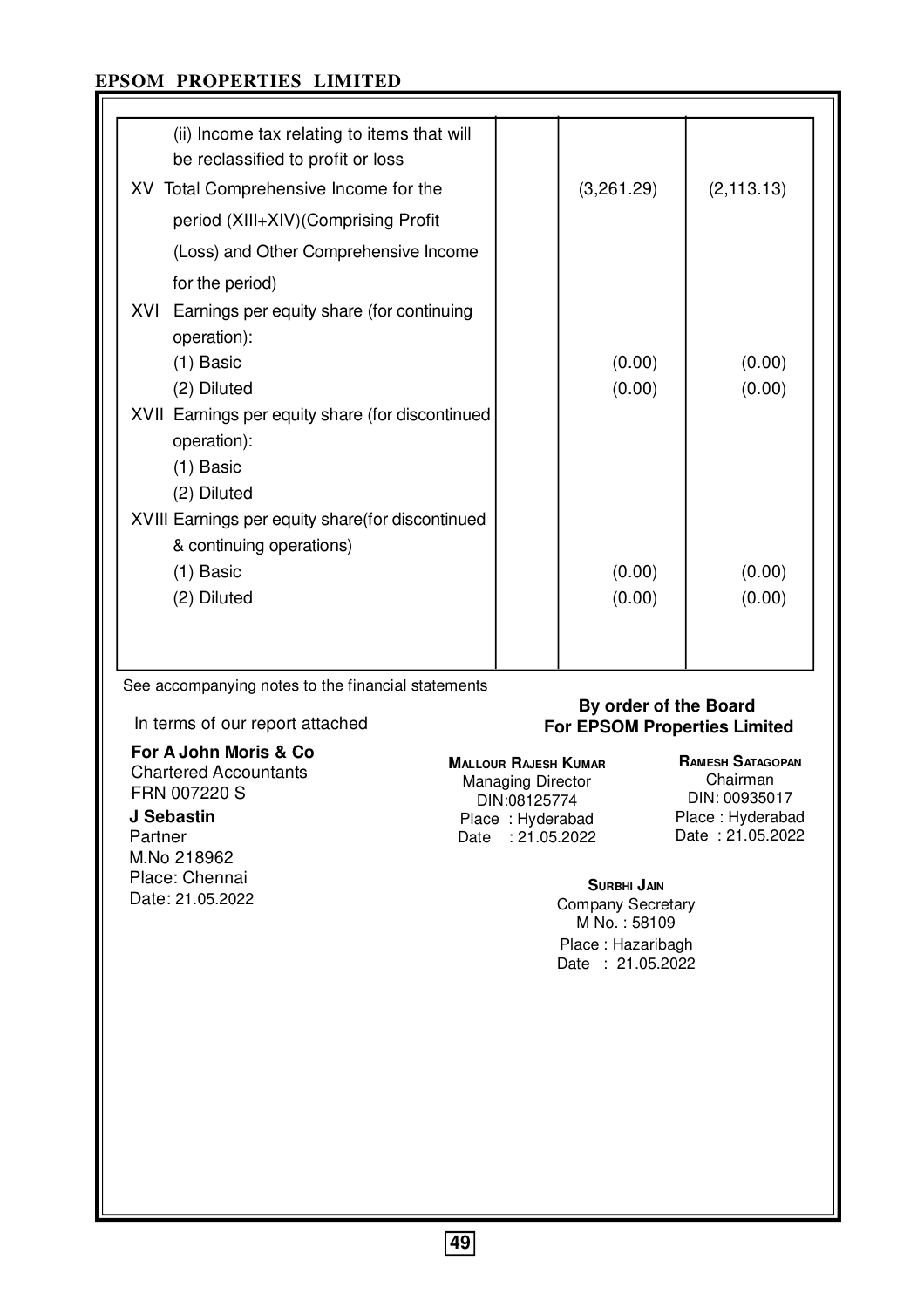# **STATEMENT OF CHANGES IN EQUITY EPSOM PROPERTIES LIMITED**

# **CIN : L24231TN1987PLC014084**

#### **Statement of Changes in Equity for the period ended 31.03.2022**

#### **A. Equity Share Capital**

| Balance at the beginning of<br>the reporting period | Changes in equity<br>share capital during<br>the year | Balance at the end of<br>the reporting period |
|-----------------------------------------------------|-------------------------------------------------------|-----------------------------------------------|
| 7,45,28,000.00                                      | -                                                     | 7,45,28,000.00                                |

#### **B. Other Equity**

(Rupees in Thousand)

|                                                                        | Equity                                                |                                                         | Reserves and Surplus     |                                  |                          | Debt instru-             | Equity<br>Instru-                                         | Effective                                                 |                                      | Exchange<br>differences     | Other items                                                                     | Money                                                           |                                          |              |
|------------------------------------------------------------------------|-------------------------------------------------------|---------------------------------------------------------|--------------------------|----------------------------------|--------------------------|--------------------------|-----------------------------------------------------------|-----------------------------------------------------------|--------------------------------------|-----------------------------|---------------------------------------------------------------------------------|-----------------------------------------------------------------|------------------------------------------|--------------|
|                                                                        | Share<br>application<br>money<br>pending<br>allotment | component<br>of<br>compound<br>financial<br>instruments | Capital<br>Reserve       | Securities<br>Premium<br>Reserve | General<br>Reserve       | Retained<br>Earnings     | ments<br>through<br>Other<br>Compre-<br>hensive<br>Income | ments<br>through<br>Other<br>Compreh-<br>ensive<br>Income | portion<br>of Cash<br>Flow<br>Hedges | Revalua-<br>tion<br>Surplus | on trans-<br>lating the<br>financial<br>statements<br>of a foreign<br>operation | of Other<br>Compre-<br>hensive<br>Income<br>(specify<br>nature) | received<br>against<br>share<br>warrants | Total        |
| <b>Balance at the beginning</b><br>of the reporting period             | ٠                                                     |                                                         | 35.96                    | $\sim$                           | 244.48                   | (77, 434.89)             | $\overline{\phantom{a}}$                                  | $\overline{\phantom{a}}$                                  | $\overline{\phantom{a}}$             | 136.14                      |                                                                                 |                                                                 | $\sim$                                   | (77,018.31)  |
| Changes in accounting<br>policy or prior period errors                 | $\blacksquare$                                        |                                                         |                          | $\overline{\phantom{a}}$         | $\sim$                   | $\overline{\phantom{a}}$ | ٠                                                         |                                                           | $\overline{\phantom{a}}$             |                             |                                                                                 |                                                                 | $\blacksquare$                           |              |
| <b>Restated balance at the</b><br>beginning of the reporting<br>period | $\overline{\phantom{a}}$                              |                                                         |                          |                                  | $\overline{\phantom{a}}$ | $\overline{\phantom{a}}$ | $\overline{\phantom{a}}$                                  |                                                           | $\overline{\phantom{a}}$             |                             |                                                                                 |                                                                 | $\overline{\phantom{a}}$                 |              |
| <b>Total Comprehensive</b><br>Income for the year                      |                                                       |                                                         | 35.96                    | $\blacksquare$                   | 244.48                   | (77, 434.89)             | $\blacksquare$                                            | $\blacksquare$                                            | $\blacksquare$                       | 136.14                      |                                                                                 |                                                                 | $\blacksquare$                           | (77,018.31)  |
| Income for the year                                                    | $\blacksquare$                                        |                                                         | ٠                        | $\overline{\phantom{a}}$         | $\sim$                   | (3,261.29)               | $\sim$                                                    | $\sim$                                                    | ٠                                    |                             | $\overline{\phantom{a}}$                                                        | $\overline{\phantom{a}}$                                        | $\overline{\phantom{a}}$                 | (3,261.29)   |
| <b>Dividends</b>                                                       | $\blacksquare$                                        | $\overline{\phantom{a}}$                                | $\overline{\phantom{a}}$ | $\overline{\phantom{a}}$         | $\sim$                   | ٠                        | $\blacksquare$                                            | $\overline{\phantom{a}}$                                  | $\overline{\phantom{a}}$             |                             | $\overline{\phantom{a}}$                                                        |                                                                 | $\overline{\phantom{a}}$                 |              |
| Transfer to retained<br>earnings                                       | ۰                                                     |                                                         | $\overline{\phantom{a}}$ |                                  | $\sim$                   | ٠                        | $\overline{\phantom{a}}$                                  | $\overline{\phantom{a}}$                                  |                                      |                             | ۰.                                                                              |                                                                 | ۰                                        |              |
| Any other change<br>(to be specified)                                  | $\overline{\phantom{a}}$                              |                                                         | $\overline{\phantom{a}}$ | $\overline{\phantom{a}}$         | $\overline{\phantom{a}}$ | $\blacksquare$           |                                                           | $\overline{\phantom{a}}$                                  | $\overline{\phantom{a}}$             |                             | $\overline{\phantom{a}}$                                                        |                                                                 |                                          |              |
| <b>Balance at the end</b>                                              | $\overline{\phantom{0}}$                              |                                                         | 35.96                    | $\blacksquare$                   | 244.48                   | (80,696.18)              | $\sim$                                                    | $\blacksquare$                                            | $\blacksquare$                       | 136.14                      | $\blacksquare$                                                                  | $\overline{\phantom{0}}$                                        | $\blacksquare$                           | (80, 279.39) |
| <del>of the reporting period</del>                                     |                                                       |                                                         |                          |                                  |                          |                          |                                                           |                                                           |                                      |                             |                                                                                 |                                                                 |                                          |              |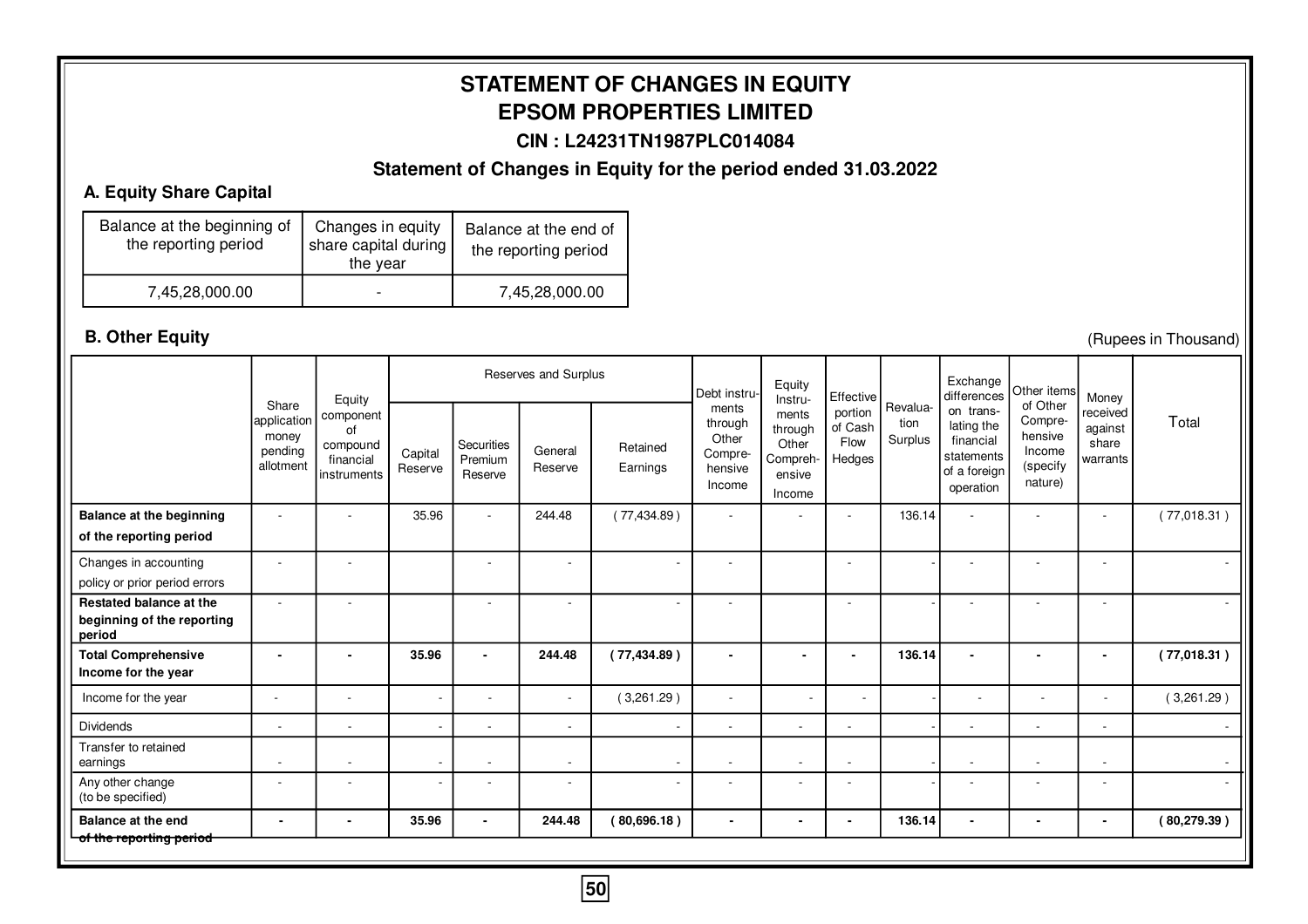**CIN : L24231TN1987PLC014084**

# **Notes forming part of Financial Statements**

**Note No. 1**

**Plant Property and Equipment**

|                                 | <b>Gross Block</b><br><b>Net Block</b><br><b>Depreciation</b> |                                |                     |                     |                                |                                     |                     |                     |
|---------------------------------|---------------------------------------------------------------|--------------------------------|---------------------|---------------------|--------------------------------|-------------------------------------|---------------------|---------------------|
| <b>Particulars</b>              | As on<br>01/04/2020                                           | Additions/<br><b>Deletions</b> | As on<br>31/03/2021 | As on<br>01/04/2020 | Additions/<br><b>Deletions</b> | As on<br>31/03/2021<br>6.01<br>6.80 | As on<br>01/04/2020 | As on<br>31/03/2021 |
| A.Tangible                      |                                                               |                                |                     |                     |                                |                                     |                     |                     |
| <b>Furniture &amp; Fixtures</b> | 6.01                                                          | 0.00                           | 6.01                | 6.01                | 0.00                           |                                     | 0.00                | 0.00                |
| <b>Office Equipments</b>        | 6.80                                                          | 0.00                           | 6.80                | 6.80                | 0.00                           |                                     | 0.00                | 0.00                |
| <b>Total</b>                    | 12.81                                                         | 0.00                           | 12.81               | 12.81               | 0.00                           | 12.81                               | 0.00                | 0.00                |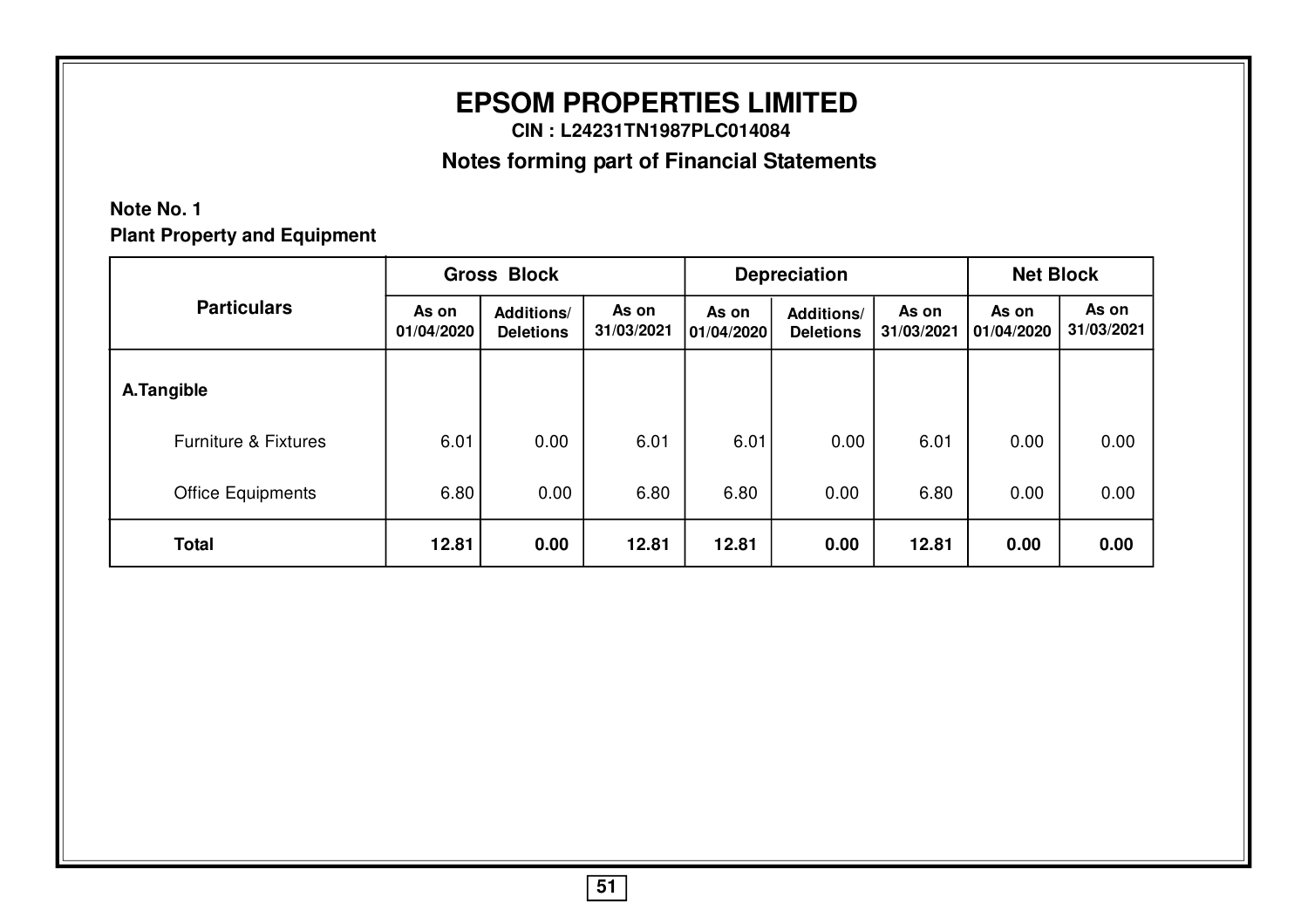## **EPSOM PROPERTIES LIMITED CASH FLOW STATEMENT FOR THE YEAR ENDED 31ST MARCH 2022**

| <b>Particulars</b>                                                                                                             | 2021-22<br>(Rs. In 000's) | 2020-21<br>(Rs. In 000's) |
|--------------------------------------------------------------------------------------------------------------------------------|---------------------------|---------------------------|
| Cash flow from operating activities<br>Net profit / (Loss) before taxation<br>Adjustments for:<br>Loans & Advances written off | (3,261.29)                | (2, 113.13)               |
| Depreciation                                                                                                                   |                           |                           |
| Operating profit before working<br>capital changes                                                                             | (3,261.29)                | (2, 113.13)               |
| Decrease/(Increase) in loans<br>& advances                                                                                     |                           |                           |
| Decrease/(Increase) in Other<br><b>Current Assets</b>                                                                          | (159.53)                  | 9.32                      |
| Increase/(Decrease) in liabilities<br>Increase/(Decrease) in Fixed Asset                                                       | (15.69)                   | 24.95                     |
| Cash generated from operations                                                                                                 | (3,436.51)                | (2,367.40)                |
| Net cash from operating activities                                                                                             | (3,436.51)                | (2,367.40)                |
| Cash flows from investing activities<br>Investments/(Maturity) of<br><b>Fixed Deposits</b>                                     |                           |                           |
| Net cash flow investing activities                                                                                             |                           |                           |
| Cash flow from financing activities<br>Increase/(Decrease) in unsecured<br>loans                                               | 3,500.61                  | 2,129.09                  |
| Net cash used in financing activities                                                                                          | 3,500.61                  | 2,129.09                  |
| Net increase/(decrease) in Cash and<br><b>Cash Equivalents</b>                                                                 | 64.10                     | (238.31)                  |
| Opening Balance of Cash and<br><b>Cash Equivalents</b>                                                                         | 20.50                     | 258.81                    |
| Closing Balance of Cash and<br><b>Cash Equivalents</b>                                                                         | 84.60                     | 20.50                     |
|                                                                                                                                |                           | By order of the Board     |

**For A John Moris & Co**

Chartered Accountants FRN 007220 S

**J Sebastin** Partner M.No 218962 Place: Chennai Date: 21.05.2022 **MALLOUR RAJESH KUMAR** Managing Director DIN:08125774 Place : Hyderabad Date : 21.05.2022

**SURBHI JAIN** Company Secretary M No. : 58109

**RAMESH SATAGOPAN** Chairman DIN: 00935017 Place : Hyderabad Date : 21.05.2022

Place : Hazaribagh Date : 21.05.2022

 **For EPSOM Properties Limited**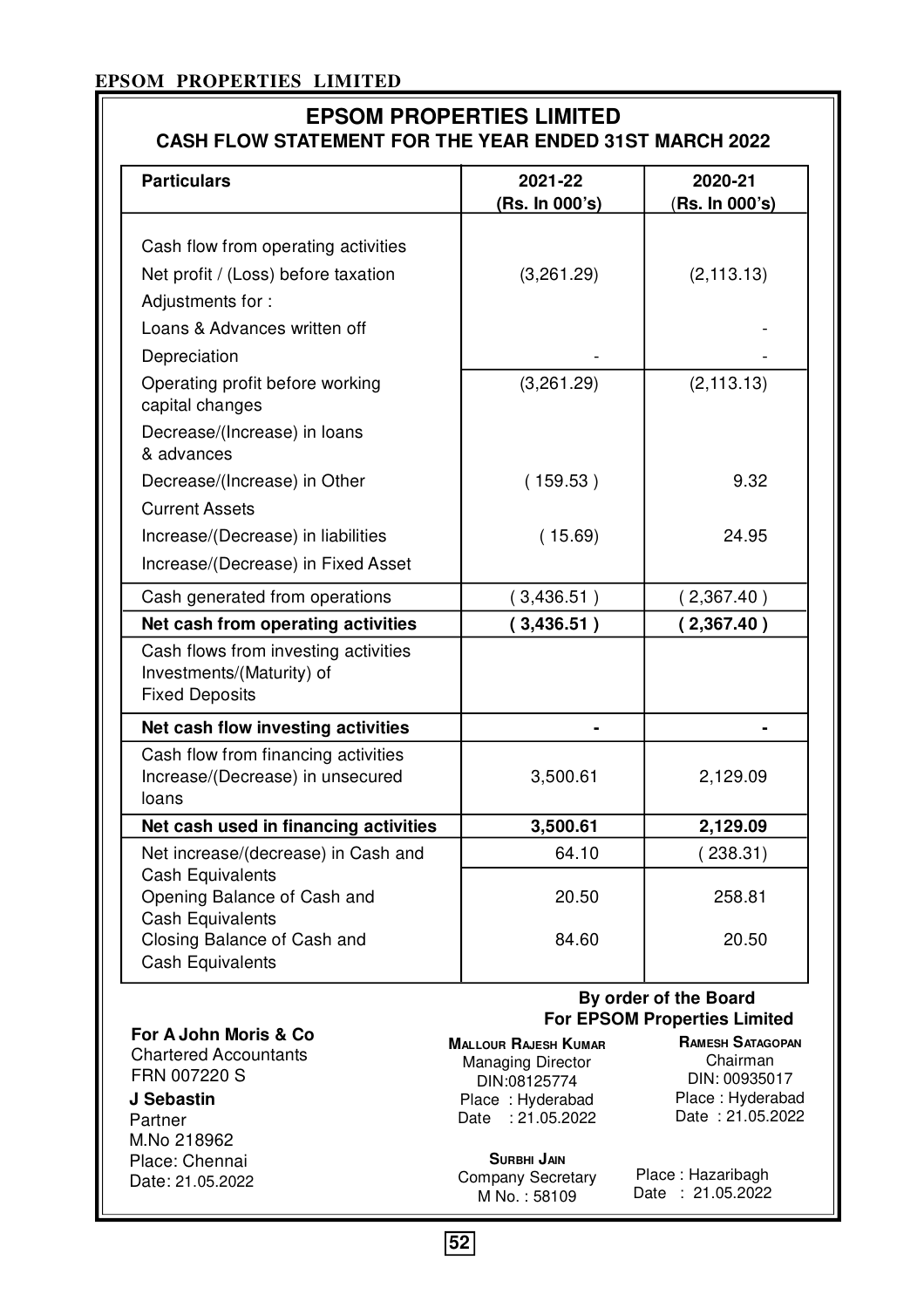# **EPSOM PROPERTIES LIMITED Notes forming part of Financial Statements**

| (Rupees in |  |
|------------|--|
| Thousands) |  |

|                                                                       |                              |                                           |          |                                         | THOUSAHUS)       |  |
|-----------------------------------------------------------------------|------------------------------|-------------------------------------------|----------|-----------------------------------------|------------------|--|
| Note No. 2                                                            |                              |                                           |          |                                         |                  |  |
| <b>Investments</b>                                                    |                              |                                           |          |                                         |                  |  |
| <b>Particulars</b>                                                    |                              | As on 31.03.2022                          |          |                                         | As on 31.03.2021 |  |
| Investment in equity instruments                                      |                              | 334.10                                    |          | 334.10                                  |                  |  |
| <b>Total</b>                                                          |                              | 334.10                                    |          | 334.10                                  |                  |  |
| Note No. 3                                                            |                              |                                           |          |                                         |                  |  |
| <b>Cash and Cash equivalents</b>                                      |                              |                                           |          |                                         |                  |  |
| <b>Particulars</b>                                                    |                              | As on 31.03.2022                          |          | As on 31.03.2021                        |                  |  |
| Cash on hand                                                          |                              |                                           | 4.31     |                                         | 1.87             |  |
| <b>Balance with Bank</b>                                              |                              |                                           |          |                                         |                  |  |
| On current account                                                    |                              |                                           | 82.35    |                                         | 18.63            |  |
| <b>Total</b>                                                          |                              |                                           | 86.65    |                                         | 20.50            |  |
| Note No. 4                                                            |                              |                                           |          |                                         |                  |  |
| <b>Other Current asset</b>                                            |                              |                                           |          |                                         |                  |  |
| <b>Particulars</b>                                                    |                              | As on 31.03.2022                          |          | As on 31.03.2021                        |                  |  |
| Income tax refund receivable                                          |                              |                                           |          |                                         |                  |  |
| Input IGST                                                            |                              |                                           | 145.22   |                                         | 9.00             |  |
| Input CGST                                                            |                              |                                           | 11.82    |                                         | 0.16             |  |
| Input SGST                                                            |                              |                                           | 11.82    |                                         | 0.16             |  |
| <b>Total</b>                                                          |                              |                                           | 168.85   |                                         | 9.32             |  |
| Note No. 5                                                            |                              |                                           |          |                                         |                  |  |
| <b>Equity Share Capital</b>                                           |                              |                                           |          |                                         |                  |  |
| <b>Particulars</b>                                                    |                              | As on 31.03.2022                          |          | As on 31.03.2021                        |                  |  |
| Authorised:<br>1,50,00,000 Equity Shares of Rs. 10/- each             |                              | 1,50,000.00                               |          | 1,50,000.00                             |                  |  |
| Issued, subscribed and fully paid-up<br><b>Share capital</b>          |                              |                                           |          |                                         |                  |  |
| 74,52,800 Equity shares of Rs. 10/- each                              |                              | 74,528.00                                 |          |                                         | 74,528.00        |  |
| Particulars of Shareholders holding more than 5% share in the Company |                              | As on 31.03.2022                          |          |                                         | As on 31.03.2021 |  |
| <b>Class of Shares / Name of</b><br>the Share holder                  | No. of<br><b>Shares Held</b> | % holding in<br>that class of Shares Held |          | No. of<br>% holding in<br>that class of |                  |  |
|                                                                       | (000's)                      | shares                                    | (000's)  |                                         | shares           |  |
| Mrs. Jhansi Lakshmi Vellanki                                          | 4,197.19                     | 56.32                                     | 4,197.19 |                                         | 56.32            |  |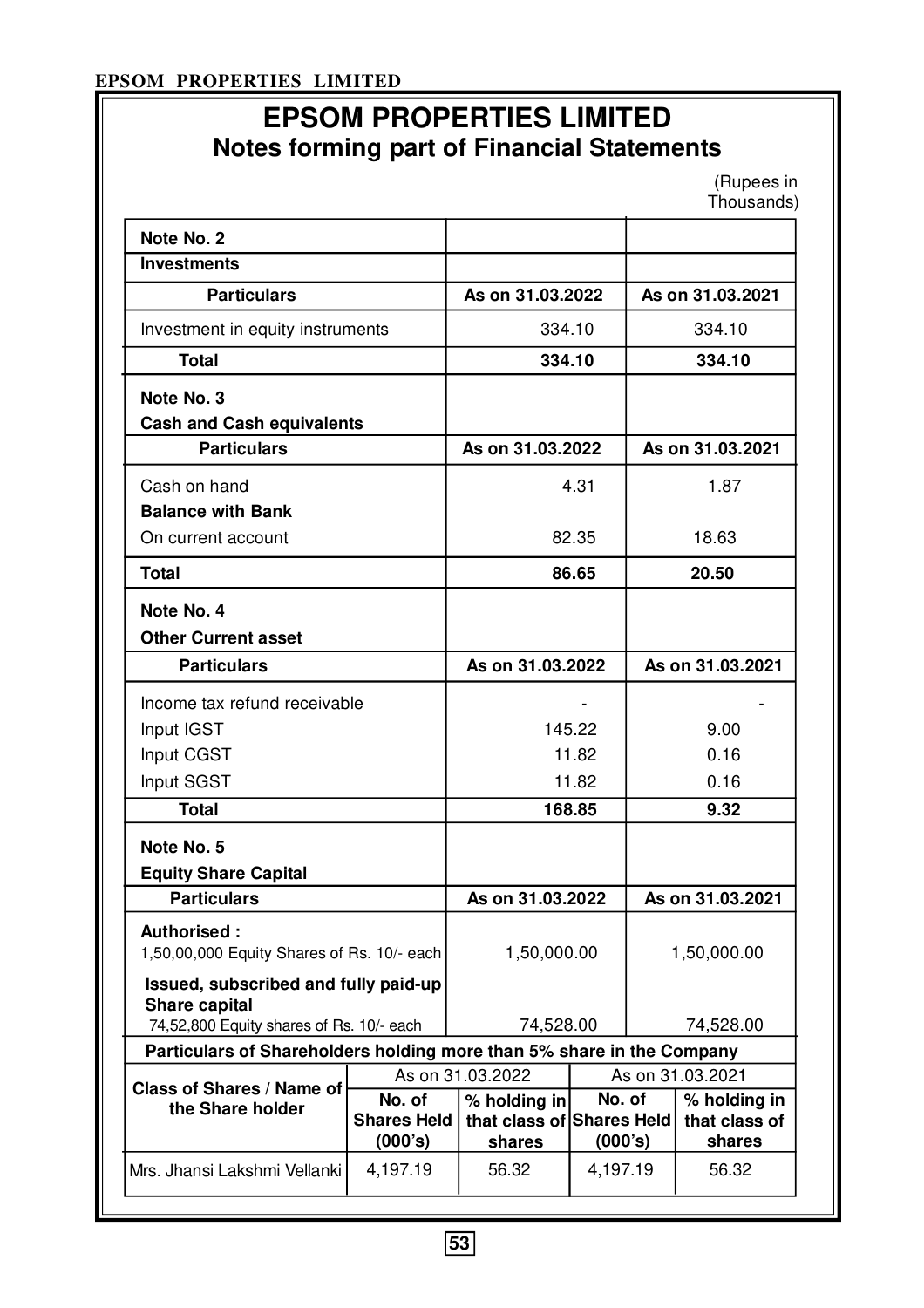| Note No. 6<br><b>Other Equity</b>       |                  |                  |
|-----------------------------------------|------------------|------------------|
| <b>Particulars</b>                      | As on 31.03.2022 | As on 31.03.2021 |
| <b>Capital Reserve</b>                  | 35.96            | 35.96            |
| <b>General Reserve</b>                  | 244.48           | 244.48           |
| <b>Revaluation Surplus</b>              | 136.14           | 136.14           |
| <b>Retained Earnings</b>                | $-77,434.89$     | $-75,321.76$     |
| Add/(Less):                             |                  |                  |
| Total Comprehensive Income for the year | $-3,261.29$      | $-2,113.13$      |
| <b>Total</b>                            | $-80,279.59$     | $-77,018.31$     |
| Note No. 7                              |                  |                  |
| <b>Borrowings</b>                       |                  |                  |
| <b>Particulars</b>                      | As on 31.03.2022 | As on 31.03.2021 |
| Loan from Mohan Swami                   |                  |                  |
| M3 Resources Pvt. Ltd.                  | 6,279.70         | 2,779.00         |
| <b>Total</b>                            | 6,279.70         | 2,779.00         |
| Note No. 8                              |                  |                  |
| <b>Trade Payables</b>                   |                  |                  |
| <b>Particulars</b>                      | As on 31.03.2022 | As on 31.03.2021 |
| <b>Sundry Creditors</b>                 |                  |                  |
| - more than 6 months                    |                  |                  |
| - less than 6 months                    | 61.00            | 58.95            |
| <b>Total</b>                            | 61.00            | 58.95            |
| Note No. 9                              |                  |                  |
| <b>Other Current Liabilities</b>        |                  |                  |
| <b>Particulars</b>                      | As on 31.03.2022 | As on 31.03.2021 |
| Salaries Payable                        |                  |                  |
| <b>TDS Payable</b>                      | 0.50             | 8.69             |
| <b>Statutory Dues:</b>                  |                  |                  |
| IGST (Refer Nore 16.6)                  |                  |                  |
| <b>Rent Payable</b>                     |                  | 7.50             |
| <b>Total</b>                            | 0.50             | 16.19            |
| Note No. 10                             |                  |                  |
| <b>Other Income</b>                     |                  |                  |
| <b>Particulars</b>                      | As on 31.03.2022 | As on 31.03.2021 |
| Income tax Refund Interest              |                  |                  |
| Loan From Mohan Swami - Waived          |                  | 650.00           |
| <b>IGST Payable Written Off</b>         |                  | 206.09           |
| <b>Total</b>                            |                  | 856.09           |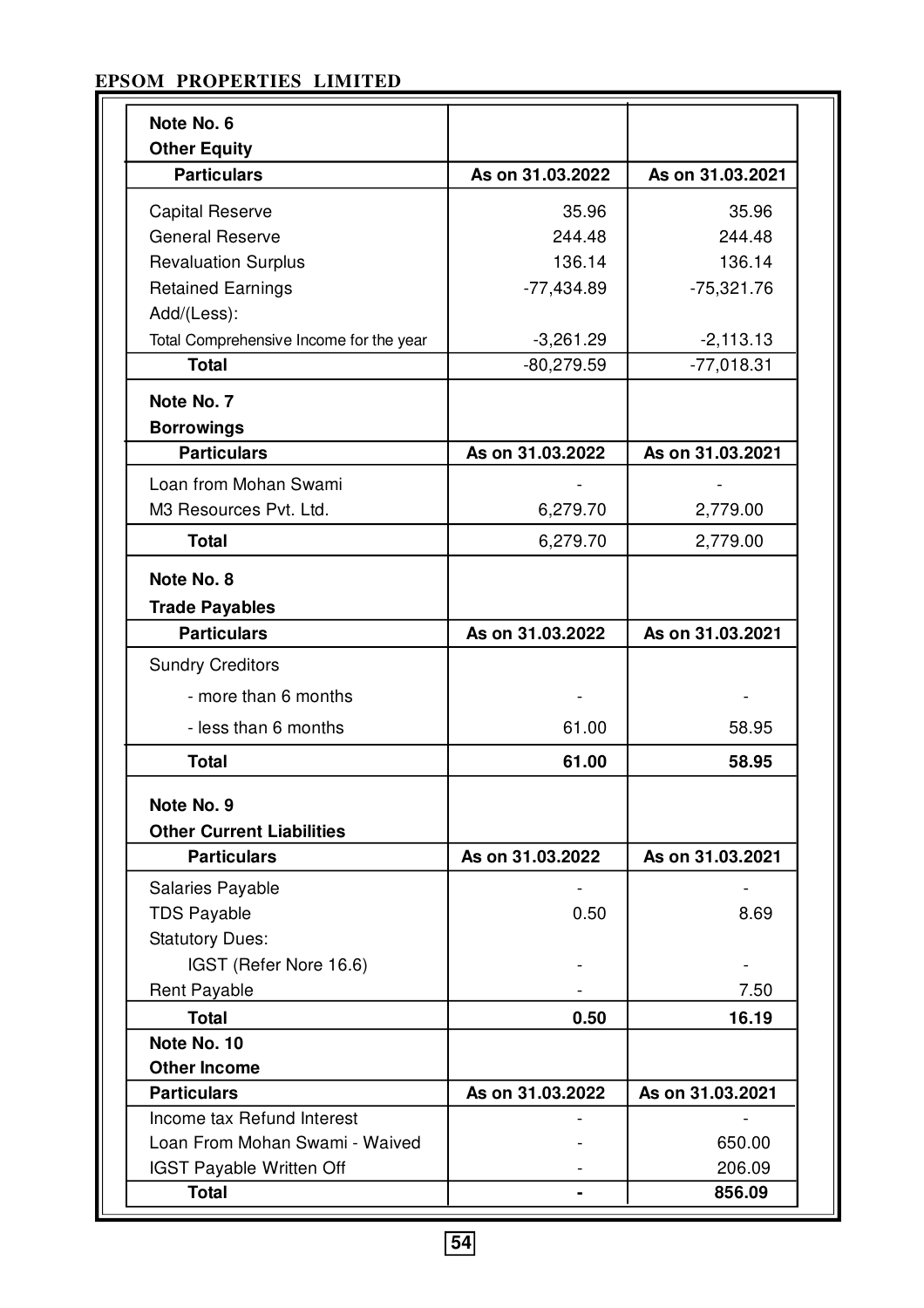| <b>Employee benefits expense</b>              |                  |                  |
|-----------------------------------------------|------------------|------------------|
| <b>Particulars</b>                            | As on 31.03.2022 | As on 31.03.2021 |
| Salaries, wages and bonus                     | 1,360.00         | 1,049.17         |
| Staff welfare expenses                        | 0.44             | 0.28             |
| <b>Total</b>                                  | 1,360.44         | 1,049.45         |
| Note No. 12                                   |                  |                  |
| Depreciation and amortization expense         |                  |                  |
| <b>Particulars</b>                            | As on 31.03.2022 | As on 31.03.2021 |
| Depreciation on PPE                           |                  |                  |
| <b>Total</b>                                  |                  |                  |
| Note No. 13                                   |                  |                  |
| <b>Other expenses</b><br><b>Particulars</b>   |                  | As on 31.03.2021 |
|                                               | As on 31.03.2022 |                  |
| <b>Rent &amp; Electricity Charges</b>         | 171.50           | 154.07           |
| Rates And Taxes, Excluding Taxes<br>On Income |                  | 19.38            |
| <b>Meeting Expenses</b>                       | 27.88            | 137.12           |
| <b>Audit Fees</b>                             | 55.00            | 55.00            |
| <b>Communication Expenses</b>                 | 7.07             | 7.22             |
| Postage, Printing & Stationery                |                  | 11.74            |
| Legal & Professional Charges                  | 715.52           | 827.14           |
| <b>Bank Charges</b>                           | 1.45             | 1.69             |
| Travelling & Conveyance Expenses              | 0.50             | 1.48             |
| Office Maintenance & Pooja Exp                | 1.90             | 2.90             |
| Advertisement                                 | 45.00            |                  |
| Listing Exp                                   | 300.00           | 354.00           |
| <b>Administrative Expenses</b>                | 223.24           | 173.73           |
| Interest Expense                              | 313.75           | 86.93            |
| <b>NSDL Custody Fees</b>                      |                  | 26.55            |
| <b>Website Charges</b>                        | 8.10             |                  |
| <b>TDS Penalty</b>                            | 1.85             | 43.00            |
| <b>GST Late Fees</b>                          | 0.26             |                  |
| <b>Total</b>                                  | 1,900.85         | 1,919.77         |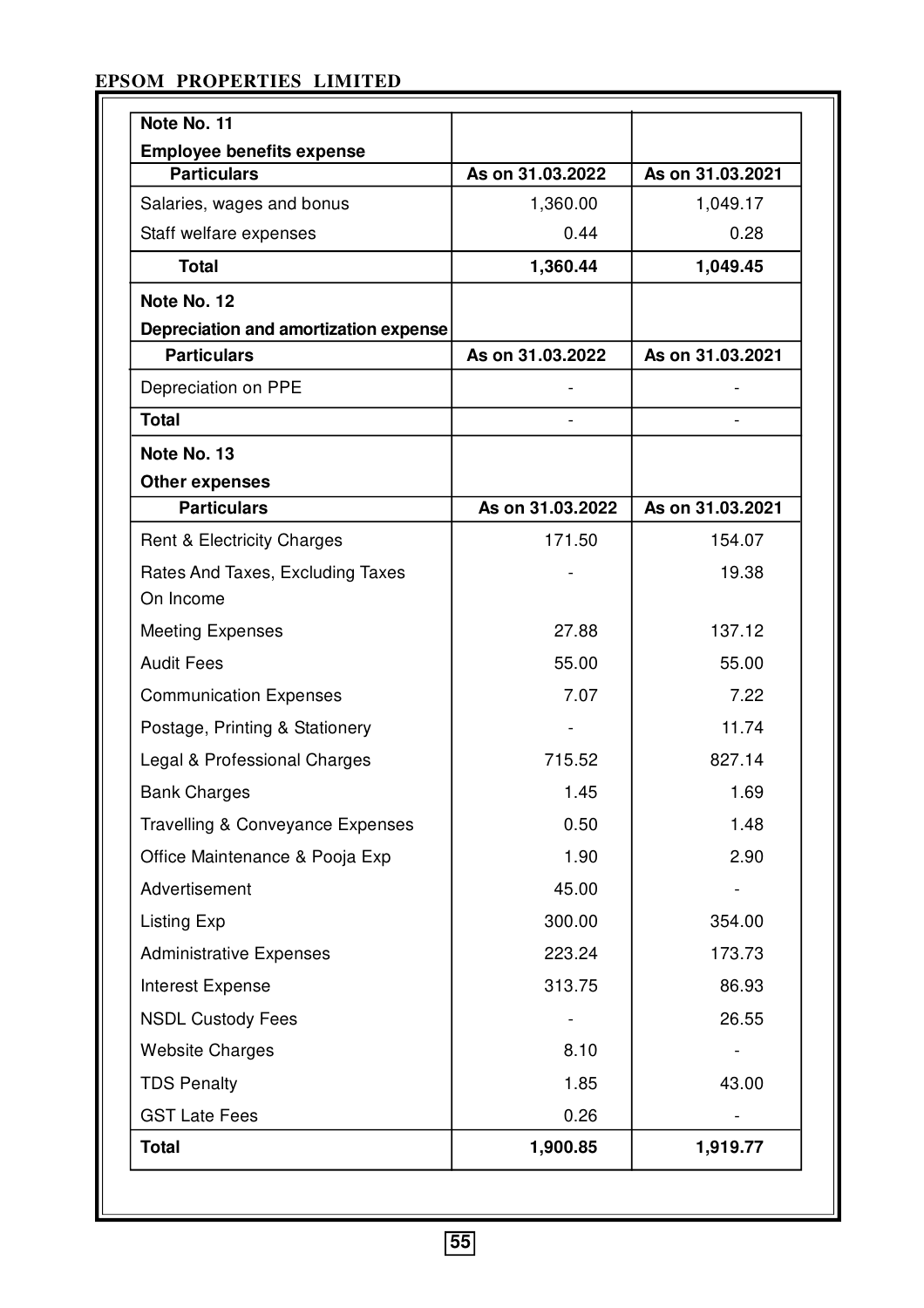| Note No. 14<br><b>Exceptional Items</b> |                  |                  |
|-----------------------------------------|------------------|------------------|
| <b>Particulars</b>                      | As on 31.03.2022 | As on 31.03.2021 |
| Details of Exceptional Items            |                  |                  |
| <b>Total</b>                            |                  | -                |

#### **By order of the Board For EPSOM Properties Limited**

#### **For A John Moris & Co**

Chartered Accountants FRN 007220 S

#### **J Sebastin**

Partner M.No 218962 Place: Chennai Date: 21.05.2022 **MALLOUR RAJESH KUMAR** Managing Director DIN:08125774 Place : Hyderabad Date : 21.05.2022

**RAMESH SATAGOPAN** Chairman DIN: 00935017 Place : Hyderabad Date : 21.05.2022

#### **SURBHI JAIN**

Company Secretary M No. : 58109 Place : Hazaribagh Date : 21.05.2022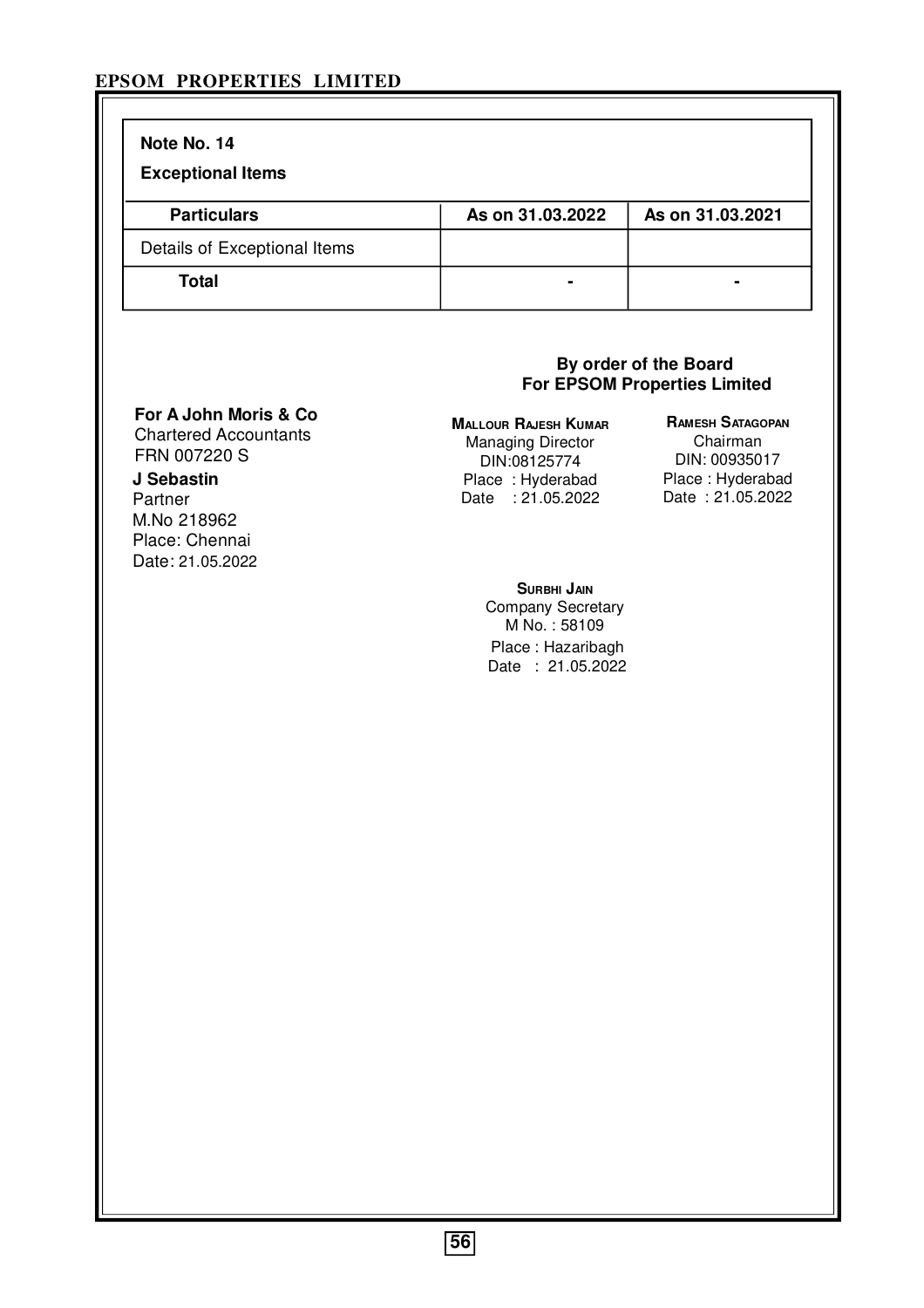# **NOTES FORMING PART OF FINANCIAL STATEMENTS**

## **Note 15**

### **Corporate information**

**EPSOM PROPERTIES LIMITED** is registered with the Chennai Registrar of Companies as a Public Limited Company on 4th March, 1987 vide Registration no. L24231TN1987PLC014084.

The registered office of the company is located at **REGENCY HOUSE, 2A, SECOND FLOOR, 250/7, ANNA SALAI, TEYNAMPET, CHENNAI TN 600006.**

#### **Note 16**

## **Significant accounting policies**

#### **16.1 Basis of accounting and preparation of financial statements**

In accordance with the notification issued by the Ministry of Corporate Affairs, the Company is required to prepare its Financial Statements as per the Indian Accounting Standards ('Ind AS') prescribed under section 133 of Companies Act, 2013 read with rule 3 of the Companies (Indian Accounting Standards) Rules, 2015 as amended by the Companies (Accounting Standards) Amendment Rules, 2016 with effect from 1st April, 2017. Accordingly, the Company has prepared these Financial Statements which comprise the Balance Sheet as at 31st March, 2021, the Statement of Profit and Loss, the Statement of Cash Flows and the Statement of Changes in Equity for the year ended 31st March, 2021, and a summary of the significant accounting policies and other explanatory information together hereinafter referred to as "Financial Statements". The figures for the previous year ended 31st March, 2020 and opening balance sheet as on 1st April, 2021 have also been reinstated by the management as per the requirements of Ind AS.

The company is not carrying on any commercial operations and incurred loss continuously and 100% of the share capital is eroded and the financial statements continue to be are prepared on a going concern basis on the assumption that the company will commence its operations in near future. The appropriateness of assumption of going concern is dependent upon the company's ability to generate enough cash flow in future to meet its obligations.

#### **16.2 Use of estimates**

The preparation of the financial statements in conformity with Indian Accounting Standards requires the Management to make estimates and assumptions that affect the reported amounts of assets and liabilities and disclosure of contingent assets and liabilities at the date of the financial statements and reported amounts of revenues and expenses during the reporting period. Although such estimates are made on a reasonable and prudent basis taking into account all available information, actual results could differ from those estimates.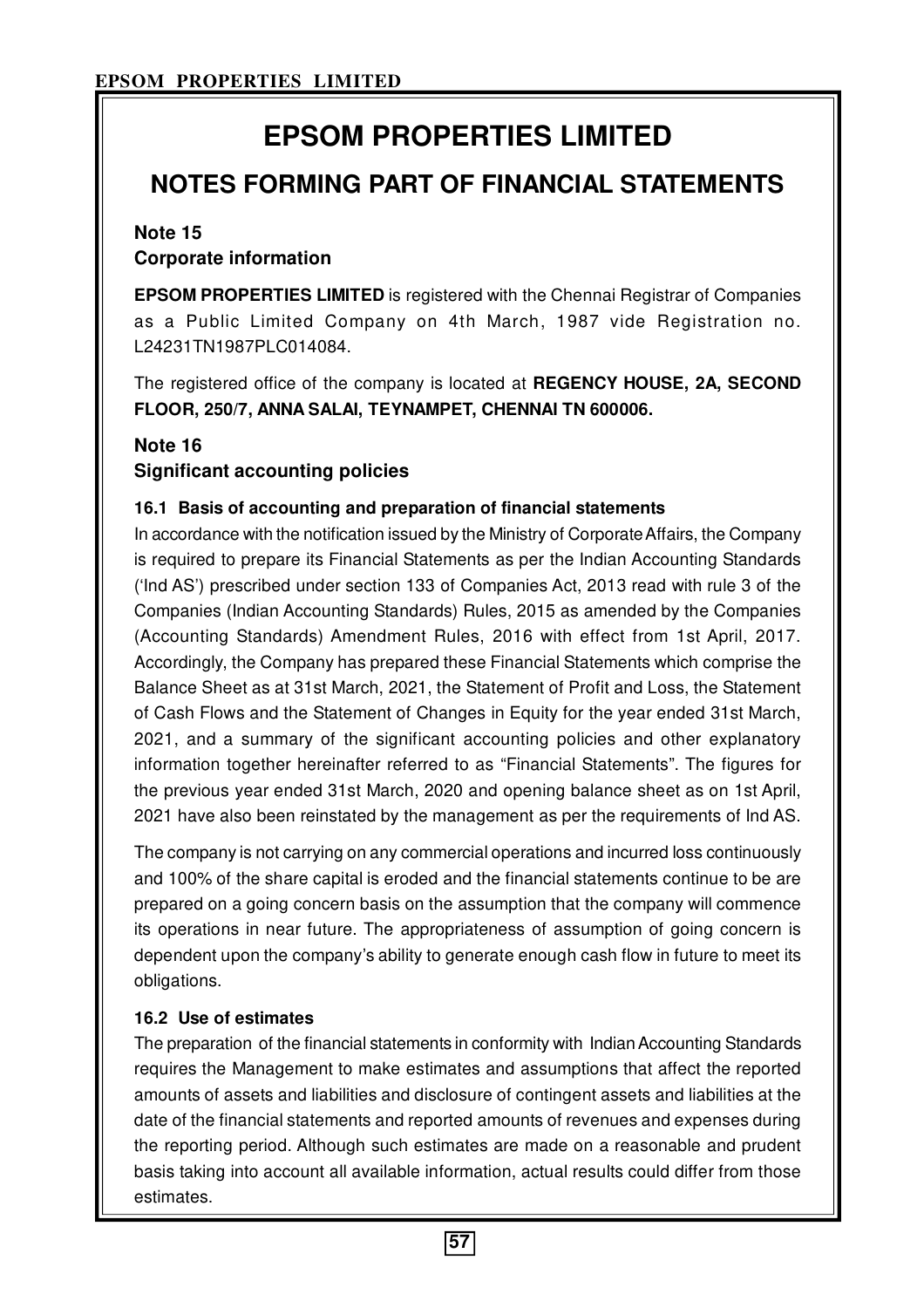#### **16.3 Cash and cash equivalents**

Cash comprises cash on hand and demand deposits with banks. Cash equivalents are short-term balances (with an original maturity of three months or less from the date of acquisition), highly liquid investments that are readily convertible into known amounts of cash and which are subject to insignificant risk of changes in value.

#### **16.4 Property Plant & Equipment**

Fixed assets are stated at cost net of depreciation. The cost of an asset comprises its purchase price and any cost directly attributable for bringing the asset to its working condition and location for its intended use.

#### **16.5 Depreciation and amortisation**

- (i) Depreciation is recognised so as to write off the cost of the asset less their residual values over the useful life using the Schedule II of the Companies Act, 2013.
- (ii) Depreciation on additions is charged proportionately from the date of acquisition/ installation.
- (iii) Depreciation is provided on the pro-rata basis from the date the asset is being put to us.

#### **16.6 Revenue recognition**

Sale of Service Income is recognized based on the IND AS. Interest income is recognised on a time proportion basis taking into account the amount outstanding and the rate applicable. Revenue is recognized to the extent it is probable that the economic benefits will flow to the Company and the revenue can be reliably measured. The following specific recognition criteria must also be met before revenue is recognized, Revenue from contracts priced on a time and material basis are recognised when services are rendered and related costs are incurred. Revenue from overseas sale of service is recognised whereas the undisputed statutory due (GST) is not remitted to statutory authority. Hence, the exporter of service (EPSOM properties Limited) can claim refund of IGST only after remittance to GST Authority by filing GSTR1 (Table 6A) and GSTR 3B.

#### **16.7 Investments**

Investments will be classified into current investments and non-Current investments. Current investments are carried at lower of cost or Market price on the relevant date. Non-Current investments are carried individually at cost less provision for diminution, other than temporary, in the value of such investments. Cost of investments include acquisition charges such as brokerage, fees and duties.

#### **16.8 Employee benefits**

Short term employee benefits including salaries, social security contributions, short term compensated absences (such as paid annual leave) where the absences are expected to occur within twelve months after the end of the period in which the employees render the related service, profit sharing and bonuses payable within twelve months after the end of the period in which the employees render the related services and non-monetary benefits for current employees are estimated and measured on an undiscounted basis.

#### **16.9 Borrowing costs**

Borrowing costs include interest, amortisation of ancillary costs incurred and exchange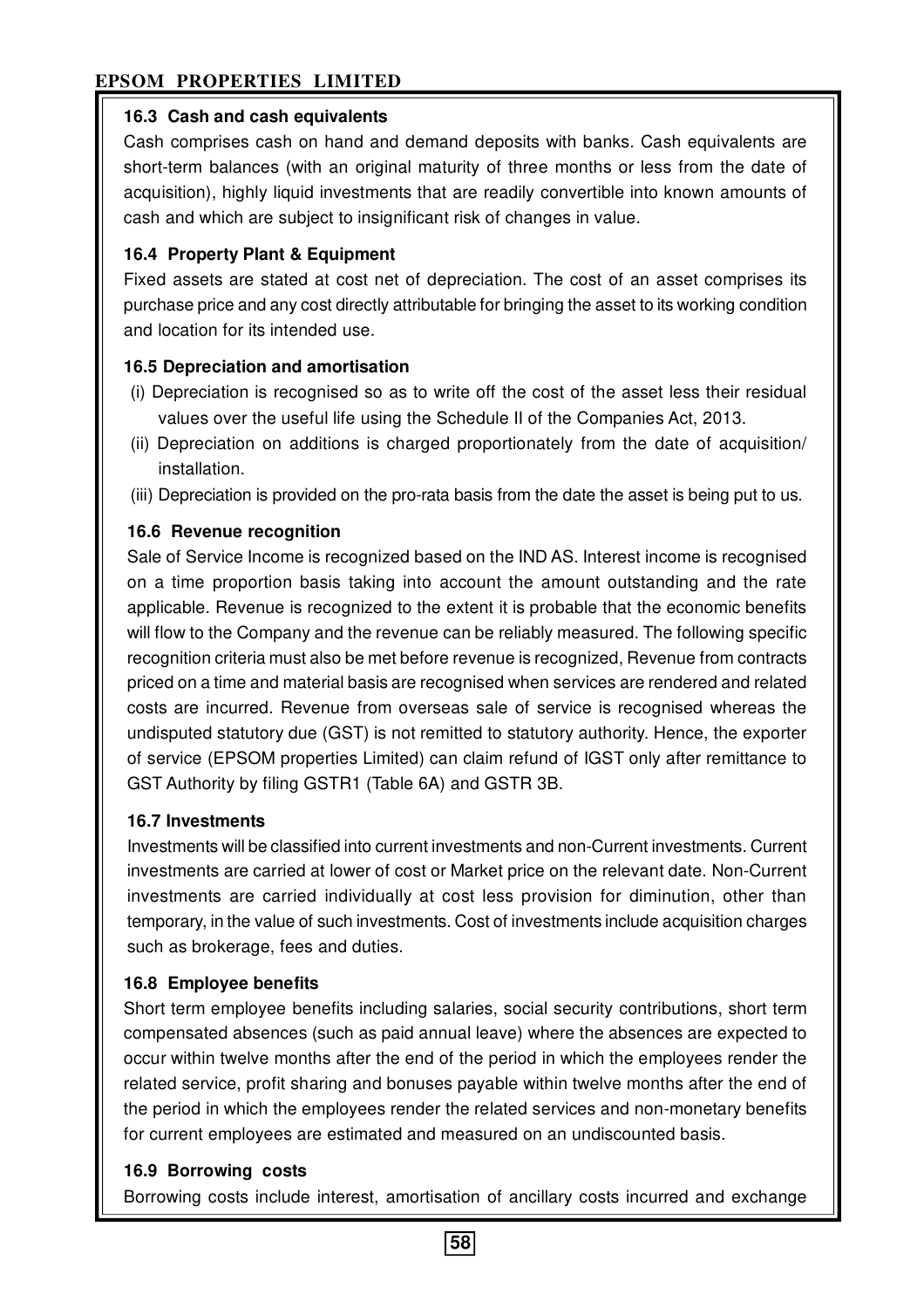differences arising from foreign currency borrowings, if applicable, to the extent they are regarded as an adjustment to the interest cost. Costs in connection with the borrowing of funds to the extent not directly related to the acquisition of qualifying assets are charged to the Statement of Profit and Loss over the tenure of the loan.

#### **16.11 Earnings per share**

Basic earnings per share is computed by dividing the profit / (loss) after tax (including the post tax effect of extraordinary items, if any) by the weighted average number of equity shares outstanding during the year. Diluted earnings per share is computed by dividing the profit / (loss) after tax (including the post tax effect of extraordinary items, if any) as adjusted for dividend, interest and other charges to expense or income relating to the dilutive potential equity shares, by the weighted average number of equity shares considered for deriving basic earnings per share and the weighted average number of equity shares which could have been issued on the conversion of all dilutive potential equity shares. Potential equity shares are deemed to be dilutive only if their conversion to equity shares would decrease the net profit per share from continuing ordinary operations. Potential dilutive equity shares are deemed to be converted as at the beginning of the period, unless they have been issued at a later date. The dilutive potential equity shares are adjusted for the proceeds receivable had the shares been actually issued at fair value (i.e. average market value of the outstanding shares). Dilutive potential equity shares are determined independently for each period presented. The number of equity shares and potentially dilutive equity shares are adjusted for share splits / reverse share splits and bonus shares, as appropriate.

#### **16.12 Provisions, Contingent Liabilities and Contingent Assets**

Under Indian GAAP, the Group has accounted for provisions, including long-term provision, at the undiscounted amount. In contrast, Ind AS 37 requires that where the effect of time value of money is material, the amount of provision should be the present value of the expenditures expected to be required to settle the obligation. The discount rate(s) should reflect risks for which future cash flow estimates have been adjusted. Ind AS 37 also provides that where discounting is used, the carrying amount of a provision increases in each period to reflect the passage of time. This increase is recognized as borrowing cost. Contingent liabilities are not recognised but are disclosed in the financial statements. Contingent assets are neither recognised nor disclosed in the financial statements.

#### **16.13 Operating Cycle**

Based on the nature of activities of the company and normal time between acquisition of assets and their realisation of cash and cash equivalent, the company has determined operating cycle as 12 months for the purpose of classification of its assets and liabilities as non-current and current.

#### **16.14 Other comprehensive income**

Under Indian GAAP, the Group has not presented other comprehensive income (OCI) separately. Hence, it has reconciled Indian GAAP profit or loss to profit or loss according to Ind AS. Furthermore, Ind AS profit or loss is reconciled to total comprehensive income as per Ind AS.